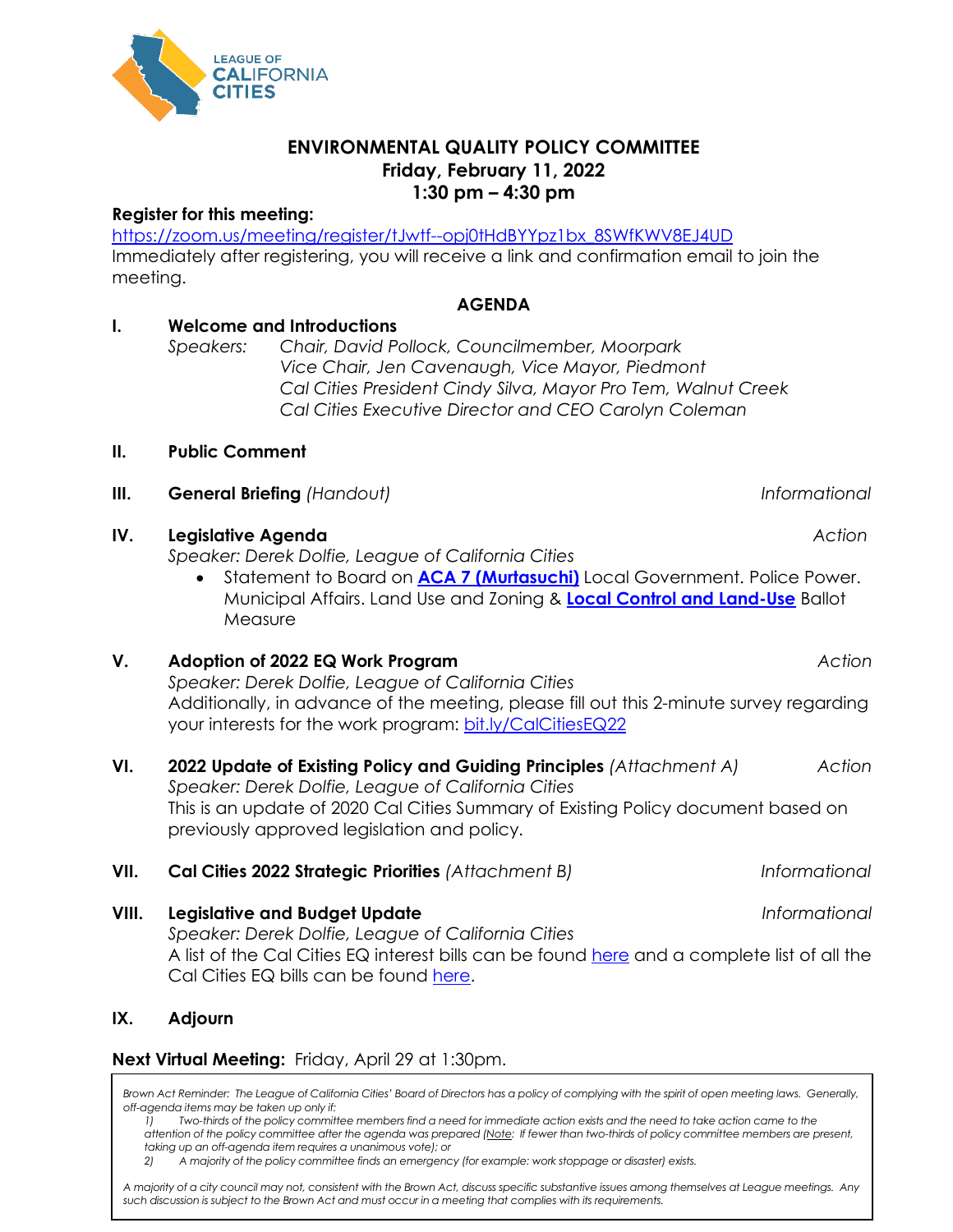

# **Summary Of Existing Policies and Guiding Principles February 2022**

# **Environmental Quality**

*Scope of Responsibility*

The Committee on Environmental Quality reviews issues related to air, water and water quality, climate change, CEQA, integrated waste management, hazardous materials, coastal issues, **energy,** and utilities.

*Summary of Existing Policy and Guiding Principles*

## **Air Quality**

Cal Cities supports inclusion of city officials on the governing boards of air districts and opposes efforts to delete such city representation.

Cal Cities believes cities should have the authority to establish local air quality standards and programs that are stricter than state and federal standards. Cal Cities opposes efforts to restrict such authority.

Cal Cities opposes legislation redirecting the funds authorized by Health and Safety Code Section 44223, which are currently used by local governments for locally based air quality programs.

Cal Cities opposes air quality legislation that restricts the land use authority of cities.

Cal Cities supports the requirement that both public and private diesel garbage trucks be retrofitted to reduce the amount of particulate matter pollution emitted from the trucks. (See also Integrated Waste Management Section below.)

## **Climate Change**

Cal Cities recognizes that climate change is both immediate and long term, with the potential for profound environmental, social and economic impacts to the planet and to California.

Through the Global Warming Solutions Act of 2006 (AB 32 (Nuñez), Chapter 488, Statutes of 2006) California has embarked on a plan that requires the reduction of greenhouse gas emissions to 1990 levels by 2020. Although uncertainty remains about the pace, distribution and magnitude of the effects of climate change, Cal Cities recognizes the need for immediate actions to mitigate the sources of greenhouse gas emissions and has adopted the following principles: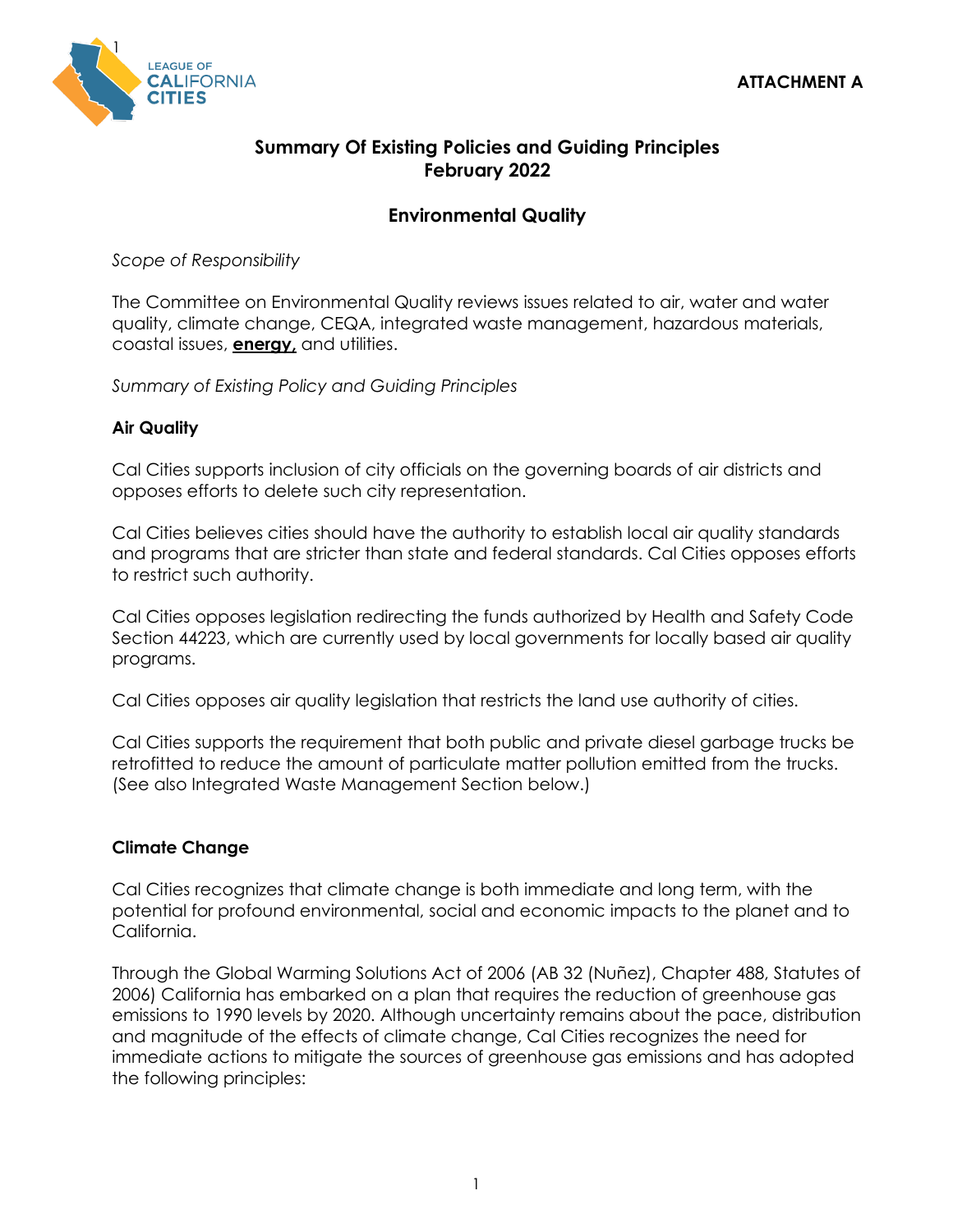- Action Plans for Mitigating Greenhouse Gas Emissions. Encourage local governments to complete an inventory of greenhouse gas emissions, set appropriate reduction targets, and create greenhouse gas emission reduction action plans.
- Smart Growth. Consistent with Cal Cities Smart Growth policies, encourage the adoption of land use policies designed to reduce sprawl, preserve open space, and create healthy, vibrant, and sustainable communities.
- Green Technology Investment Assistance. Support tax credits, grants, loans and other incentives to assist the public, businesses, and local agencies that invest in energy efficient equipment and technology, and fuel efficient, low emission vehicles.
- Energy and Water Conservation and Efficiency. Encourage energy efficiency, water efficiency, and sustainable building practices in new and existing public, residential and commercial buildings and facilities. This may include using the U.S. Green Building Council's LEED program or similar systems.
- Green Building Guidelines. Cal Cities encourages state agencies to provide leadership in developing voluntary, model statewide residential green building guidelines that will provide information to local jurisdictions on how to evaluate and use different green building strategies. Additionally, Cal Cities encourages cities to adopt voluntary residential green building guidelines as a reference guide, to evaluate available green building programs and adopt those best suited for their communities, and to explore incentives to encourage green building by private developers of residential construction projects.
- Increase the Use of Clean Alternative Energy. Promote the use and purchase of clean alternative energy through the development of renewable energy resources, recovery of landfill methane for energy production and waste-to-energy technologies.
- Reduction of Vehicle Emissions in Public Agency Fleets. Support the reduction of vehicle emissions through increased fuel efficiency, use of appropriate alternative fueled vehicles, and/or low emission vehicles in public agency fleets. Encourage the use of appropriate alternative fueled vehicles, and/or low emission vehicles in private fleets.
- Climate Change Impacts. Encourage all levels of government to share information to prepare for climate change impacts.
- Coordinated Planning. State policy should encourage and provide incentive for cities to coordinate and share planning information with neighboring cities, counties, and other governmental entities so that there are agreed upon regional blueprints and strategies for dealing with greenhouse gas emissions.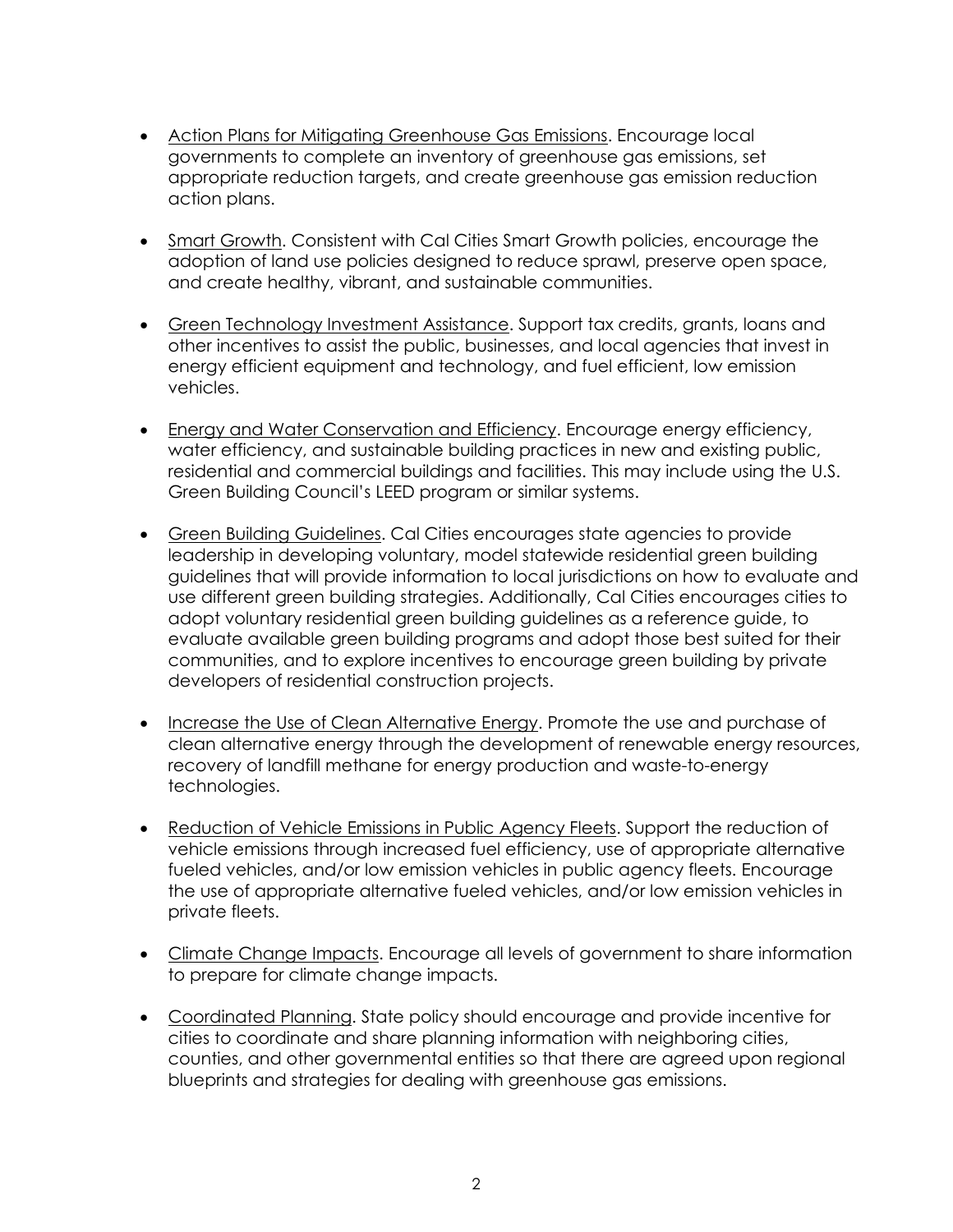- Water Supply for New Development. Encourage exchange of water supply information between state and local agencies, including information on the impacts of climate change on state and local water supplies.
- Recycled Content and Green Purchasing Policies. Encourage the adoption and implementation of recycled content and green procurement policies, if fitness and quality are equal, including the adoption of an Environmental Management System and authorization of local agencies to consider criteria other than only cost in awarding contracts for services.
- Environmental Standards. Cal Cities supports flexibility for state and local governments to enact environmental and other standards or mandates that are stronger than the federal standards. However, Cal Cities reserves the right to question or oppose stronger standards on the merits. Cal Cities also opposes legislation that prohibits state and local governments from enacting stricter standards.

**Cal Cities supports efforts to encourage regional climate adaptation planning to reduce climate risk, foster collaboration among local, regional, and state entities, and develop guidance for potential state, federal, or private investment in regional adaptation projects.**

#### **Hazardous Materials**

Cal Cities supports the ability of local governments to enact local standards or regulations that are stronger than those enacted at the state and federal level. To this end, where the city fire department is the lead agency for regulating and enforcing hazardous materials laws, Cal Cities supports the provisions of existing law that permit a local fire department to adopt stronger local requirements, as long as it complies with specified procedures to enact such stronger local standards. Cal Cities opposes legislation or regulations that restrict such authority.

Cal Cities supports efforts to streamline and coordinate hazardous materials regulation among various levels of government, including city fire and county environmental health departments. Cal Cities supports the ability of city fire departments to be administrating agencies for any of the major hazardous materials laws or to be the lead agency (the Certified Unified Program Agency) under the SB 1082 program, and opposes legislation or regulations to restrict such authority.

Cal Cities opposes any efforts to restrict the ability of cities to issue building or other permits it is now authorized to issue relative to hazardous materials laws.

Cal Cities opposes any proposals that would preempt the ability of a city to deny a land use permit or restrict its ability to issue a conditional use permit for the siting of a hazardous waste facility.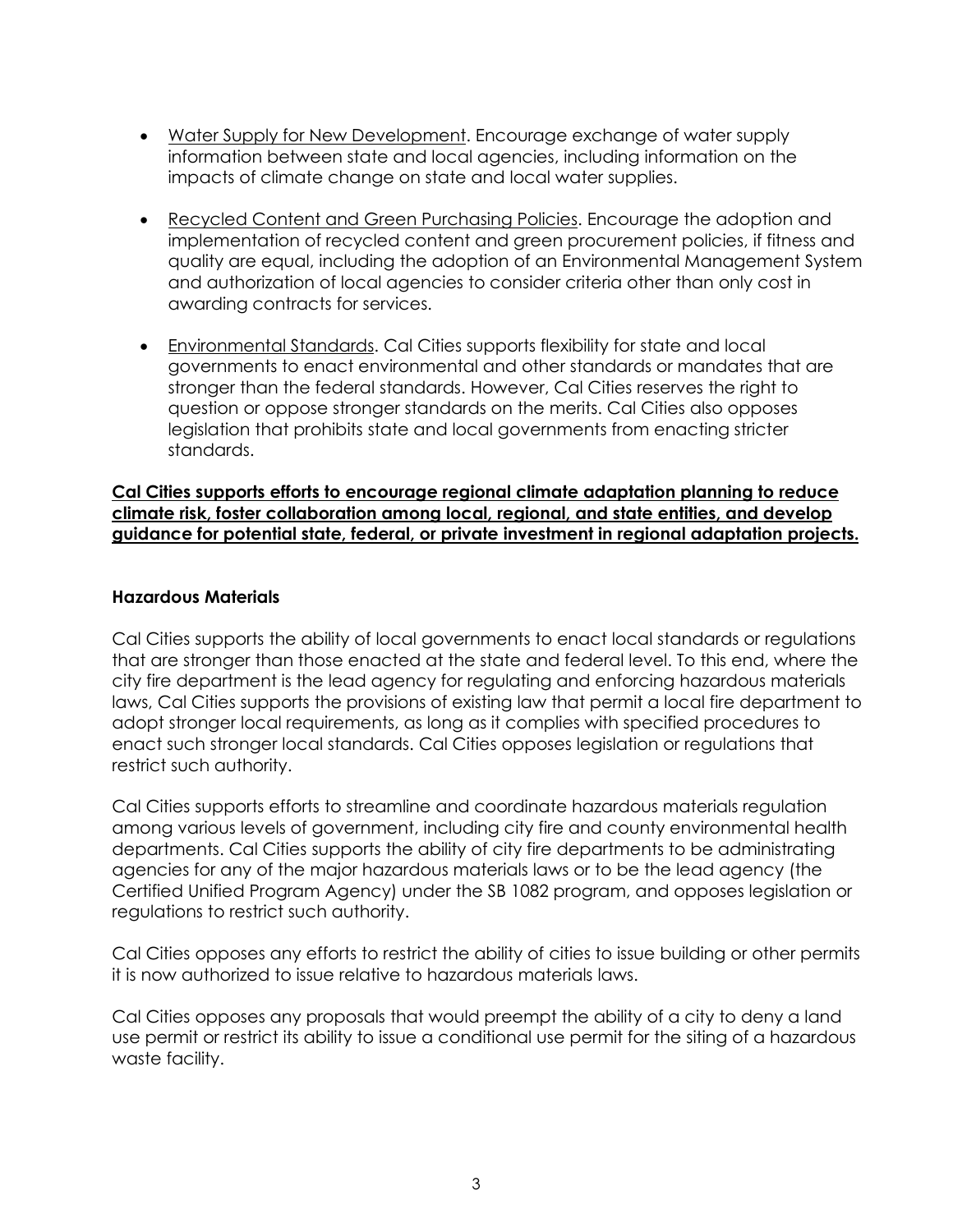Cal Cities opposes legislation that mandates that cities post information on the Internet regarding adoption, amendment or repeal of hazardous materials ordinances. However, Cal Cities does not object to legislation that makes such posting voluntary.

Cal Cities supports the following principles related to Brownfields Revitalization:

- Cal Cities supports state and federal legislation that would create additional fiscal resources and options to restore and develop urban and industrial brownfields contaminated by hazardous materials. Cal Cities also supports creative state and federal efforts to encourage revitalization and better use of abandoned urban and industrial brownfields, as long as local governments retain existing land use authority.
- Cities should have the ultimate say on whether a proposed brownfield remediation project is consistent with local land use policy. The proposed use of a project (i.e., parking garage, business park, residential development) should be consistent with a city's general plan and land use authority.
- The clean-up level of a project should be based on its proposed use (i.e., parking garage, as oppose to residential development).
- Mechanisms, such as restrictive covenants of deed restrictions, need to be in place to ensure that if a future use for a property is different than that which was proposed when the site was cleaned up, that the clean-up levels be re-evaluated and additional remediation be required before the new use can be approved.
- Local agencies do not have the desire or generally the expertise to do the technical evaluation for site assessment and remediation plans. Appropriate state agencies should have that responsibility.
- If a property owner plans to develop the site, then the owner should be required to do the necessary site assessment and clean up.

# **Solid Waste and Recycling**

Cal Cities supports continued efforts by local agencies to meet the 25% and 50% recycling and diversion provisions of the Integrated Waste Management Act of 1989 (AB 939) and believes that decisions on how to achieve those requirements are best determined at the local level, rather than by state agencies. Cal Cities believes that those jurisdictions that have made a good faith effort to comply with the requirements of AB 939 should not be subject to enforcement penalties. Cal Cities opposes the repeal of AB 939, but supports continued efforts to streamline its provisions and to assist in compliance.

Cal Cities believes that green waste used as alternative daily cover (ADC) should be eligible for limited AB 939 credit, as long as the ADC meets performance and health and safety criteria established by the California Integrated Waste Management Board (CIWMB), now the California Department of Resources, Recovery & Recycling (Cal Recycle).

Cal Cities continues to support legislation to provide changes to AB 939 (the California Integrated Waste Management Act) that will: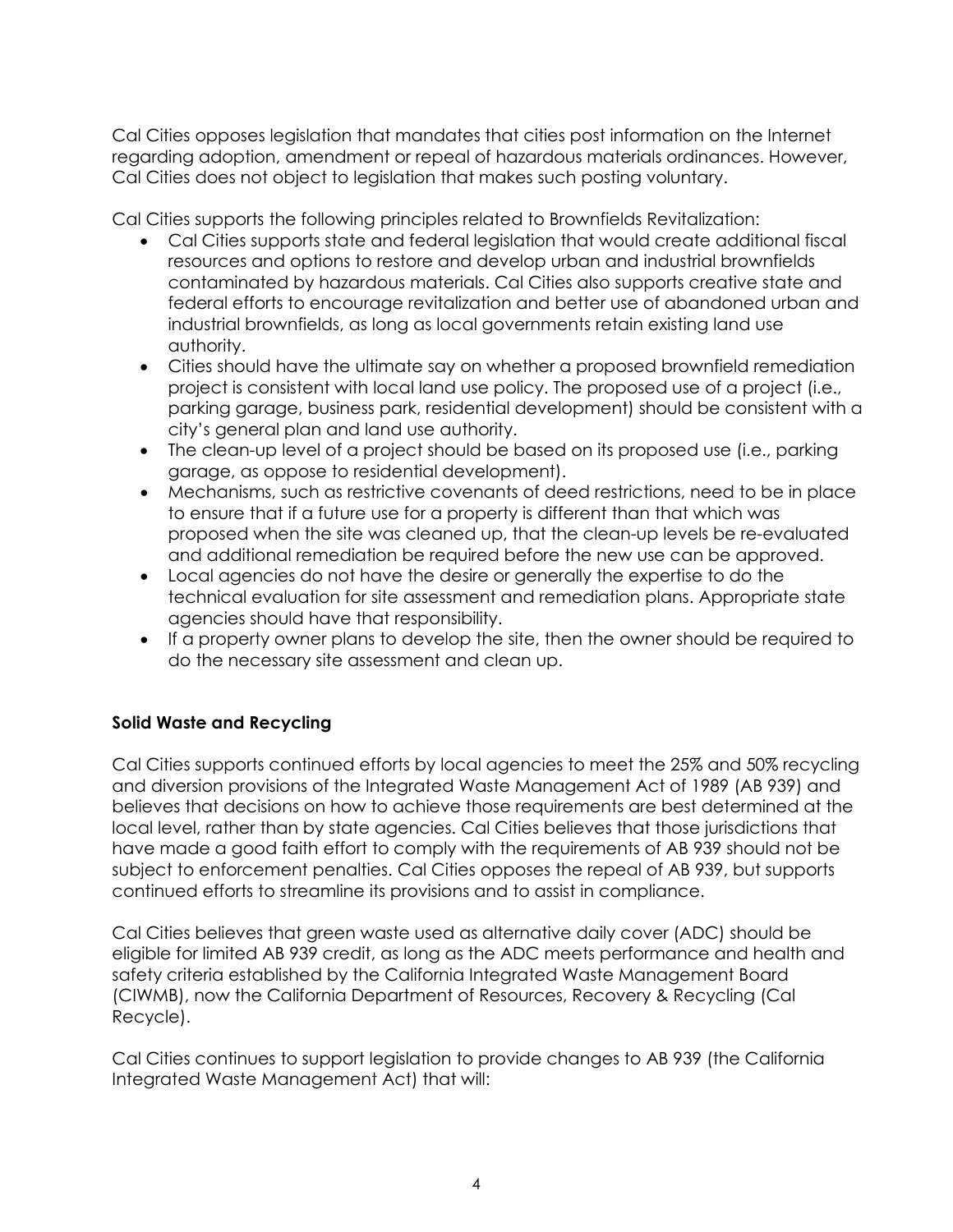- Place more emphasis on implementation of waste diversion programs and less strict mathematical accounting;
- Require Cal Recycle to evaluate the level of accuracy of the existing system the board uses to measure jurisdictions' achievement of the waste diversion requirements of state law and develop appropriate policies, in consultation with local jurisdictions, to account for any inaccuracies in the system;
- Encourage the development of non-burn transformation technologies by providing full diversion credit for the waste that jurisdictions send to non-burn transformation facilities;
- Require the board to expand its market development activities, including providing more funding for research and development of markets for recyclable materials; and
- Require Cal Recycle to staff its existing regional offices with personnel that can assist jurisdictions in carrying out the requirements of the act.

Cal Cities supports legislation and other efforts to increase the markets for recycled materials, including advance disposal fees, minimum content laws, and recycling market development zones. Cal Cities opposes legislation that requires local governments to adopt refuse fees based upon variable can rates.

Cal Cities supports efforts to strengthen curbside recycling programs and opposes efforts to weaken such programs. Cal Cities supports legislation to expand the container types included in the AB 2020-bottle bill program.

Cal Cities supports the right of cities under existing law to be designated as Local Enforcement Agencies for solid waste facility permitting, inspection and enforcement, and opposes legislation to restrict this authority or transfer it to state agencies.

Cal Cities opposes legislation that would preempt local land use authority over solid waste facilities, would restrict the ability of a city to issue a land use permit for a solid waste facility or would restrict the ability of a city to condition such facilities through the conditional use permit process.

Cal Cities does not oppose legislation that assesses fees on solid waste that is disposed of out of state, as long as the fees reflect the pro-rata portion of in-state costs. Cal Cities opposes legislation that would authorize the Director of Cal Recycle to consider landfill capacity as a reason for denying concurrence of a solid waste facility permit and also opposes legislation that would prohibit a public agency from being certified as a Local Enforcement Agency if the public agency is also an operator of a solid waste facility.

Cal Cities opposes legislation that would authorize the Director of Cal Recycle to consider environmental justice as a basis for concurring or denying a solid waste facility permit. Cal Cities has adopted the policy that issues of environmental justice are best addressed at the local level through the local land use and public hearing process and through existing federal and state policy.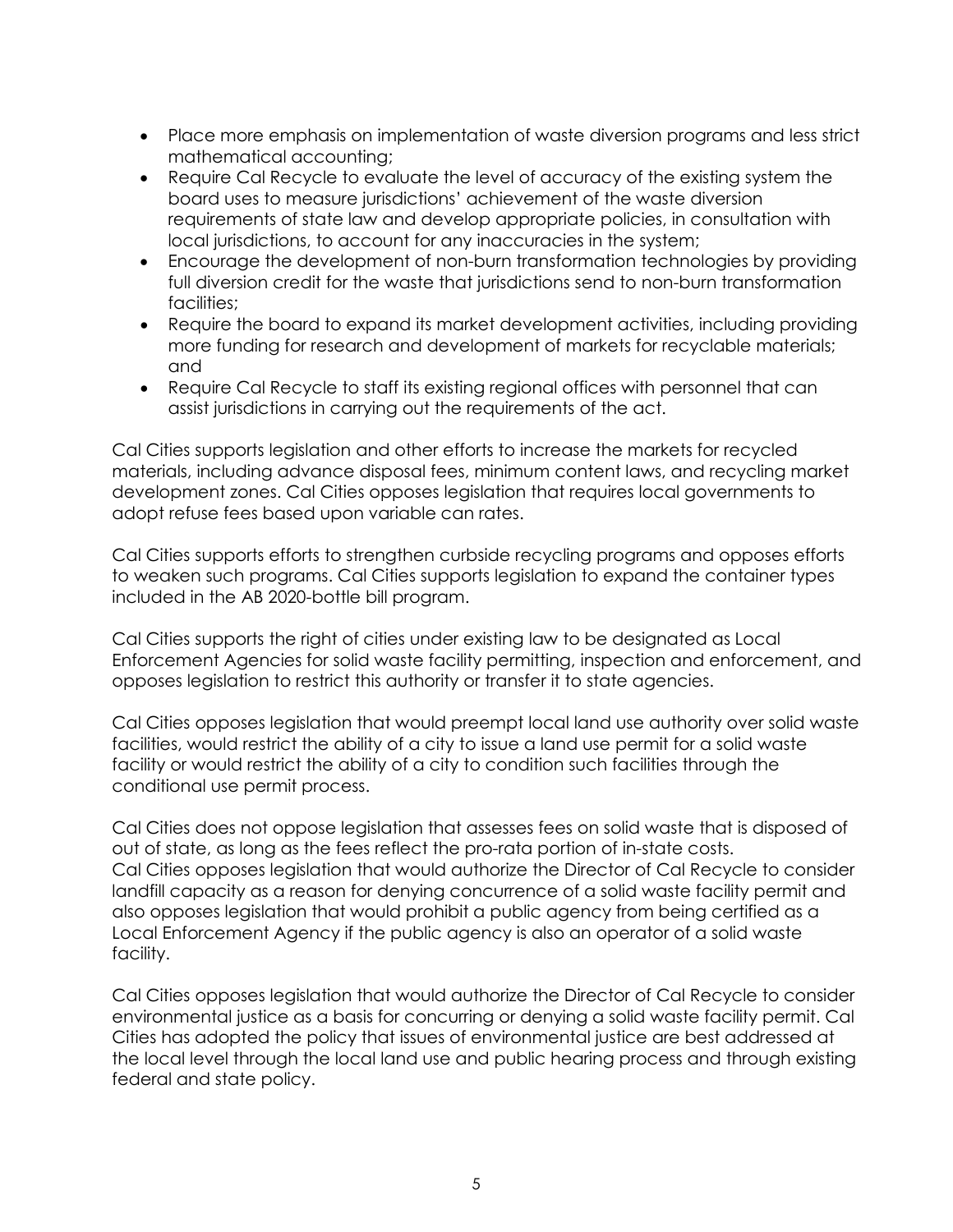While Cal Cities supports the retrofit of public and private diesel fueled garbage trucks to reduce particulate matter air pollution (see Air Quality section), Cal Cities opposes funding such retrofits in a way that would either interfere with the existing franchise relationship between local governments and haulers or would impose a surcharge on landfills.

Cal Cities supports legislation and regulation that authorizes the land application of biosolids that meet specified statewide health and safety standards. Cal Cities supports legislation that permits enactment of stronger local ordinances only if they are based upon protecting public health and safety and good science. Cal Cities opposes legislation that preempts outright stronger local ordinances, regardless if they are based on protecting public health and safety and good science.

#### **Electronic Waste**

Cal Cities supports legislation implementing the concept of manufacturer responsibility for electronic waste (e-waste). This includes, but is not limited to, encouraging or providing incentives for e-waste recycling, requiring manufacturers of computer, cathode-ray tube (CRT), photovoltaic modules (solar panels) and other electronic products considered universal wastes, to operate or fund comprehensive, extended producer responsibility programs. Such programs should require products to be sustainably designed and labeled, offer financial incentives to consumers to properly dispose e-wastes, encourage recycling, reuse and collection programs by manufacturers, incentives to consumers to redeem or recycle e-waste, and fund a convenient collection infrastructure.

Cal Cities supports statewide and manufacturer education programs to educate consumers about e-waste and recycling efforts.

Cal Cities supports an advance disposal fee on computer and other electronic products in order to fund such manufacturer responsibility programs and local collection and recycling programs.

Cal Cities supports national efforts to address the e-waste problem.

## **Household Hazardous Waste**

Cal Cities opposes legislation that requires local jurisdictions to collect household hazardous waste in a specific collection manner, including mandatory curbside collection.

## **Extended Producer Responsibility (EPR)**

Cal Cities supports legislation implementing producer responsibility. This includes, but is not limited to, mandating or providing incentives including funding for comprehensive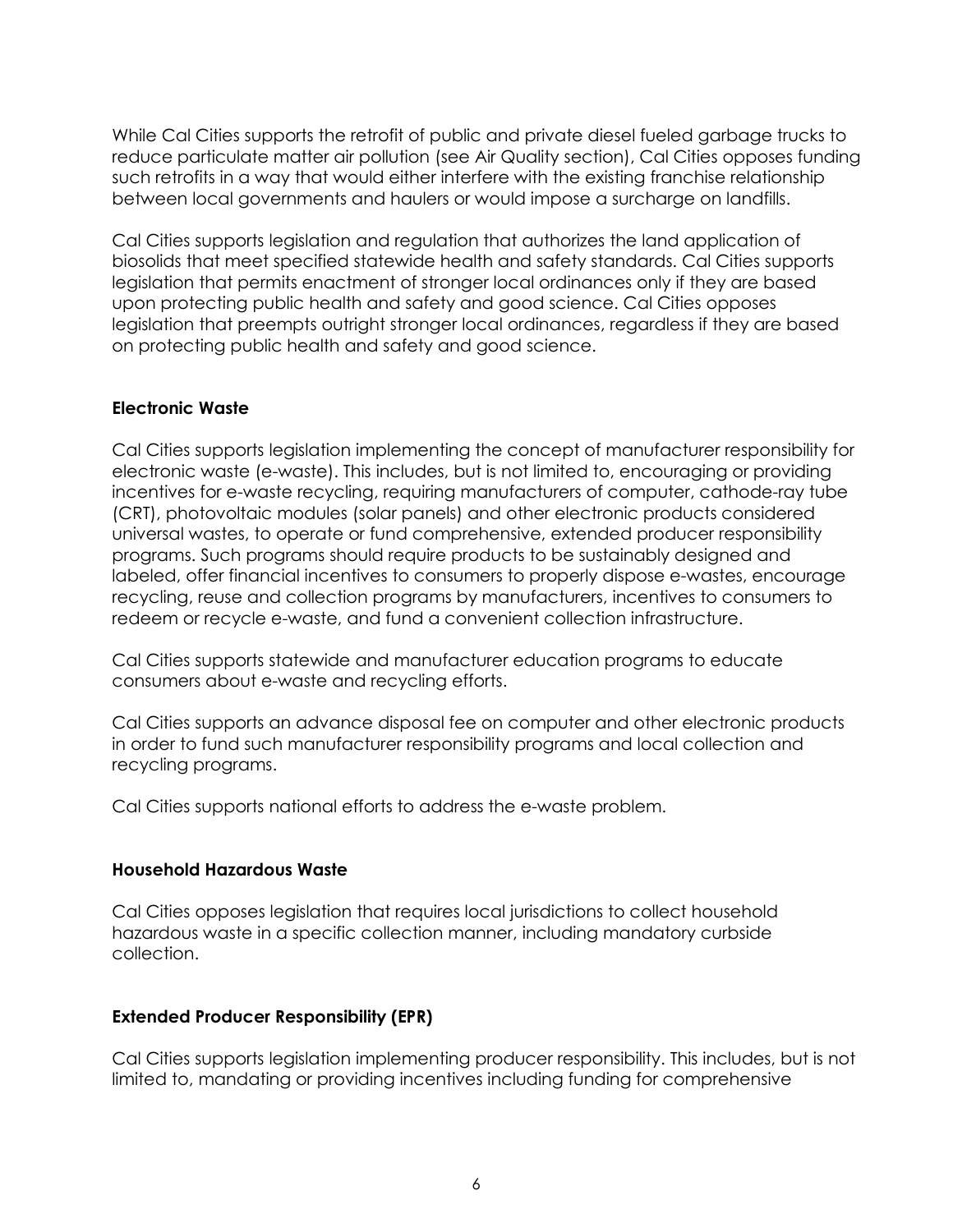producer responsibility programs for hazardous and universal wastes and products and packaging for which disposal or recycling is problematic for local governments.

#### **Single-Use Plastics**

Cal Cities supports reducing the amount of single-use plastic packaging and products that enter the waste stream through methods such as, source reduction and increases to the recyclability and composability of these items. This includes reducing the waste generated from single use plastics, such as plastic straws.

Single-Use Carryout Bags: Cal Cities supports in concept legislation that charges a fee for all consumers for single-use carryout bags at the point of sale; however, Cal Cities does not have a position on the amount of the fee except that is should be set to modify consumer behavior.

Cities should be eligible for moneys generated from any fee placed upon single-use carryout bags, provided those dollars are used by the city to mitigate the effects of singleuse carryout bags on the storm water, solid waste diversion, visitor education and awareness, and water quality in the city. Any application for funding provided to cities by single-use carryout bag fees should be streamlined, simple and not overly burdensome.

Cal Cities supports CEQA exemptions for single-use carryout bag bans or a programmatic EIR.

Cal Cities opposes any bill that would preempt local governments from individually banning or placing a fee on single-use carryout bags distributed within the city.

#### **Energy and Utilities**

Cal Cities supports the constitutional right of municipal utilities to operate outside the jurisdiction of the California Public Utilities Commission (PUC) and opposes any legislation that would erode the ability of municipal utilities to operate, or place them under PUC control.

Cal Cities supports maintaining the standard of inverse condemnation for investor-owned utilities that requires utilities to pay damages. Cal Cities opposes reducing the inverse condemnation standard for incidents caused by a utility, whether retroactive or otherwise, and supports ensuring local governments can recover applicable damages.

Cal Cities supports the prohibition of passing through the costs of fines and penalties incurred by electrical and gas corporations to ratepayers.

Cal Cities opposes legislation that dictates the mix of generating sources (i.e., hydro, coal, biomass, wind, etc.) used by municipal utilities.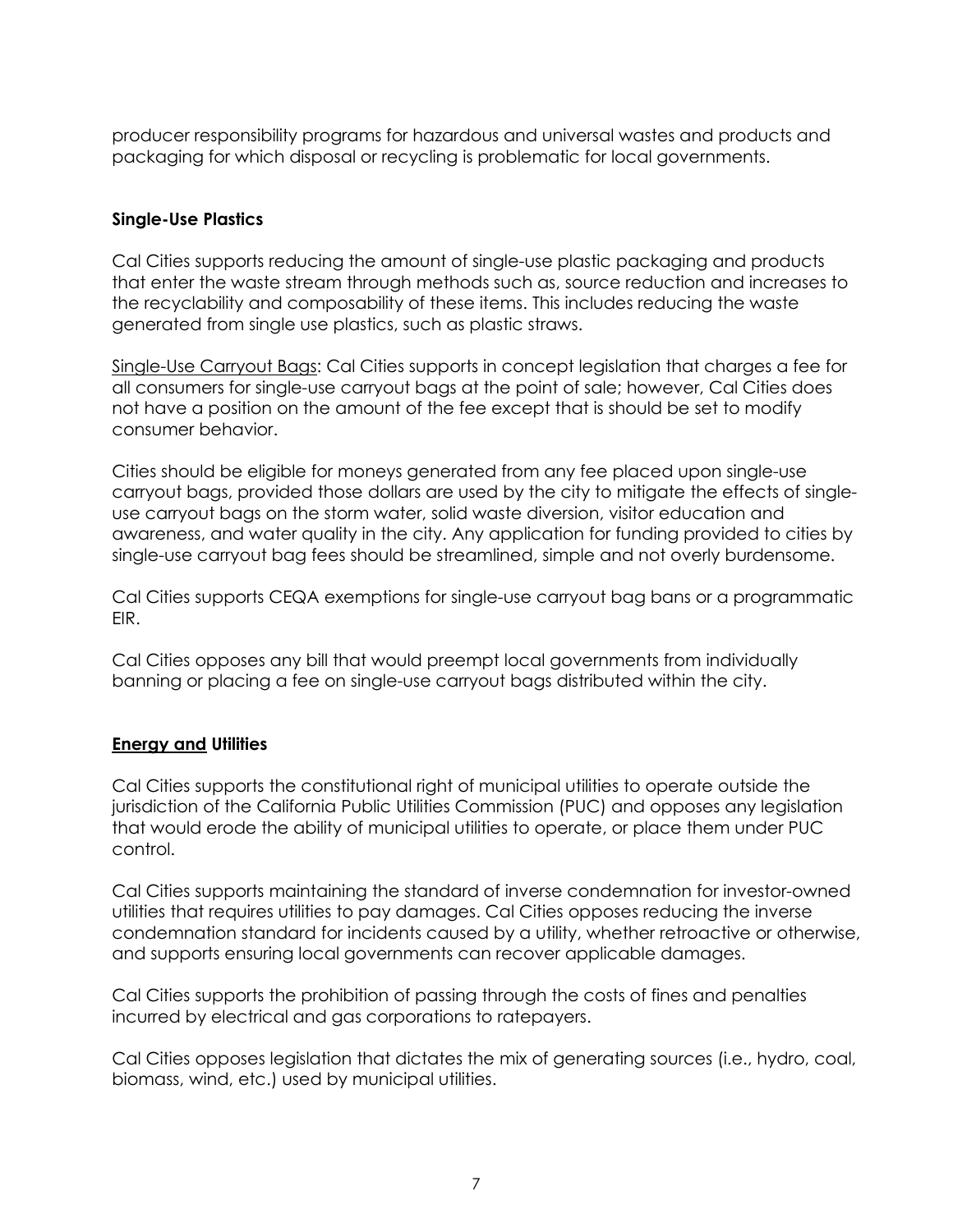Cal Cities opposes any legislation that interferes with local utility rate setting authority and opposes any legislation that restricts the ability of a city to transfer revenue from a utility (or other enterprise activity) to the city's general fund.

Cal Cities is neutral on legislation requiring municipal electric utilities to include a "renewable portfolio standard" (RPS) in their mix of sources of electricity, as long as the requirement is the same as that which applies to investor owned utilities. Cal Cities opposes legislation that requires municipal electric utilities to meet an RPS that is stronger than that applied to investor owned utilities.

The following principles will guide Cal Cities position regarding exit fees to avoid cost shifting for newly formed municipal utilities or extensions of existing municipal utilities:

- A mechanism or venue other than the PUC should be used to determine and impose the exit fees in order to prevent PUC jurisdiction over municipal utilities. For example, exit fees might be best evaluated and incorporated by the courts as part of eminent domain and the condemnation proceeding used when a city wishes to take over the IOU's distribution system.
- Cal Cities does not object to fair exit fees to avoid cost shifting for customers that were actually served by an investor-owned utility.
- Exit fees should consist of payments of a fair share of the DWR bond costs, a fair portion of the IOU under collections and a fair share of the remaining amount of the CTC (competition transition charge, left over from AB 1890).
- Exit fees should not be charged to newly annexed municipal utility territory that was never served by an IOU (so called "greenfields").
- In addition, Cal Cities believes photovoltaic systems should be completely exempt from any type of exit fee.

**Cal Cities supports efforts to reduce the number and frequency of utility-initiated power shutoffs, also called public safety power shutoffs, to maintain city electricity grid integrity and city operations.**

## **Community Choice Aggregation**

Local Energy Autonomy: Cal Cities supports programs that increase local control over the purchase and development of renewable energy resources, as an effective means of increasing consumer access to renewable energy at stable, competitive rates, and decreasing statewide greenhouse gas emissions.

Cal Cities supports cities' exercise of the right to form or join existing Community Choice Aggregation (CCA) entities, as an effective method increasing local control over power supply. Accordingly, Cal Cities supports legislation and regulatory policies that support CCA autonomy in policymaking and decision-making, and opposes legislation and regulatory policies that unfairly disadvantage CCAs or CCA customers, or reduce or undermine local decision-making autonomy by the CCA or its governing board.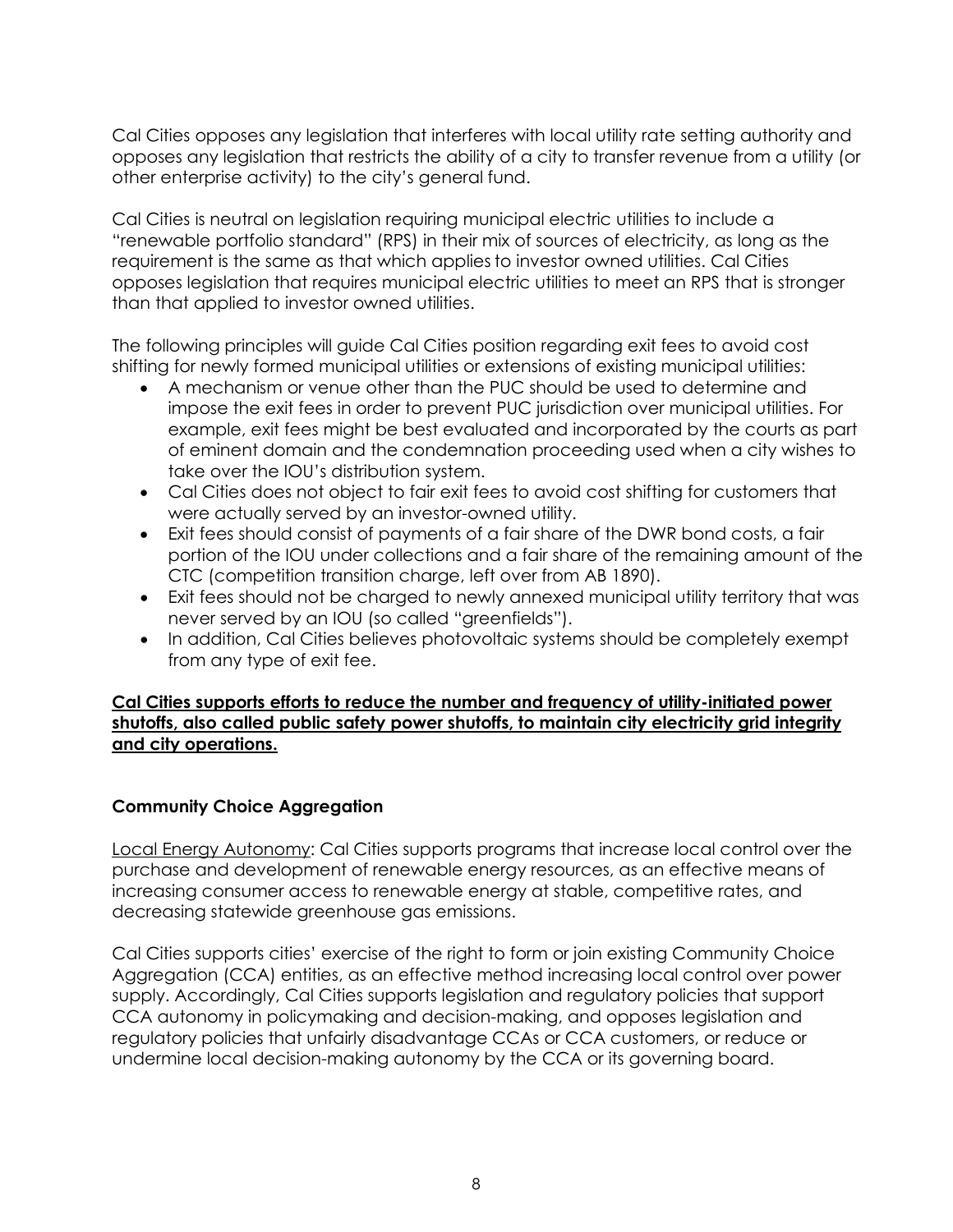Cal Cities supports continuing development of local renewable energy resources and supply, including protection of local autonomy to administer energy efficiency and install and utilize integrated distributed energy resources.

Consumer Protection: Cal Cities supports complete transparency of all energy procurement practices, stranded costs, and departing load charges. Cal Cities supports fair competition in statewide energy markets for CCAs and municipal or other publicly owned utilities. Cal Cities supports legislation and regulatory policies that protect CCA customers from improper cost allocation. Cal Cities opposes legislation that conflicts with or diminishes CCA procurement autonomy.

Energy Efficiency: Cal Cities supports effective leveraging of energy efficiency programs tailored to address local needs and concerns.

#### **Microgrids**

#### **Cal Cities supports the use and deployment of microgrids, especially as a tool to aid energy resiliency and disaster preparedness.**

#### **Electric Industry Restructuring**

Cal Cities supports restructuring of the electricity services industry, provided it meets the following criteria:

- Support the Concept. Cal Cities of California Cities supports the concept of electric industry restructuring if it results in lower electricity rates that continue permanently into the future. Cal Cities does not support or oppose any specific form of restructuring and believes the program ultimately implemented must satisfactorily address the adopted criteria listed below. Any new industry restructure should be based on a thorough economic analysis of the full costs and potential benefits of the alternatives under consideration.
- Equitable Benefits. Any restructuring program should result in all ratepayers directly sharing in the benefits equitably.
- Municipal Utilities. Any restructuring program should maintain the concept of municipal utilities. No restructuring proposal should abridge the existing authority of municipal utilities to operate or abridge the ability of cities to form municipal utilities in the future.
- Franchise Authority. Cities should continue to have the authority to issue franchises and any program should be at least revenue neutral relative to revenue currently received from franchises.
- Aggregation. Under any restructuring program agreed upon by the PUC or the Legislature, cities should have the opportunity to become aggregators for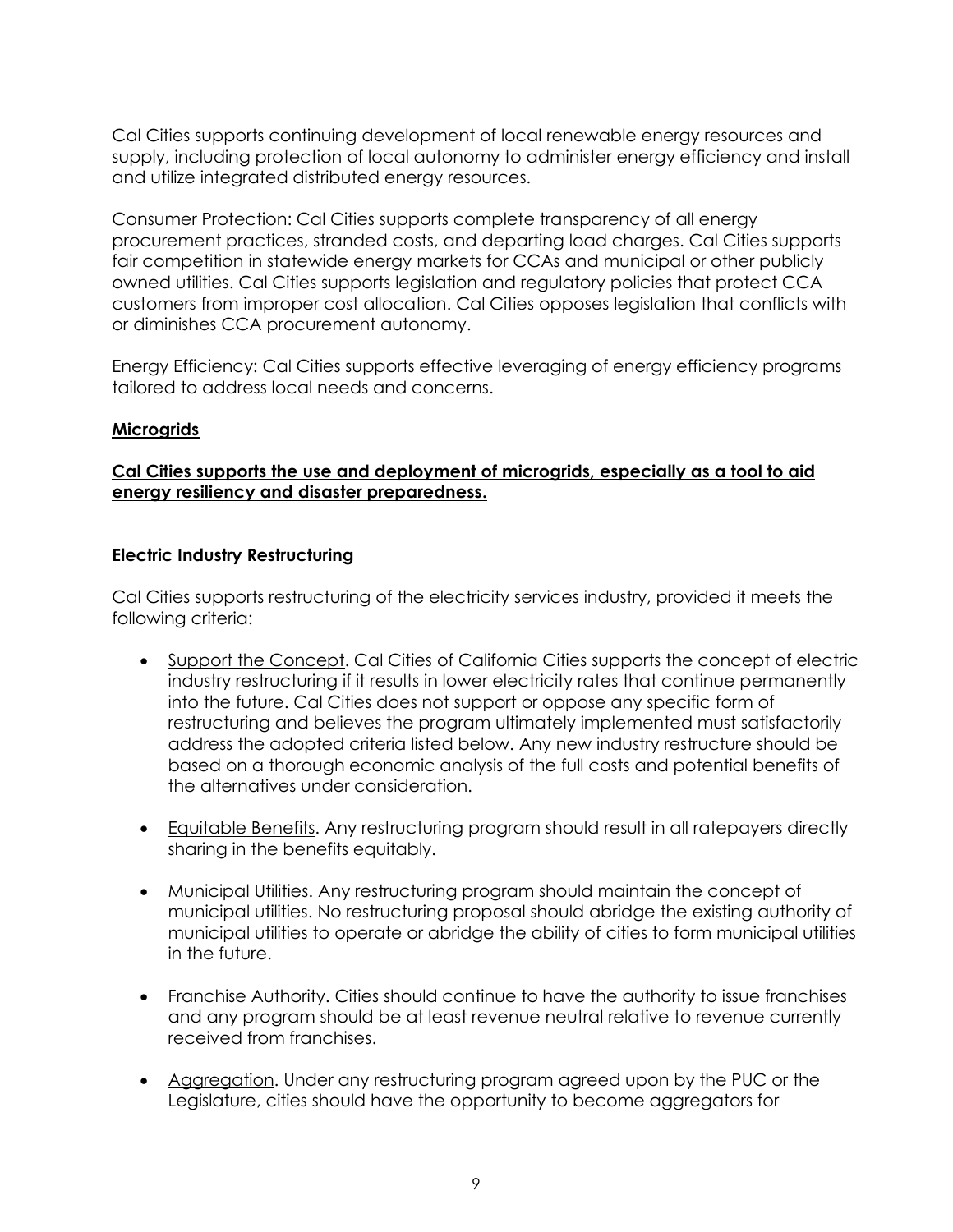municipal operations or the community at large. As an aggregator, a city would be able to combine the electric loads of various users and negotiate the purchase of electricity for those users.

- Stranded Investments. The problem of stranded investments should be resolved in a way that keeps investors, ratepayers, and generators financially whole. Any policy to deal with stranded investments for large energy producers (i.e., nuclear power) should be applicable to all other producers (i.e., independent power producers).
- Wheeling. Any program should facilitate the wheeling of electricity between generators and users.
- Alternative Sources. Consistent with existing Cal Cities policy that supports the development of alternative energy sources, any restructuring program should incorporate support for alternative energy in order to enhance the mix of energy sources available in California, both for environmental and strategic energy security reasons.
- Biomass. The unique problems of the biomass industry, as they relate to California's solid waste infrastructure, should be fairly resolved in any deregulation program.
- Social and Environmental Impacts. Consistent with existing Cal Cities policy, California should not abandon its energy programs that provide social and environmental benefits.

In addition to those policy guidelines, Cal Cities agrees that cities that are aggregators should be required to follow the same consumer protection standards as other aggregators, that participation in aggregation by an electricity user should be voluntary, and that cities should have the opportunity to serve as aggregators for their municipal operations or for those residential or commercial customers who wish to participate in a city-sponsored aggregation program.

Finally, Cal Cities believes that any federal action in the area of electricity restructuring must not preempt legislation and actions in states that choose to restructure their utility industry if such federal action relates to state and local government home rule authority. This includes authority related to regulation of rights-of-way, franchises, taxing utilities and services, or to aggregate.

In response to the energy crisis of 2001, Cal Cities adopted the following principles related to energy:

- Land Use Control. Local control over land use should be inviolate. Cal Cities will oppose legislation that restricts local land use control beyond that which is already in existing law.
- Municipal Utilities. The autonomy of municipal utilities should not be eroded. Cal Cities will oppose any legislation that harms municipal utilities.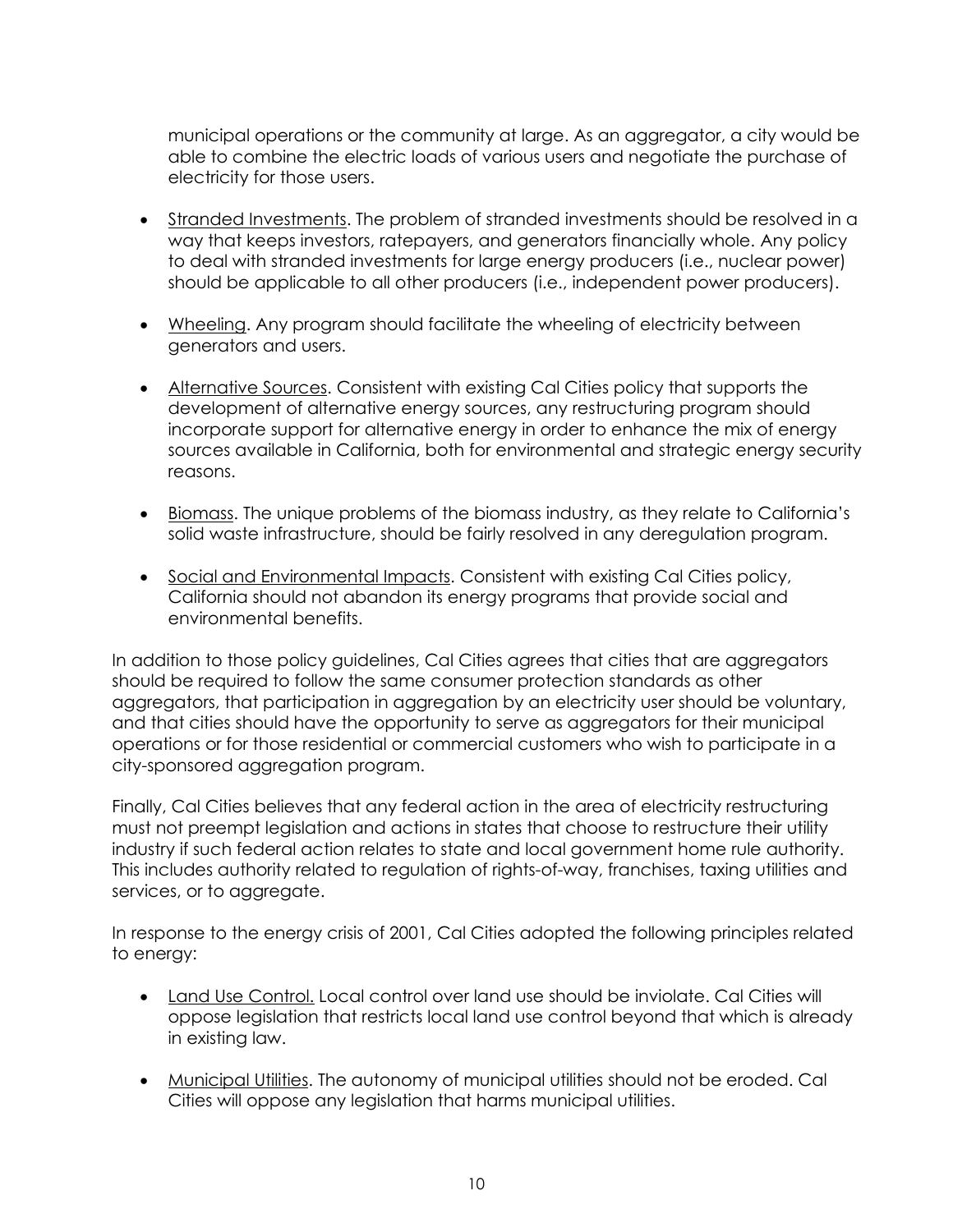- Energy Prices and Rates. Cal Cities is concerned about the impacts of escalating energy prices on the overall economic health of our state, including city budgets. Although at this time Cal Cities will not get involved in individual bills dealing with technical aspects of pricing, Cal Cities believes that any solution to address the short and long term energy price situation should meet several key criteria.
	- o Cal Cities believes energy prices should encourage conservation and reward those who reduce energy use (i.e., tiered rates).
	- o Cal Cities is concerned about the impacts of escalating energy prices on low income residents and small businesses. Cal Cities supports energy pricing structures and other mechanisms to soften the impacts on this segment of our community.
	- o In designing rates, the state should be aware of the operational constraints of some businesses and thus their potential inability to take advantage of conservation pricing. Thus, the state should provide other incentives to conserve to businesses that cannot take advantage of other options.
- Conservation in City Facilities. Support legislation that provides direct funding for conservation and demand reduction projects in city facilities.
	- o Work to obtain the greatest level of funding for local governments, and work with all authors and the Administration in crafting legislation that will be most effective and beneficial to local governments.
- Siting Energy Facilities– Incentives to Local Governments. Funding should be available to cities to streamline the siting process at the local level.
	- o Eligible projects to receive incentive payments would not only cover new electricity generating facilities, but also projects to expand existing generation facilities, to replace them with more efficient facilities, or to build renewable projects, including photovoltaics, fuel cells or cogeneration.
	- o In order to stimulate the development of these facilities, it will be necessary to provide additional long-term community benefits that the local government can demonstrate to its citizens.
	- o Any city or county that approves siting of a privately developed generating facility should receive 100% of the property tax of that facility. To stimulate development of projects such as cogeneration facilities, the standby charges for the facility should be waived.
	- o The state should provide additional financial assistance to cities and counties for such projects, which could include the cost of transmission line extension.
	- o Cal Cities will work to ensure that there are no negative impacts on municipal utilities from efforts to streamline energy facility siting.
- Power Plant Siting Other Issues. Support legislation that increases the threshold at which a city is the lead permitting agency for an energy facility from 50 to 100 MW (or above). Oppose legislation that decreases this threshold.
	- o Take no position on proposals to streamline the facility approval process, except to suggest appropriate revisions to reflect technical comments from city experts on local government review and comment-related provisions.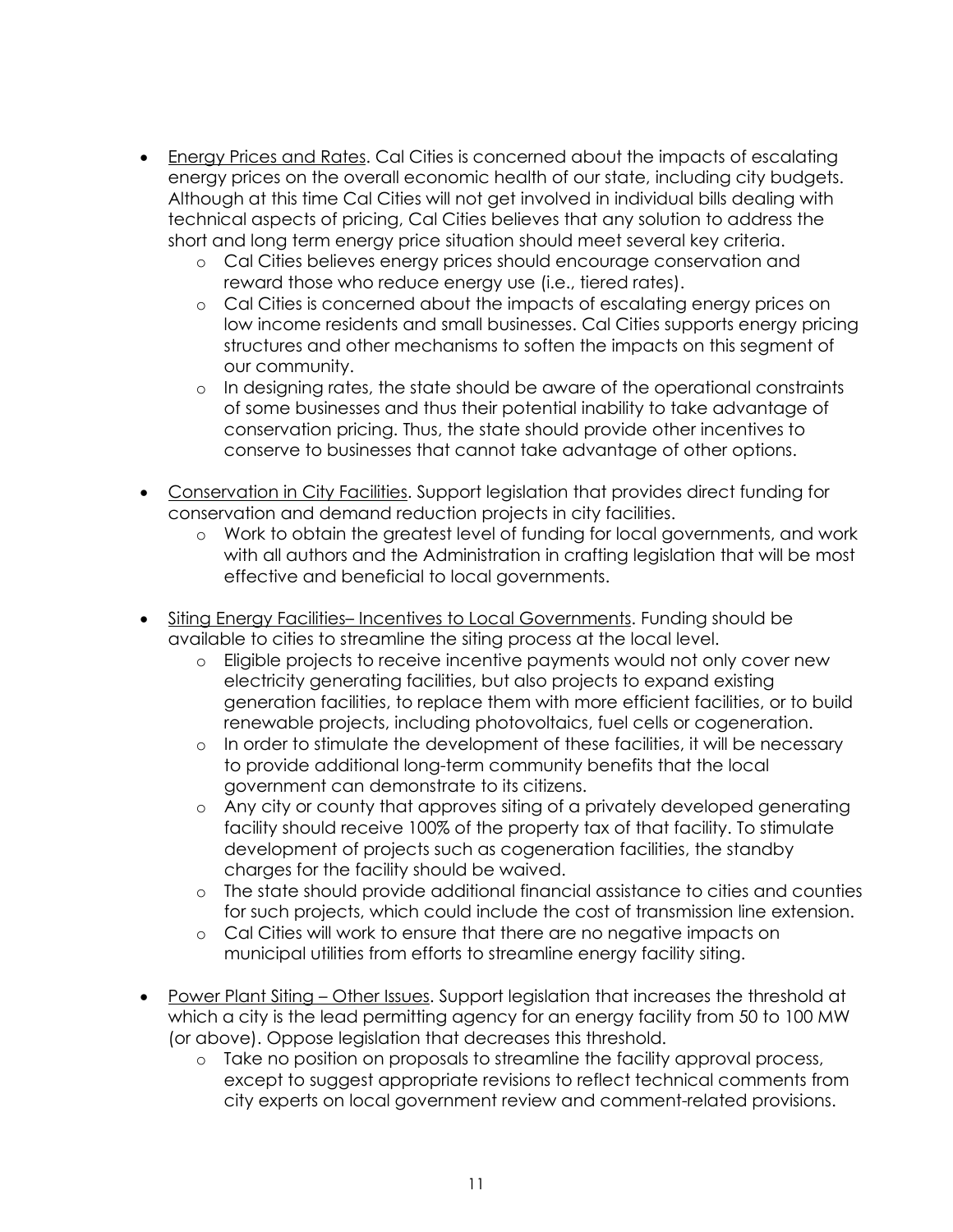- o Explore exempting cities with municipal utilities completely from the Energy Commission review process for all power plants proposed within their jurisdiction, regardless of the size of the facility (i.e., the municipal utility city would have lead agency authority, regardless of the size of the facility).
- Environmental Regulation of Power Plants. Cal Cities should not get directly involved in legislative discussions and should not take a position on legislation to relax, suspend, or eliminate environmental regulation, with several exceptions.
	- o If environmental standards are relaxed, suspended, or eliminated, Cal Cities should seek legislation to ensure that cities do not bear the burden of meeting the shortfall in environmental protection. For example, suspended or reduced waste discharge requirements for a power plant may result in increased hot or salty cooling water discharged from a power plant into a bay or stream. Publicly owned treatment works should not be required to meet a higher discharge level to offset the power plant discharge or fined as an indirect result of the increased water pollution that would result. Similar arguments can be made for air pollution burdens. There should be some sunset included for environmental waivers for re-powering of existing facilities and all new plants should be required to meet the BACT (best available control technology) standard.
- Public Power Options. Support all bills that enhance the public power options available to cities and counties.
	- o Condition support and/or sponsorship upon the correct language being written. Work with municipal utilities and others to ensure the provisions are drafted properly.
	- o Cal Cities should not support legislation that would give up the existing, limited authority of cities to regulate cable and telecommunications companies as a trade-off to make it easier to form a municipal electric utility.
- Interruptible Rates. Cal Cities should take no position on legislation dealing with changes to interruptible rates, but should watch the subject carefully.
	- o Cal Cities should comment on legislation, as appropriate, to express concern that resolution of the issue should seek equity in how it handles classes of ratepayers and communities. Legislation should take into consideration economic gains previously made by customers on interruptible rates and should provide assistance for those caught in extreme situations.
- Rotating Outages Exemptions. Cal Cities should not get directly involved in bills dealing with which type of customers are exempt from rotating block outages and should not take a position on these bills. However, Cal Cities should work with police and fire chiefs to ensure that police and fire facilities are appropriately protected either legislatively or administratively, if proposals move ahead to expand the range of exempted facilities.
	- o Cal Cities should seek legislative or administrative resolution giving advance notification to those businesses, such as some agricultural businesses, that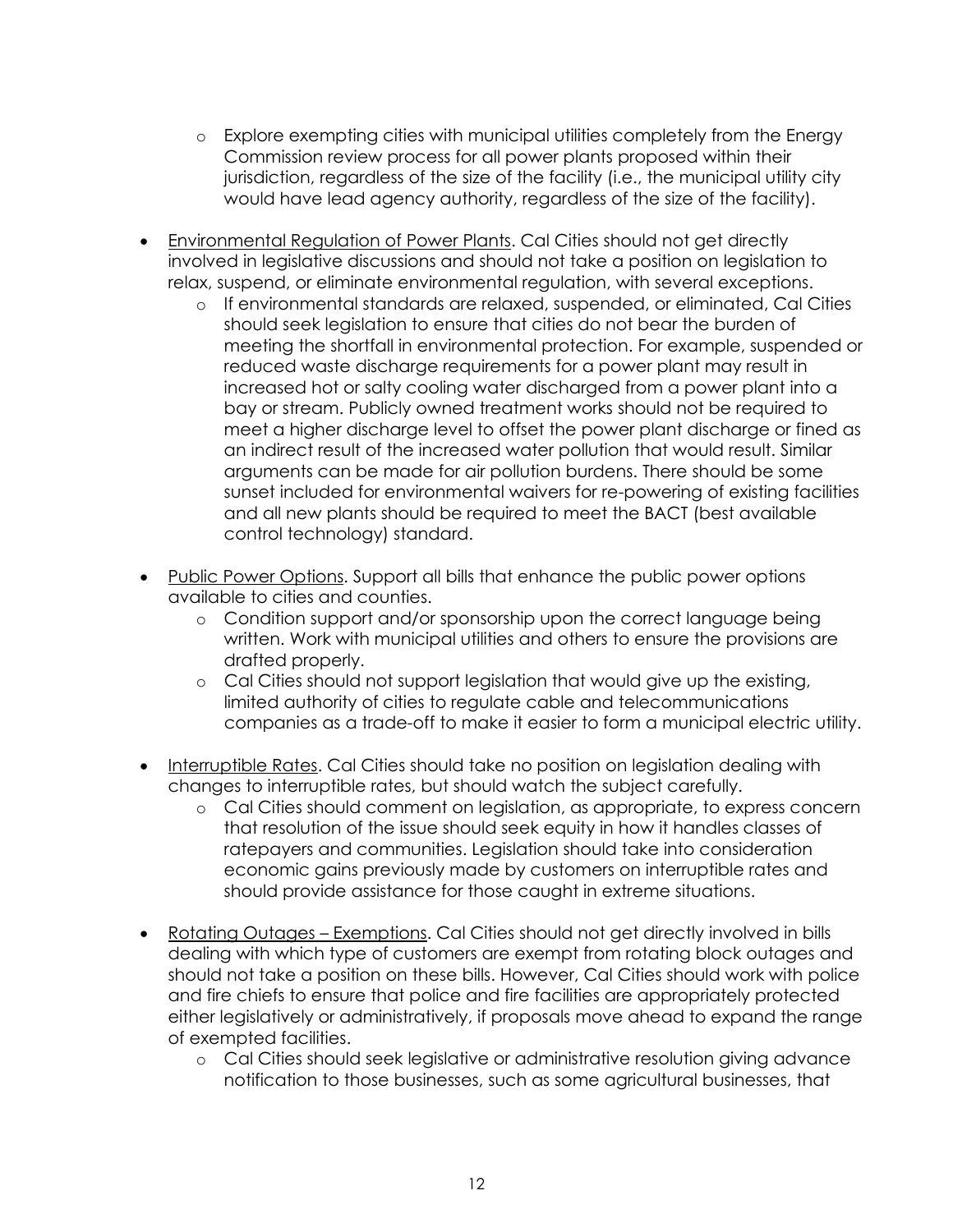use hazardous materials that could pose a danger if the plant is not shut down properly.

- o Cal Cities should seek grant or loan funding for essential services (i.e., police/fire, water/waste water) to purchase new or replace existing backup generators that are more energy efficient and less polluting.
- Wholesale Regional Price Caps Federal Legislation. Cal Cities should not take a position on federal legislation to give the Secretary of Energy authority to impose regional wholesale price caps on electricity. This is a mixed bag and Cal Cities should stay out of the issue.
- Price Gouging by Electricity Suppliers. Cal Cities should send a letter to the Governor and Attorney General supporting their ongoing efforts to determine whether wholesale market abuse occurred and asking that appropriate action be taken to remedy the problem if illegal activity occurred.

# **California Environmental Protection Act (CEQA)**

#### **Procedures and Notices**

Fair Argument Test. Cal Cities strongly opposes the elimination of the fair argument test as the threshold for determining whether to prepare an Environmental Impact Report (EIR). There are a number of other reforms that will reduce CEQA's complexity while preserving the fair argument test's role as a planning tool. These include funding for Master EIRs and eliminating attorneys fees for petitioners.

Master EIR Funding. Cal Cities strongly supports the development of a funding source for Master EIRs. Both of the proposals contained in the Little Hoover Commission report would meet the needs of cities.

Exemption for Modified Project Renewals. Cal Cities opposes exempting the renewal or reissuance of a permit, license, or other entitlement where there is a change in the project.

Centralized Responsible Agency Notification. Cal Cities opposes shifting the responsibility to notify responsible agencies from the lead agency to the State Clearing House. Cal Cities opposes making identification of Responsible Agencies at the Notice of Preparation stage by other than the Lead Agency (e.g., the Office of Planning and Research) conclusive so that agencies not identified would be barred from later commenting on projects.

Responsible Agency Documentation. Cal Cities supports requiring that Responsible Agency comments be supported by specific referenced documentation.

Substitution of Environmental Impact Statements. Cal Cities opposes allowing an Environmental Impact Statement to be substituted for an Environmental Impact Report in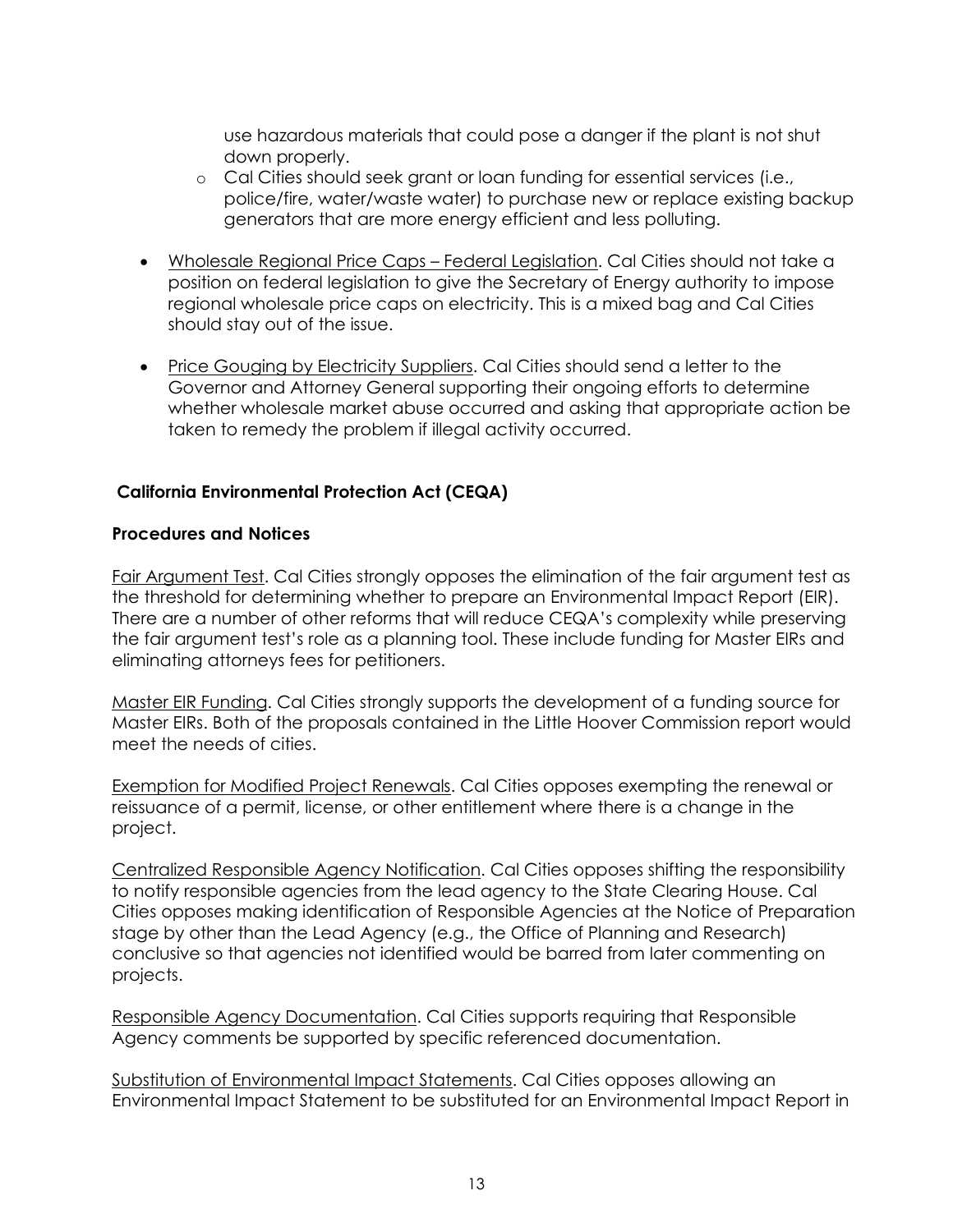any situation other than military base closures because the National Environmental Policy Act does not contain CEQA's duty to mitigate.

Duty to Respond to Comments. Cal Cities opposes shielding lead agencies from responding to comments received more than 30 days after a Notice of Preparation (NOP) or received verbally.

Timelines for CEQA Contracts. Cal Cities supports eliminating subdivision (b) of Public Resources Code Section 21151.5, which mandates the timeline for entering into CEQA contracts.

Arbitration of Disputes. Cal Cities supports adding an arbitration option to the requirement that each county over 200,000 designate a "CEQA judge." Among the issues that will need further refinement are whether an alternative dispute resolution process should be a condition precedent to litigation, whether the alternative dispute resolution process would be binding on participants, and how to limit the alternative dispute resolution process to CEQA adequacy issues rather than community mitigation issues.

Good Faith Settlements. Cal Cities supports discouraging lawsuits that have little merit by (1) eliminating the application of a multiplier analysis to the amount of attorneys fees awarded in a lawsuit that is subject to a settlement agreement; and (2) by precluding the adoption of measures or project conditions as part of a settlement agreement that do not mitigate a significant effect on the environment.

Recirculation Standards. Cal Cities supports raising the threshold for recirculation of EIRs so that only new "significant unavoidable impacts" would necessitate recirculation.

Basis for Statements of Overriding Considerations. Cal Cities supports clarifying that the basis for Statements of Overriding Considerations is information contained in the record.

Compliance with Local Public Notice Requirements. Cal Cities supports legislation to require all projects proposed by state or local public agencies, including universities, community colleges, schools, counties, cities, and special districts, to comply with the identical local public notice requirements that would be applicable to projects sponsored by private developers in the jurisdiction where the project is located.

Tolling Agreements. Cal Cities supports tolling agreements; but acknowledges and relies on existing published case law that already allows for the use of tolling agreements in CEQA cases.

Concurrent Preparation of Administrative Record. Cal Cities opposes legislation that would require concurrent preparation of the administrative record and the electronic posting of administrative record unless (1) the full costs of concurrent preparation and electronic posting as determined by the lead agency are paid for by the applicant or other member of the public who requests these processes; and (2) a lead agency that is unable to comply with such a request, because of either lack of personnel or lack of technological capability is not required to provide these processes.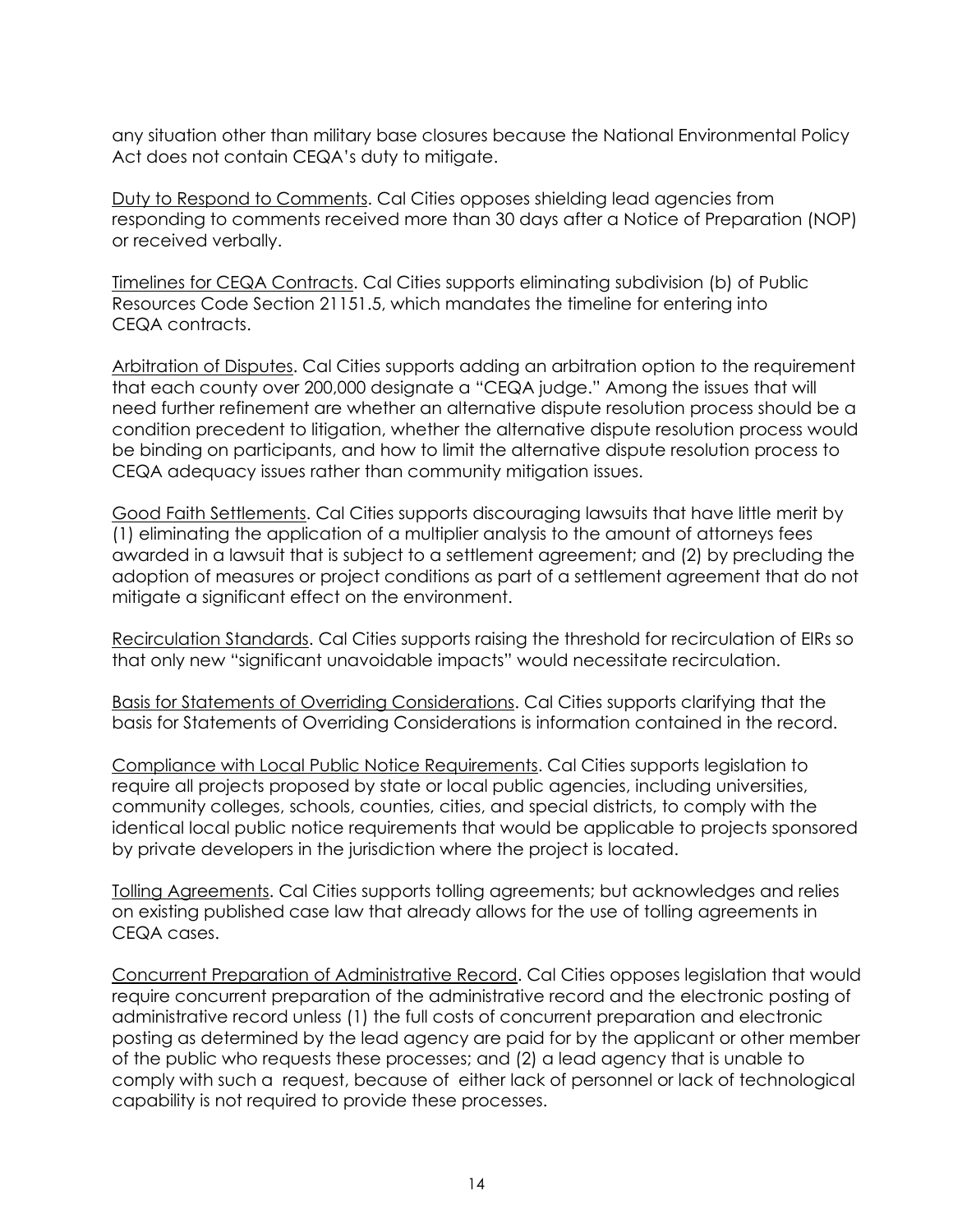Court Remedies. Cal Cities supports legislation that would clarify a courts ability to fashion a remedy that is specific to the project and limited to only those aspects of the project held invalid under CEQA.

## **Definition of a Project**

Effect on the Environment. Cal Cities supports narrowing the definition of "project" to prevent CEQA lawsuits on non-environmental matters.

School Operations Exemption. Cal Cities supports exempting any school closure or student transfers from CEQA.

Categorical Exemption for Nonindustrial Infill Projects. Cal Cities supports expanding categorical exemptions to include development projects in urbanized areas that are consistent with general plans, zoning and cumulative impact projections analyzed in a Master EIR. Such projects should be limited infill and nonindustrial.

Cal Cities supports legislation that exempts public works projects, within the existing right of way, from CEQA if approved by the city in which the project takes place.

## **Significant Environmental Effect**

Significance Thresholds. Cal Cities opposes the creation of a new mandate requiring each city to develop boilerplate significance thresholds. Cal Cities also opposes a single statewide set of standards for determining significance at the local level. Instead, Cal Cities supports requiring that each EIR contain significance thresholds formally adopted by the lead agency for the project.

Safe Harbor. Cal Cities supports the concept of "safe harbor", which means that if a project complies with certain locally adopted standards, then a project could not be challenged in court based upon those impacts on the environment.

Aesthetics. Cal Cities opposes any effort to limit a local agency's ability to challenge the aesthetic impact of a project under CEQA.

Consideration of Socio-Economic Factors. Cal Cities opposes adding social, economic, recreational or other factors to be considered when analyzing the significance of environmental impacts.

Indirect Effects. Cal Cities opposes amending the definition of effects to eliminate the analysis of indirect and cumulative environmental effects.

Cumulative Effects. Cal Cities supports the elimination of EIRs for projects with solely cumulatively significant impacts where the impact has been addressed by a comprehensive plan that identifies specific mitigation measures. Cal Cities opposes exempting projects that are subject to their own subsequent environmental review from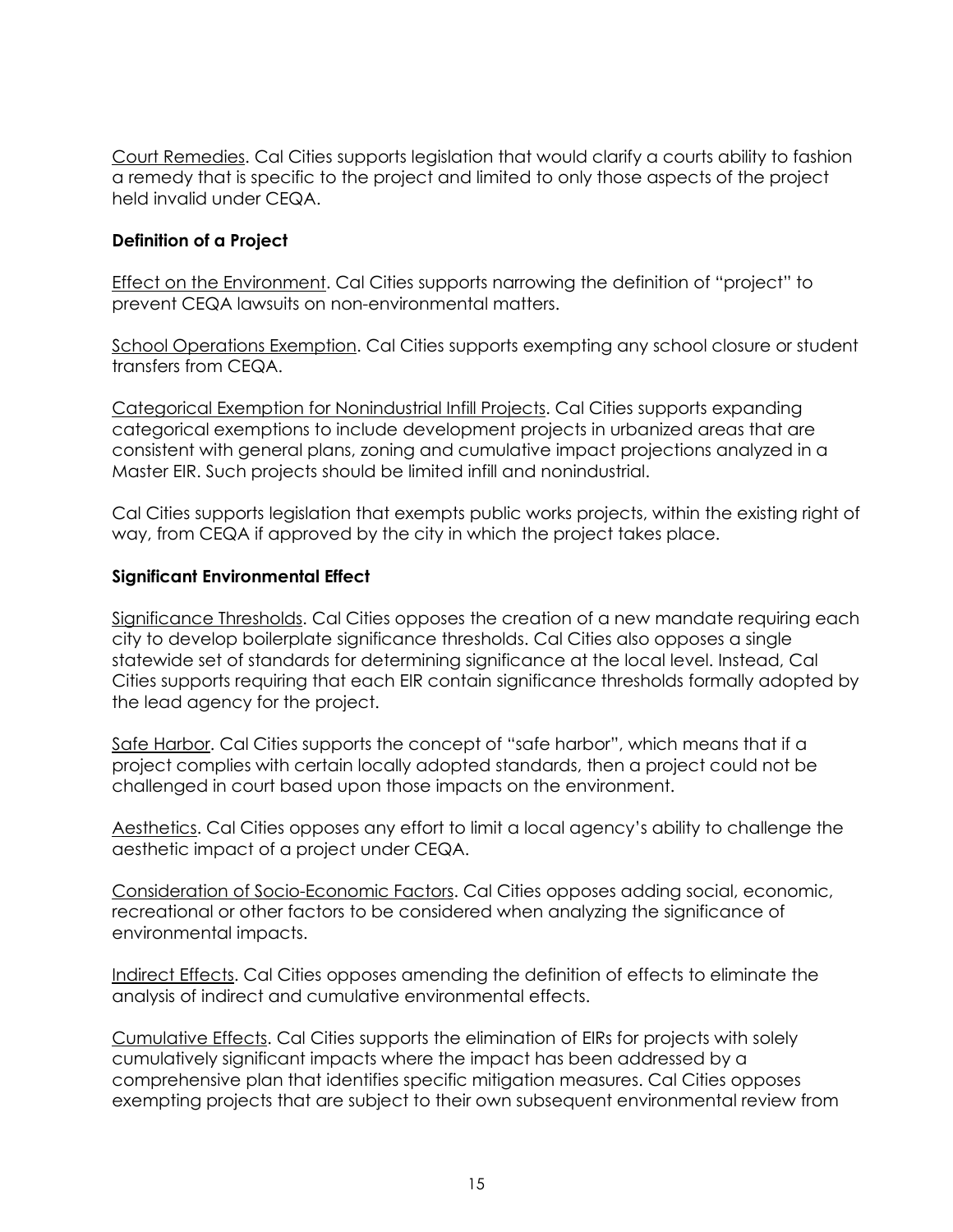consideration as a reasonably foreseeable future project when analyzing cumulative impacts.

Statement of Overriding Considerations. Cal Cities supports transparency in CEQA decision-making but opposes a public comment period for the notice of draft Statement of Overriding Considerations.

## **Alternatives**

Alternative Site Requirement. Cal Cities supports eliminating the alternative site requirement for all private projects.

Level of Detail. Cal Cities supports requiring that projects of statewide, regional or areawide significance describe at least two feasible project alternatives with a level of detail equal to the proposed project.

No Project Alternative. Cal Cities opposes the elimination of the "no project alternative."

Environmental Impact Report (EIR). Cal Cities opposes the elimination of the fair argument test as the threshold for determining whether to prepare an Environmental Impact Report (EIR). Cal Cities strongly supports the development of a funding source for Master EIRs. Cal Cities supports adding an arbitration option to the requirement that each county over 200,000 population designate a "CEQA judge."

## **Streamlining**

# **Cal Cities supports expanding the definition of "emergency" under CEQA to include projects that mitigate a high threat to life and property as a result of a catastrophic wildfire.**

## **Coastal Issues**

Cal Cities opposes legislation that would permit the state to impose conditions on Local Coastal Plans developed by cities and counties.

Cal Cities supports efforts to curb frivolous appeals to local coastal decisions.

Cal Cities supports prohibiting the expansion of offshore oil and natural gas production along the California coast.

Cal Cities supports the Federal Coastal Protection Act, which prohibits additional offshore development through the year 2002. This position was based, in part, on concern about the impacts to on-shore support facilities and services by offshore development activities.

Cal Cities opposes legislation that grants authority to the Coastal Commission that is inconsistent, duplicative and overlapping with the authority of other regulatory agencies, such as regional water quality control boards or other agencies, or that grants the Coastal Commission authority outside the coastal zone.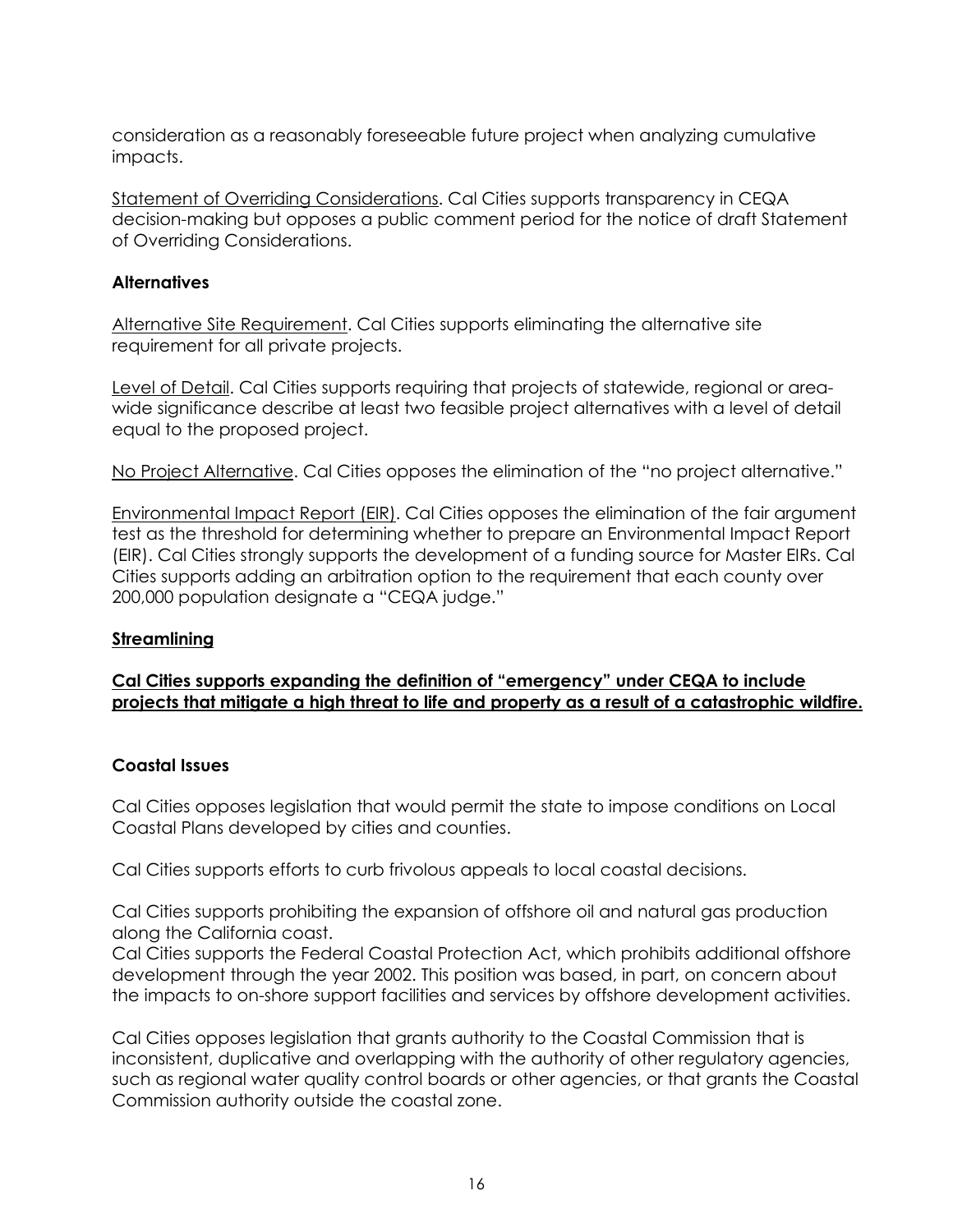Cal Cities affirms its commitment to local control by requesting the Coastal Commission to defer to the elected officials of a city with respect to choices in the implementation of a Local Coastal Plan that complies with the requirements of state law and regulation.

#### **Cal Cities supports additional resources and tools to help cities plan for and address sea level rise. This includes efforts to better coordinate with the California Coastal Commission and Ocean Protection Council to combat sea level rise.**

## **Miscellaneous**

Mitigation Monitoring Program. Cal Cities supports efforts to ensure compliance with Mitigation Monitoring Programs, but opposes any effort to require local agencies to report on compliance or add other procedures regarding the implementation of Mitigation Monitoring Programs.

Cal Cities supports the right of cities to serve as lead agencies for the purposes of the Surface Mining and Reclamation Act (SMARA).

Consistent with policy adopted by the National League of Cities, Cal Cities believes the appropriate venue for addressing the issue of "regulatory takings" is within the evolving judicial interpretations of the Fifth Amendment of the U.S. Constitution.

- Cal Cities opposes any federal or state regulation, statute or constitutional amendment which would place restrictions on federal, state and local government actions regulating private property or requiring additional compensation beyond the continually evolving judicial interpretation of the Fifth Amendment of the U.S. Constitution.
- Cal Cities will oppose any legislation that includes such a provision, regardless of what else is included in the legislation (i.e., legislation that designates a listing of an endangered species as a "regulatory taking").

Cal Cities supports the ability of local governments to voluntarily develop and approve species habitat plans for their communities, in conjunction with willing property owners. Cal Cities opposes requiring local governments to amend their general plans to include species habitat plans developed by others but not approved by the local government.

Cal Cities supports legislation that imposes "Sinclair"- type fees on products in order to fund the cost of prevention or mitigation of the pollution or environmental and health impacts of such products. Cal Cities opposes legislation that would restrict the imposition of such fees at the state or local levels.

Cal Cities supports partnering with the Legislature and the Governor to address the devastating environmental impacts of illegal marijuana grows on both private and public lands and the associated threats to public safety. Cal Cities supports the creation of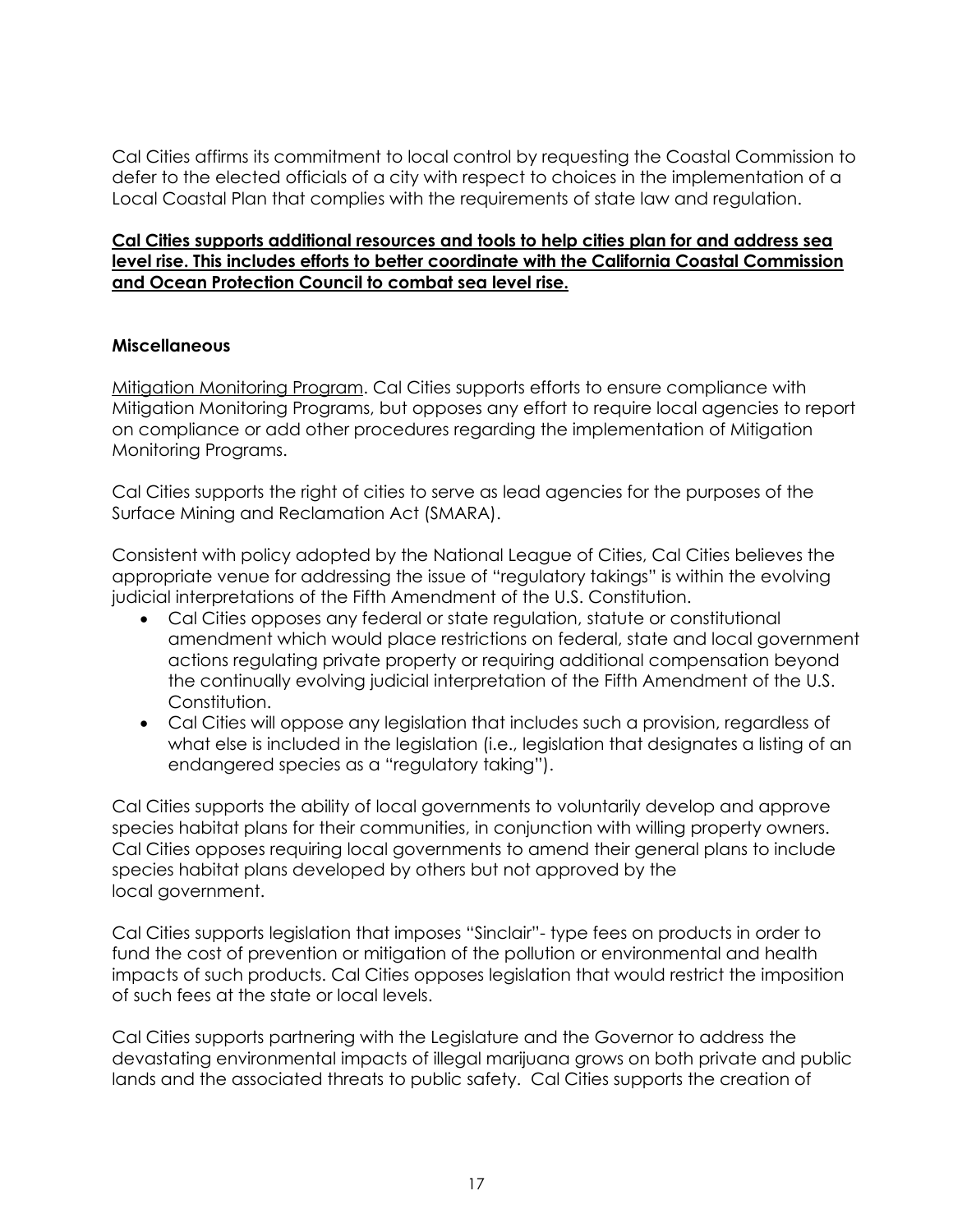responsive solutions with adequate funding support and effective State and federal government leadership to address this widespread problem.

*Note: Cal Cities will review new legislation to determine how it relates to existing Cal Cities policies and guiding principles. In addition, because this document is updated every two years to include policies and guiding principles adopted by Cal Cities during the previous two years, there may be new, evolving policies under consideration or adopted by Cal Cities that are not reflected in the current version of this document. However, all policies adopted by Cal Cities Board of Directors or Cal Cities General Assembly become Cal Cities policy and are binding on Cal Cities, regardless of when they are adopted and whether they appear in the current version of "Summary of Existing Policies and Guiding Principles."*

# **League of California Cities California Water Guidelines February 2010**

# TABLE OF CONTENTS

- I. CALIFORNIA WATER: GENERAL PRINCIPLES
- II. WATER CONSERVATION
- III. WATER RECYCLING
- IV. WATER QUALITY
- V. AREAS OF ORIGIN
- VI. WATER STORAGE
- VII. CONVEYANCE SYSTEMS
- VIII. FLOOD MANAGEMENT
- IX. GROUNDWATER
- X. FISH AND WILDLIFE
- XI. DRAINAGE
- XII. RECREATION
- XIII. NEW TECHNOLOGY
- XIV. FINANCIAL CONSIDERATIONS
- XV. APPENDIX A: WATER QUALITY IMPROVEMENT INITIATIVE (2008)
- XVI. APPENDIX B: GLOSSARY

*NOTE: The League of California Cities most recently updated and revised the California Water Guidelines in 2010. The effort began in 2008 with the formation of the Water Task*  Force, which was comprised of members from Cal Cities 16 Regional Divisions and all *interested city officials. After months of meetings and conference calls, the Water Task Force submitted the California Water Guidelines revisions to the Board of Directors. Upon*  formal adoption by the Board, the California Water Guidelines where incorporated in the *Environmental Quality Policy Committee's scope of responsibility. For additional information, please see the California Water Guidelines introduction on the following page.*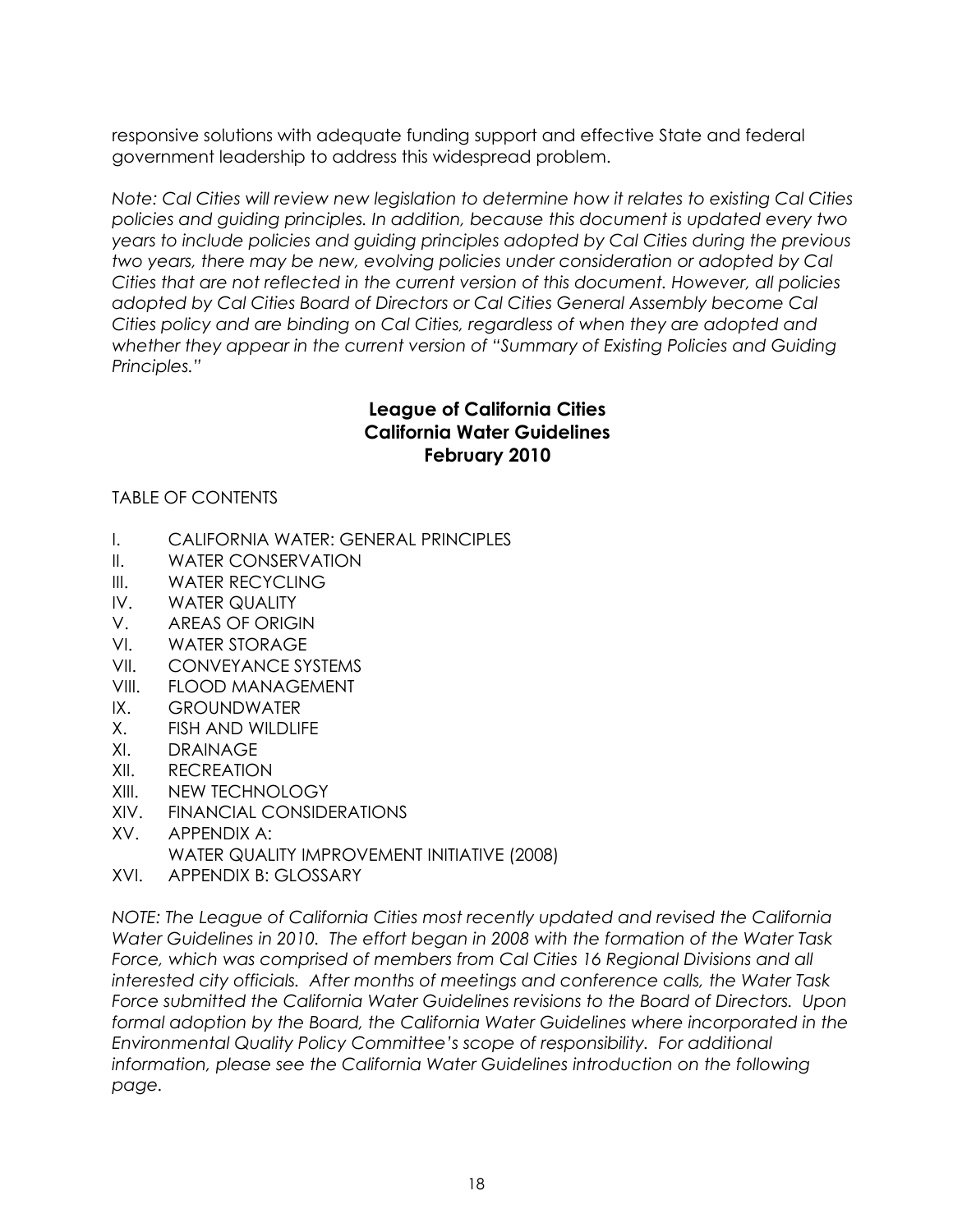#### *Introduction*

The *California Water Guidelines* were first adopted by the League of California Cities (Cal Cities) in 1988. Cal Cities and the County Supervisors Association of California (CSAC) developed the guidelines. Together, at the time, the two organizations represented 58 counties and 449 cities.

Much has changed in the realm of water policy in the more than 20 years that have passed since the Guidelines were first adopted. The number of counties has remained at 58, but California has gained an additional 31 cities and the population of the state has increased to more than 38 million people, creating increased demands on water supply. There is growing recognition that there are better ways of managing the flow of water within California's many watersheds and through the Delta, to prevent harmful environmental impacts while still ensuring a reliable supply of water to its citizens. Climate change is seen as having an increasingly important impact on water supply and water quality. Water shortages place renewed emphasis on the importance of water reclamation, water recycling and other means of nurturing and protecting an essential resource.

In 2003, Cal Cities Board created Cal Cities Water Quality Task Force to identify and evaluate waste water and storm water regulatory issues of concern to cities and to recommend steps that Cal Cities should take to address those concerns. The Task Force drafted new Cal Cities policy on water quality and Cal Cities Board of Directors adopted their report on July 18, 2003.

In 2008, Cal Cities formed a new Water Task Force to consider updates and revisions to the Water Guidelines Cal Cities drafted and adopted 20 years earlier. Cal Cities 16 Regional Divisions designated voting members; but membership on the Task Force was open to all interested city officials, and meetings were open to all interested parties.

The Task Force first met in Sacramento in April 2009 and organized three working groups (Water Use, Water Supply and Water Discharges). Members of the working groups held numerous meetings by conference call over the next two months. Subsequent meetings of the full Task Force were held in June and September 2009 before the revised Guidelines were submitted to Cal Cities policy committees in January 2010, for review and approval. The Guidelines were formally approved by Cal Cities Board of Directors in February 2010.

The California Water Guidelines are designed to be used by policy makers at all levels of government in developing future water policy for the state of California. Cal Cities encourages city, county and state officials, as well as representatives from other organizations, to review the guidelines as water policies and programs are developed.

## **I. CALIFORNIA WATER: GENERAL PRINCIPLES**

- 1. Water needs are projected to increase significantly in the future. While water is a renewable resource, it is also a finite one.
- 2. Cal Cities supports the development of additional groundwater and surface water storage, including proposed surface storage projects now under study if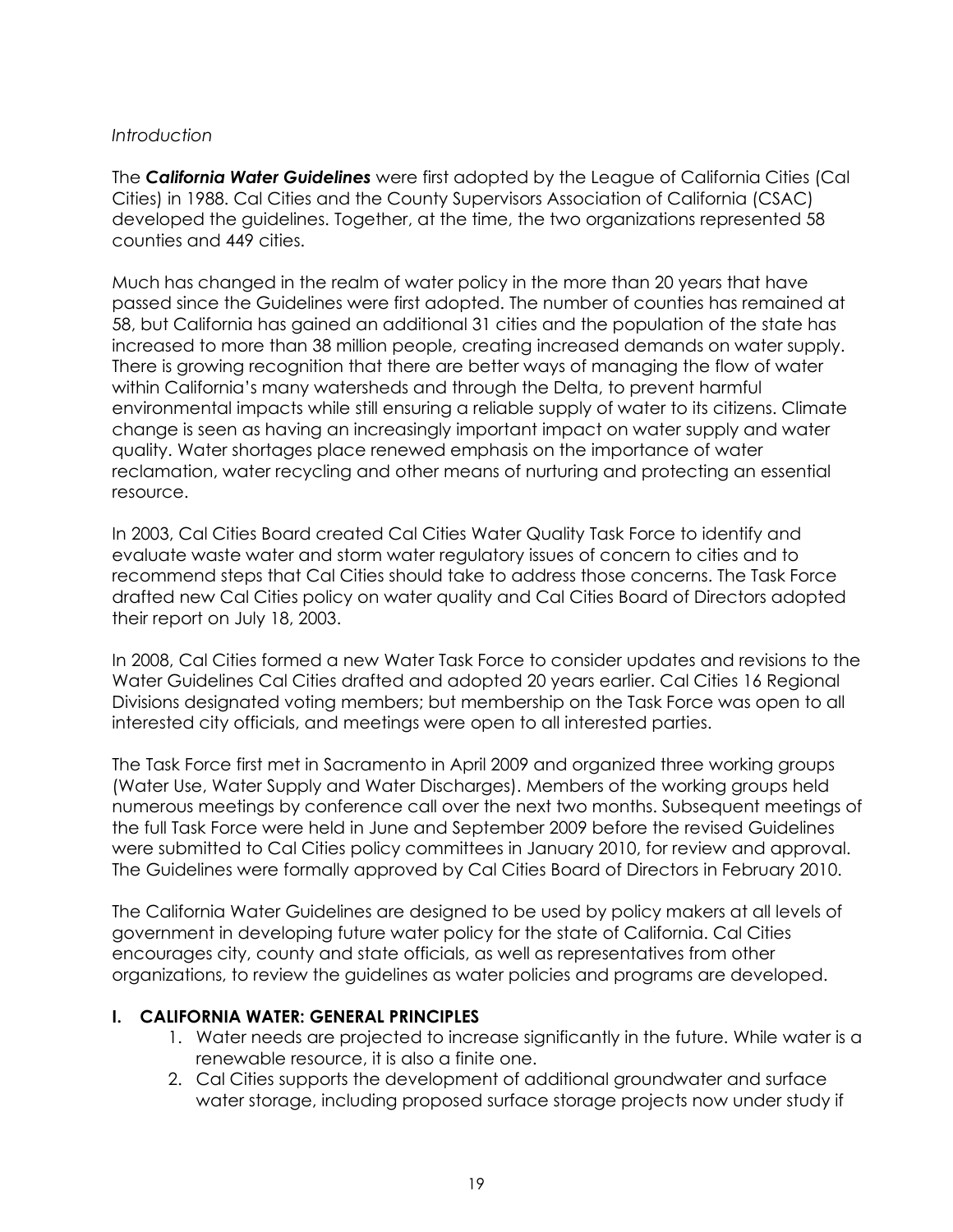they are determined to be feasible, including but not limited to: environmentally, economically, and geographically relating to point of origin. Appropriate funding sources could include, but are not limited to user fees, bonds and federal funding.

- 3. Local, state and federal agencies should prepare plans for short-term water emergencies as well as long-term cooperative water management plans and policies, such as the Integrated Regional Water Management Plan (IRWMP) process.
- 4. All water development projects must be economically, environmentally and scientifically sound.
- 5. Critical California water issues cannot be solved without the cooperation of the state and federal governments. Communication and cooperation among policy groups with emphasis on finding statewide consensus is supported.
- 6. Adequate water quality requirements for wastewater discharge into surface water and groundwater to safeguard public health and protect beneficial uses should be supported. Beneficial water quality is fundamental to the health and welfare of California and all of its citizens.
- 7. The long-term viability of rivers and streams for instream uses such as fishery habitat, recreation and aesthetics must be protected.
- 8. Cal Cities encourages all cities to work with counties, water agencies, and special districts to facilitate water conservation, recycling and reuse efforts.
- 9. Cal Cities supports state water policy that allows undertaking aggressive water conservation and water use efficiency while preserving, and not diminishing, public and constitutional water rights.
- 10. Cal Cities supports land use as an important strategy for water supply and water quality benefits.

## **II. WATER CONSERVATION**

- 1. **Statewide Goal**. Cal Cities supports the development of a statewide goal to reduce water use by 20% by 2020 through the implementation of fair and equitable measures consistent with these principles.
- 2. **Statewide Effort**. Accomplishing water conservation and water use efficiency goals will require statewide action by all water users, including residential, commercial, industrial and agricultural water users, local and regional planning agencies, state and federal agencies, chambers of commerce, and business, commercial and industrial professional and trade associations.
- 3. **Comprehensive Solutions**. Water conservation and water use efficiency must be part of a comprehensive solution that includes local resource development and infrastructure improvements, including storage and conveyance, as part of a statewide system that promotes economic and environmental sustainability.
- 4. **Monitoring, Reporting, and Accountability**. Cal Cities supports the implementation of programs to assure prudent measurement and monitoring of water use to provide accountability and transparency toward the accomplishment of water conservation and water use efficiency goals.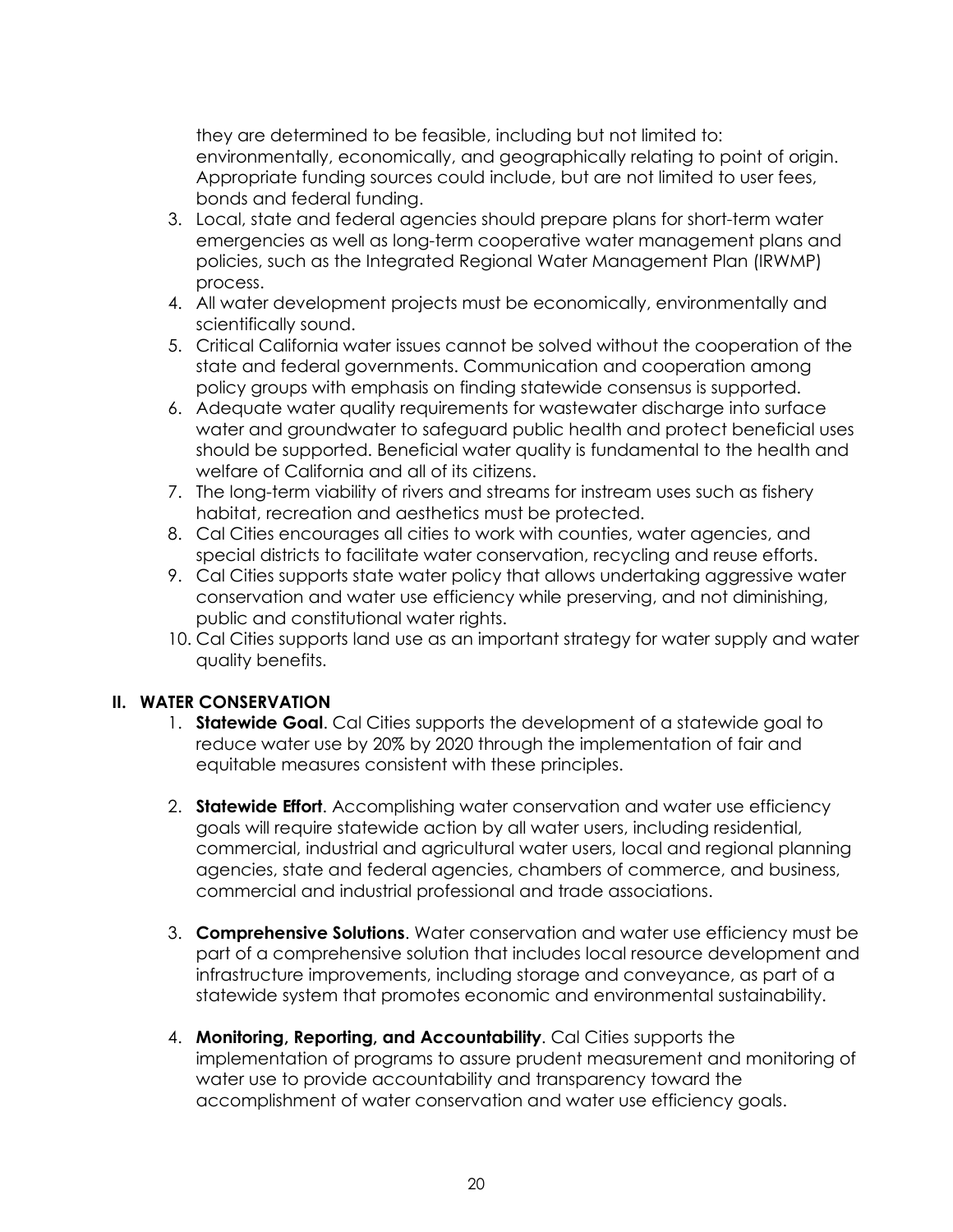- 5. **Protect Water Rights**. Implementation of water conservation and water use efficiency programs must be consistent with existing state law in that the act of conservation cannot be allowed to undermine the water rights of the entities implementing the water conservation or water use efficiency program, or interfere with existing water conservation or water use efficiency projects.
- 6. **One Size Does Not Fit All**. Water conservation and water use efficiency programs must have the flexibility to adjust to widely varying local circumstances recognizing that one size does not fit all. Cal Cities encourages each city to develop its own ordinance outlining its conservation plan.
- 7. **Urban Water Conservation and Water Use Efficiency**. In urban areas, Cal Cities advocates for the implementation of residential and commercial retrofit programs, innovative pricing strategies, water efficient landscaping, including implementation of urban Best Management Practices (BMPs).

Cal Cities encourages cities to consider the Ahwahnee Water Principles for Resource-Efficient Land Use when making future land use decisions. [\(http://www.lgc.org/about/ahwahnee/h2o-principles/\)](http://www.lgc.org/about/ahwahnee/h2o-principles/)

8. **Agricultural Water Use Efficiency**. In agricultural areas, Cal Cities advocates for incentive based programs.

## **III. WATER RECYCLING**

- 1. Wherever feasible, water recycling should be practiced in urban, industrial and agricultural sectors. This includes increasing the use of recycled water over 2002 levels by at least one million acre-feet/year (afy) by 2020 and by at least two million afy by 2030.
- 2. Potable water should include as much use of reclaimed water and water conservation by 2030 as possible.
- 3. Increased recycling, reuse and other refinements in water management practices should be included in all water supply programs.

# **IV. WATER QUALITY**

# 1. **General**

- a) Cal Cities supports the development of objectives and standards to assure high quality water throughout California. Surface and groundwater should be protected from contamination.
- b) Cal Cities supports efforts to provide safe and affordable drinking water across the state. However, Cal Cities opposes imposing a tax on water as a funding mechanism.
- c) Cal Cities supports the development of economic protocols and guidelines to assist local governments and water boards in determining reasonably achievable, cost effective and environmentally sound regulations.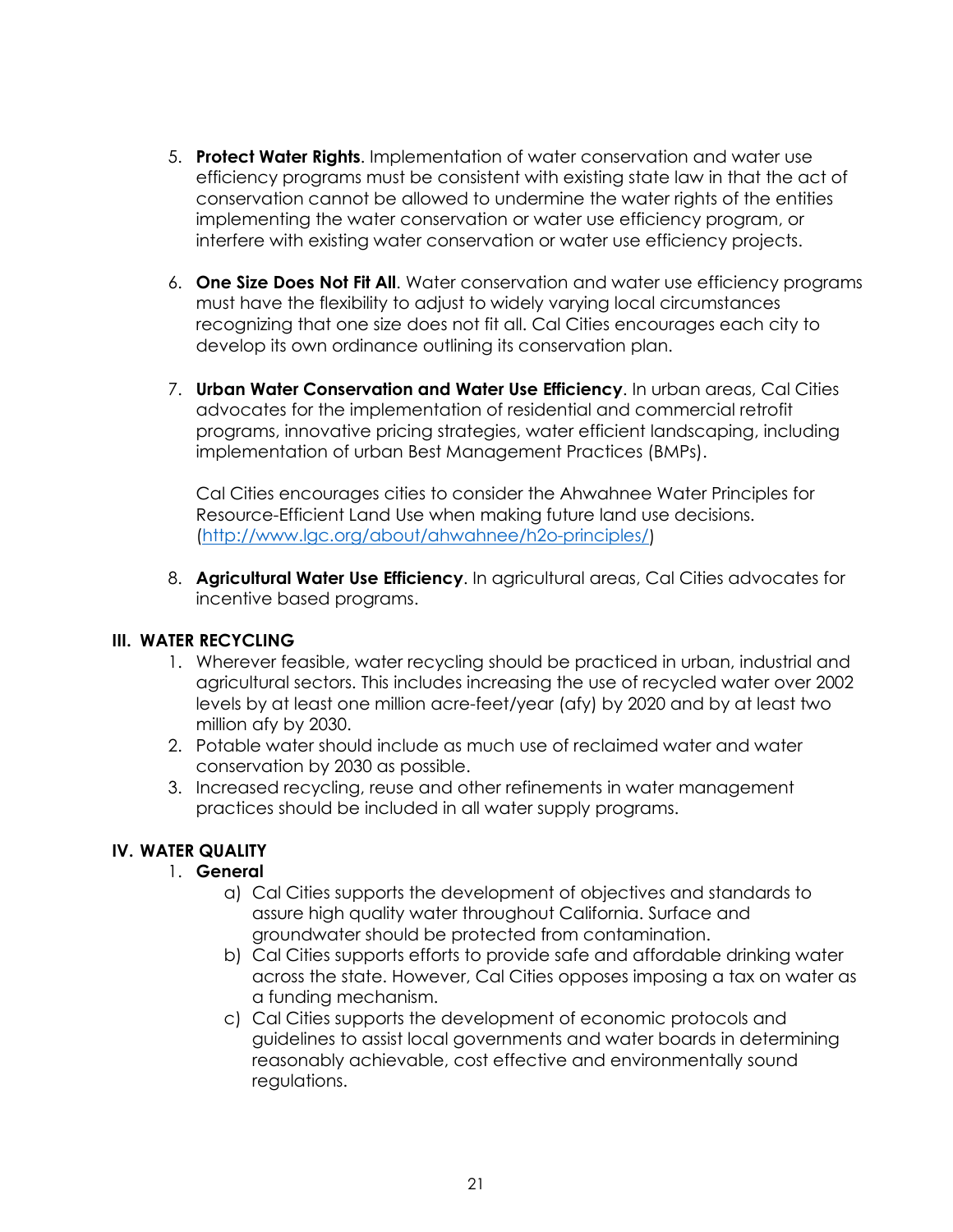- d) Cal Cities supports the ability of cities to enact discharge and water quality requirements or standards that are stricter than state or federal standards, and opposes efforts to restrict such authority.
- e) When addressing contamination in a water body, water boards should place priority emphasis on clean-up strategies targeting sources of pollution, rather than in stream or end-of-pipe treatment.
- f) Cal Cities encourages water boards to address cross-media pollution of water, including but not limited to the problems of atmospheric deposition of water pollutants.
- g) Cal Cities encourages all state offices, departments and boards to comply with state policy for water quality control, including compliance with the Basin Plans.
- h) Cal Cities encourages Federal and State Governments to ensure proper funding to the U.S-Mexico Border Water Infrastructure Program to address issues related to cross-border pollution.

# 2. **Water Board Reforms**

- a) Cal Cities generally supports the concept of water board reform.
- b) Any water board reforms should recognize the inherent differences between cities and regions in California.
- c) Water board reform should recognize the symbiotic relationship between regional water quality control boards and local governments.
- d) Cal Cities supports the retention of designated local government representatives on the regional boards and inclusion of a designated local government representative on the State Water Board.
- e) Cal Cities supports streamlining the board process, including delegating permit authority to the executive officers, with rights of appeal, and giving greater authority to the State Water Board over regional board policies and decisions.

## 3. **Basin Plan Updates**

- a) Cal Cities supports the option of local agencies developing funding for basin plan updates.
- b) Cal Cities supports comprehensive updates to the basin plans that recognize the unique and varied nature of stormwater. Basin plans need to recognize the unique and varied nature of stormwater, both wet weather and dry weather runoff.
- c) Basin plan updates should comply with the Porter-Cologne requirements to recognize economic impacts, local drainage conditions and scientific consensus, including source control and atmospheric deposition strategies.

## 4. **National Pollutant Discharge Elimination System (NPDES) Permits**

a) Cal Cities supports reform of the States Water Board's administration of the federal NPDES program.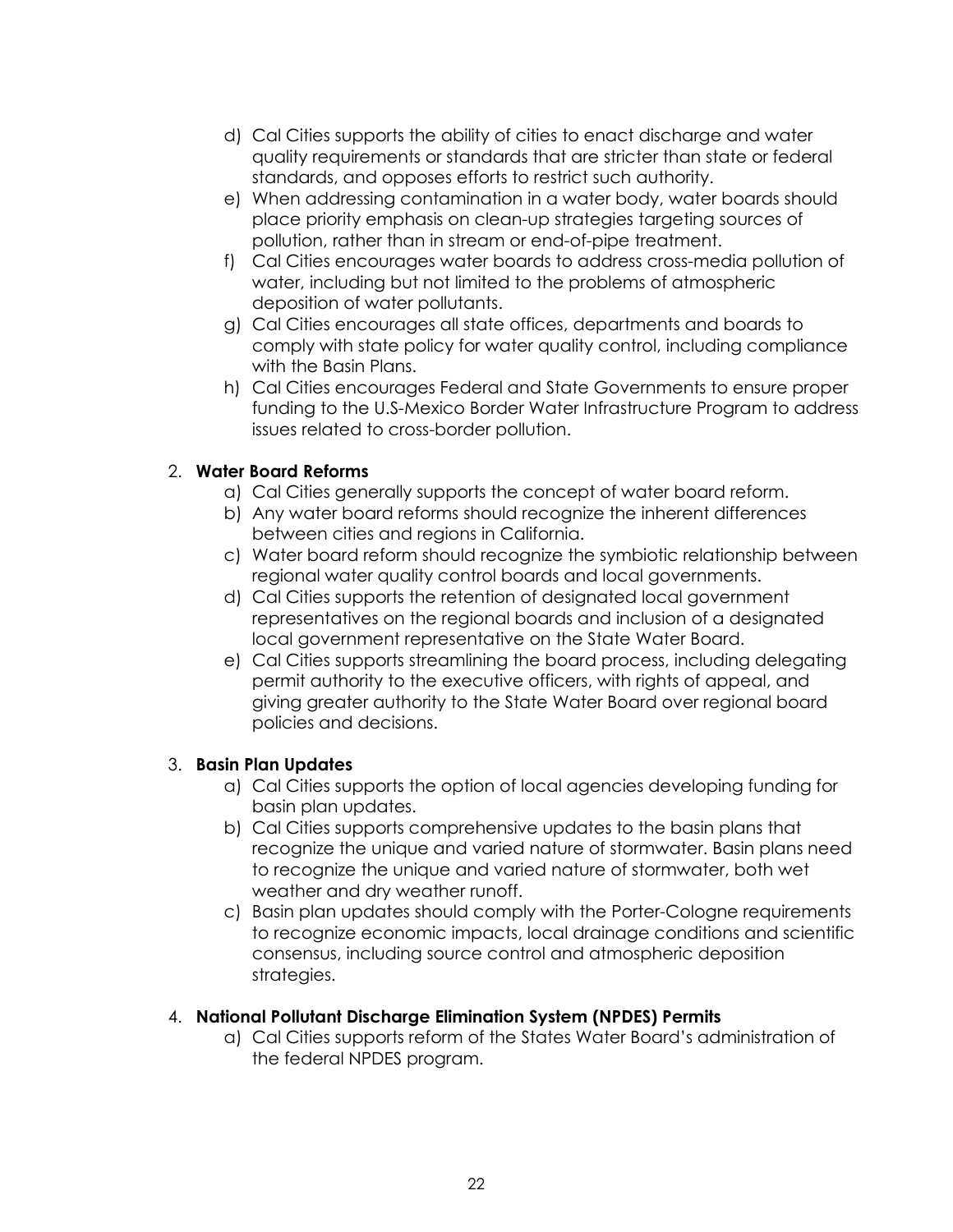- b) Cal Cities encourages the water boards to issue permits that are reasonably achievable, based on the unique conditions of a city or region.
- c) Cal Cities supports regulations and legislation that promotes watershed management, that appropriately spreads the responsibility for clean water beyond the requirements that apply to point-source dischargers, municipal storm drain systems and publically-owned treatment works.
- d) Cal Cities generally opposes legislation that requires the use of numeric limits in waste discharge permits, especially in storm water permits, because of the difficulties in meeting them, problems with exceeding them, and the cost and potential enforcement impacts.
- e) Cal Cities supports development of a standard definition of "maximum extent practicable."

# 5. **Total Maximum Daily Load (TMDL)**

- a) Cal Cities supports development of reasonably achievable, environmentally sound and cost-effective TMDL's based on monitoring and sound science and addressing local water conditions.
- b) Although Cal Cities is supportive of local agency development of TMDL funding, greater emphasis needs to be given to state and federal funding of the TMDL program, including providing increased funding to local government for implementation.
- c) Cal Cities supports implementation of TMDLs through alternatives to the NPDES permits, consistent with the Clean Water Act and policy, such as Memorandums of Agreement between local governments and the water boards.

## 6. **Water Quality Recommended Legislation/Policies**

- a) Ex-Parte Communication. Cal Cities supports public access to decision makers, including during the time that new proposed permits and permit terms are being proposed. Cal Cities also supports access to pending permitees, outside of the administrative process.
- b) Maximum Extent Practicable (MEP). Cal Cities supports legislation to define MEP.
- c) Safe Harbor. Cal Cities supports legislation that provides immunity from fines or third-party litigation for a local government that is in compliance with maximum extent practicable iterative best management practices requirements and NPDES stormwater permit conditions.
- d) Mandatory Minimum Penalty (MMP). Cal Cities supports legislation to modify the MMP provision of the existing law to make them fair and equitable for local governments. This would include eliminating the provisions relied upon to compound penalties for single violations and providing economic hardship exemption for small cities (50,000 in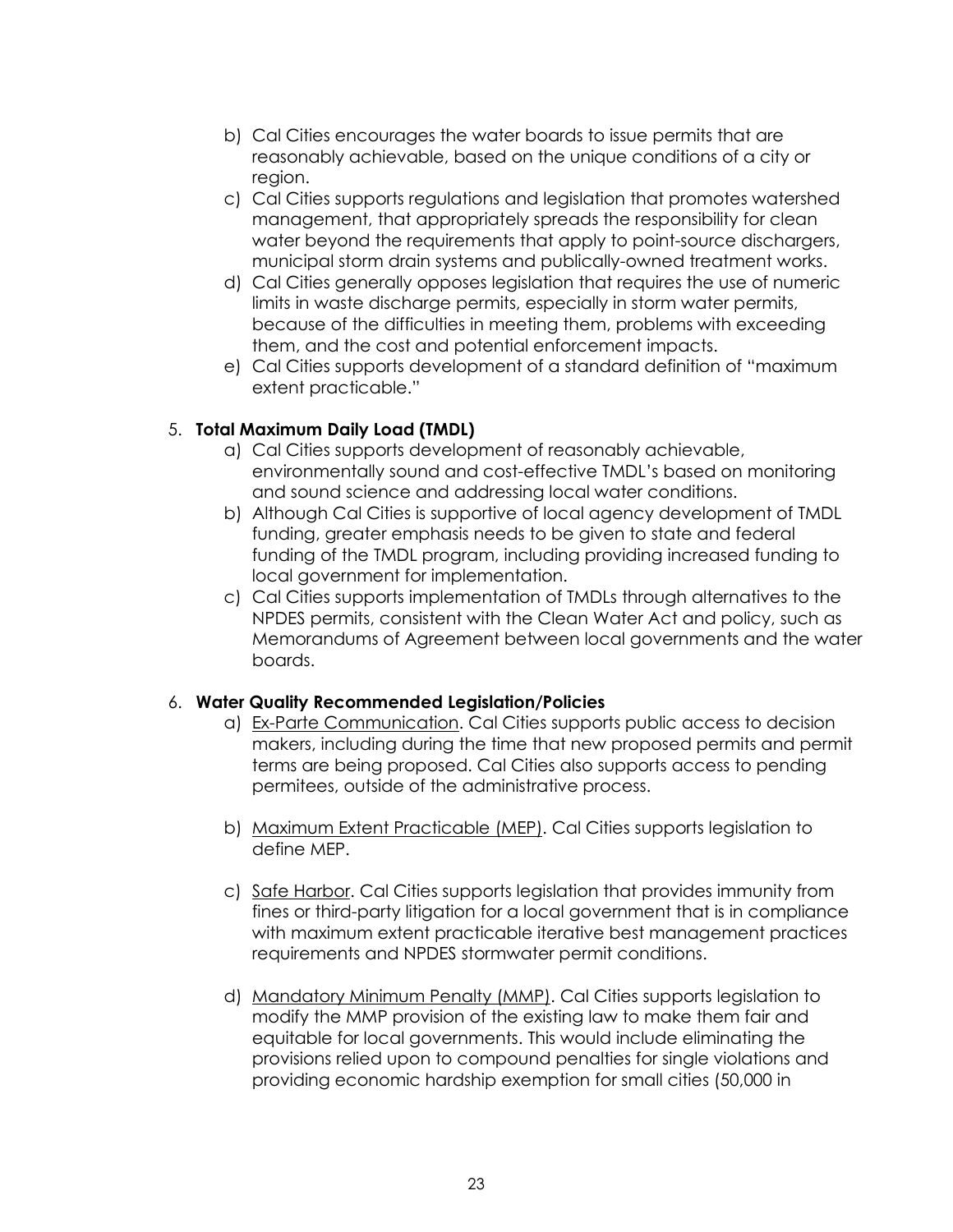population or less) where there has been no significant adverse impacts on the public or the environment from the alleged violation.

- e) Economic Analysis. Cal Cities supports legislation to develop economic protocols and guidelines to assist local government and the water boards in determining reasonably achievable, cost effective and environmentally sound regulations, as outlined in Porter-Cologne Sections 13000 and 13241.
- f) Basin Plans. Cal Cities supports legislation allowing local agencies to participate in funding basin plan updates.
- g) Water Softeners. Cal Cities supports the right for cities to enact ordinances that restrict the use of water softeners.
- h) Local Discharge Prohibitions. Cal Cities supports legislation that would enable cities to adopt ordinances that limit or regulate industrial discharges into local sewers and storm drains, based on limits in municipal discharge permits.

## 7. **General Water Quality Guidelines**

- a) Protection and maintenance of objectives and standards to assure high quality water throughout California is essential. Beneficial uses of surface and groundwater should be protected from contamination, even when treatment methods are available to meet drinking water standards.
- b) Local, state and federal governments and the private sector should provide for the safe management of hazardous materials, including mining leachates, to avoid pollution and degradation of both surface water and groundwater.
- c) Adequate research funding to determine appropriate public health standards for water should be supported.
- d) Additional research and education in the application and use of herbicides and pesticides and alternatives to their usage as well as research to reduce industrial and household hazardous wastes should be supported.
- e) The importance of water quality of bays, estuaries, groundwater, and other bodies of water important to municipalities, including the problem of salt water intrusion, should be recognized.

## **V. AREAS OF ORIGIN**

- 1. Ultimate reasonable and beneficial water needs of all areas of origin should be assured. State law should continue to provide that only water surplus to the reasonable and beneficial needs of the areas of origin may be exported. Cal Cities supports preserving the principle of protecting the water rights of areas of origin.
- 2. Areas of origin protections should apply to all water sources, including groundwater.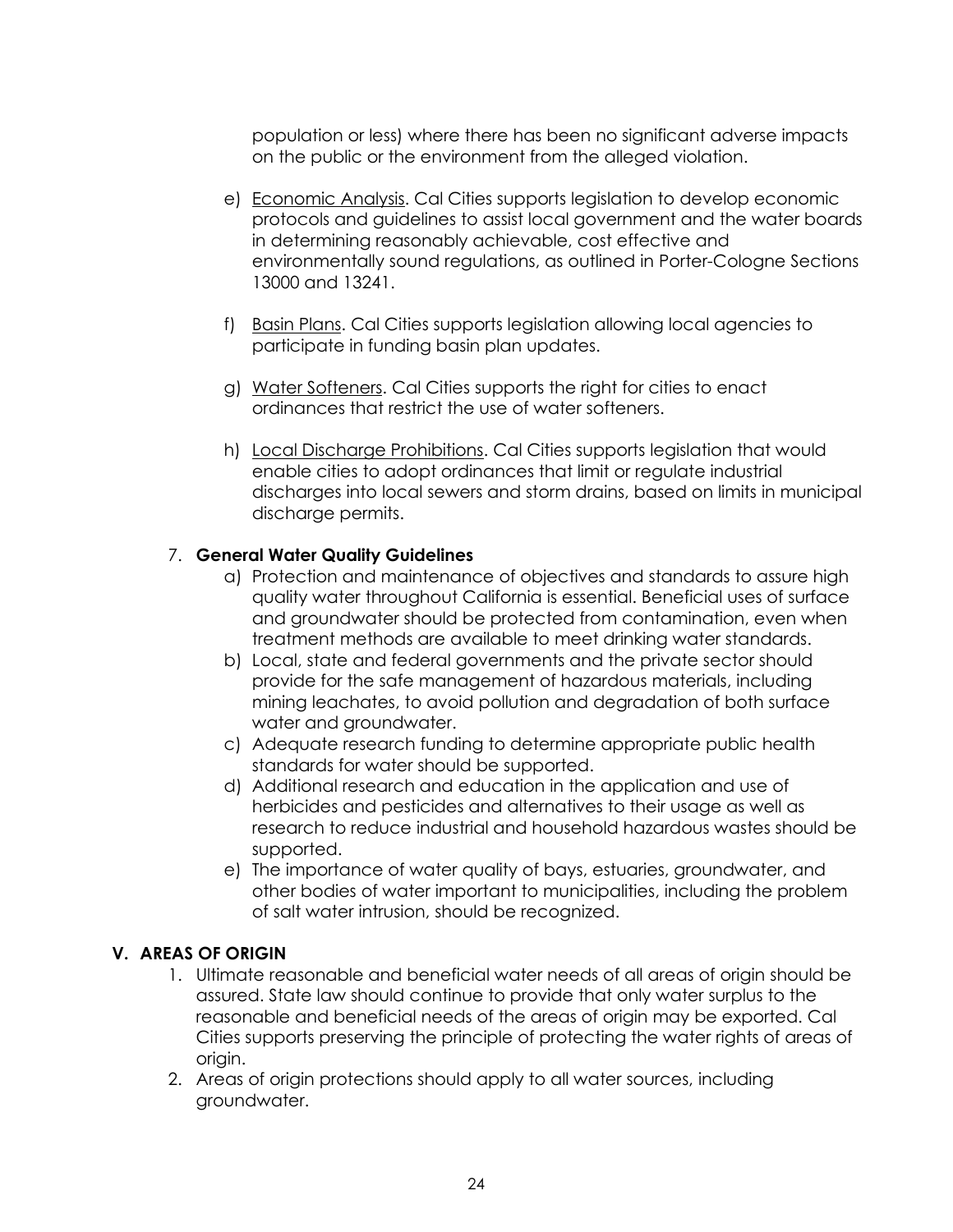- 3. Reasonable and beneficial water needs of the areas of origin should include instream needs or uses, including recreation and sediment flushing.
- 4. Areas of origin should be afforded financial assistance, such as the Davis-Grunsky type bonds, in developing new water facilities.
- 5. Projects that export water from areas of origin should not increase the cost of new local water development projects.
- 6. Those features of new projects that are required by state and/or federal agencies to enhance area of origin recreation, fish, wildlife, and water quality should be the financial responsibility of the state and/or federal government.
- 7. New policies and programs should not undermine or alter the water rights of the entities implementing the policies or programs.

# **VI. WATER STORAGE**

- 1. Cal Cities believes that California needs to develop additional water storage and therefore believes that the construction and retention of economically feasible and environmentally sound flood control, storage and multi-use projects that will meet present and future needs should be supported.
- 2. The development of additional surface facilities and use of groundwater basins to store surface water that is surplus to that needed to maintain State Water Resource Control Board (SWRCB) Bay-Delta estuary water quality standards should be supported.
- 3. Cal Cities encourages project developers to mitigate the negative impacts of water storage projects on fishery and wildlife resources, adjacent lands, water quality and recreation.

# **VII.CONVEYANCE SYSTEMS**

## 1. **Statewide**

- a) Conveyance facilities including, but not limited to, the Sacramento River, whether man-made or natural, should be constructed and/or operated to minimize seepage and erosion problems and, where practicable, to restore or maintain river functions and to protect previously existing riparian habitats. They should be constructed to mitigate these problems and other adverse impacts on adjacent lands.
- b) The owner or purveyor of the water conveyance system should be responsible for correcting adverse impacts, i.e., erosion, seepage and sediment problems upon waterways, either anthropogenic or natural.
- c) Environmentally-sound methods of erosion-control should be encouraged along river banks to protect adjacent lands from flood or other erosive flows provided any adverse impacts on fish and wildlife habitat are mitigated.
- d) Local distribution systems should be interconnected with regional systems, where feasible, to assist in maximizing the use of local ground and surface waters during droughts and emergencies.
- e) Solving the water quality, levee stability and fishery problems in the Sacramento-San Joaquin Delta is a primary step in developing any plan to meet the state's water needs.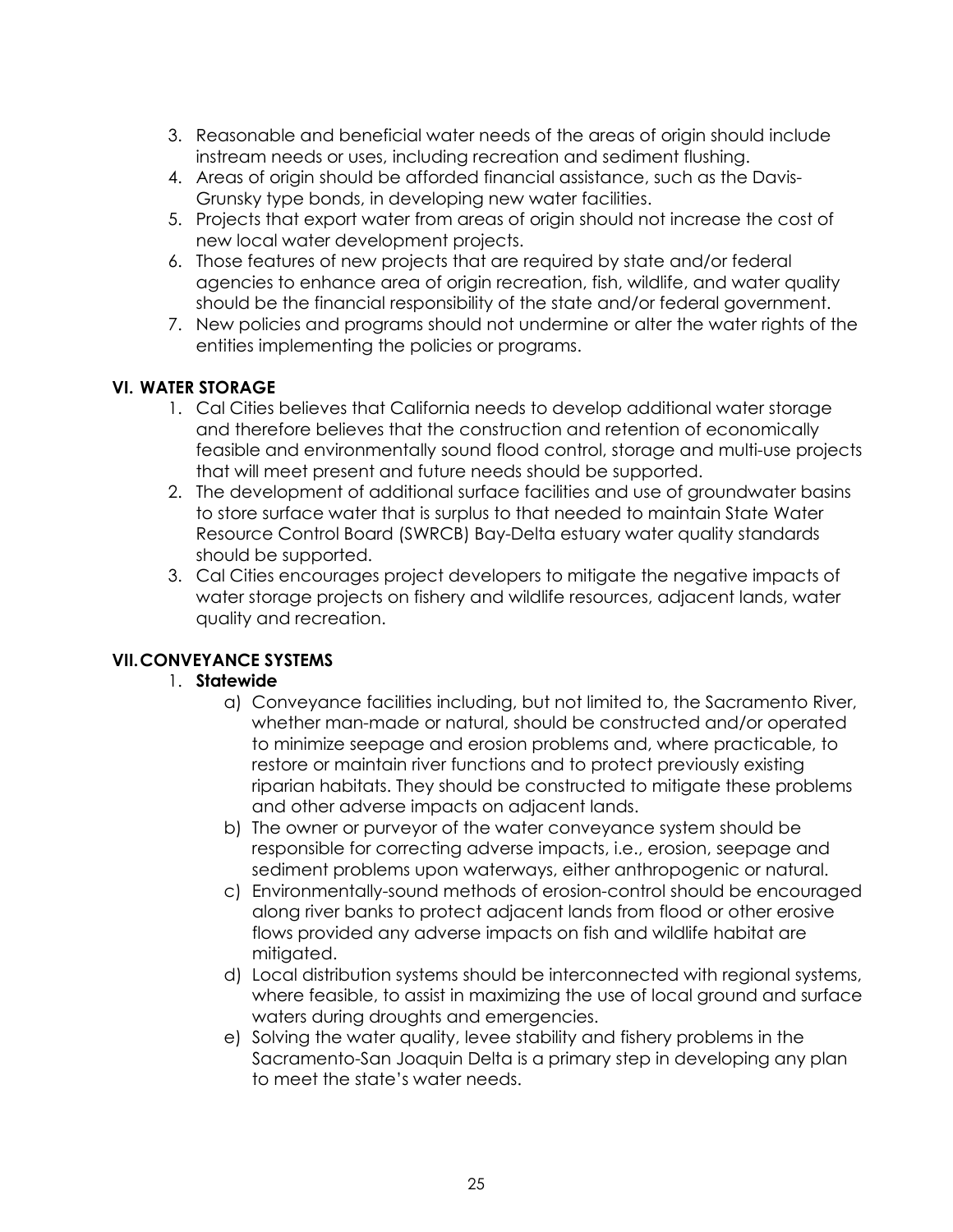f) Cal Cities acknowledges that the use of the Sacramento River as a conveyance system presents problems of erosion and seepage which must be addressed in the operation of existing projects and the design of future projects.

# 2. **Delta**

- a) Conveyance of water across the Delta should be through existing channels wherever possible. Delta transfer system improvements should be constructed and operated so as to minimize or, if possible, eliminate reverse flows in the lower San Joaquin River.
- b) Construction of Delta transfer facilities should not proceed until the Department of Fish and Game and the Department of Water Resources have entered into an agreement to implement measures to offset the State Water Project's impacts on the Delta fisheries and other ecological concerns in the Bay-Delta estuary, which are shown to be adversely affected by the proposed transfer facilities.
- c) Implementation of an integrated program of rehabilitation and maintenance of Delta levees involving federal, state, local and user interests for the purposes of protecting the islands, waterways and other features including, but not limited to, highways, railways, water conduits, natural gas storage, etc., should be supported. Costs and responsibilities should be fairly allocated among beneficiaries of such a program.
- d) Until an integrated Delta levee program is initiated, the Delta levee maintenance program, (by former California Sen. Howard Way), California Water Code Sections 12980-12991, should be funded and implemented.
- e) Any Delta governance and/or water management structure should include local government representation from the Delta region.
- f) When assessing conveyance projects, Cal Cities encourages cities to consider the guidelines outlined in other areas of this document.
- g) Protection, as well as enhancement where practicable, of Delta water quality, while providing adequate future supplies for all segments of the state, should be required.
- h) Standards balancing the protection of all beneficial uses of Bay-Delta waters, including water flowing into or exported from the Delta, must be adopted by the SWRCB and enforced to protect the environmental health of the Bay-Delta system. Pollution from point and non-point sources into the Bay and Delta shall be controlled as stringently as practicable.
- i) Programs and facilities to assure safe drinking water for importing regions dependent on the Delta should be supported.
- j) The SWRCB should assure the continued monitoring for contaminants in the Delta.

## **VIII. FLOOD MANAGEMENT**

1. Cal Cities believes that our citizens have a reasonable expectation that their federal, state and local governments will work to protect them from flooding.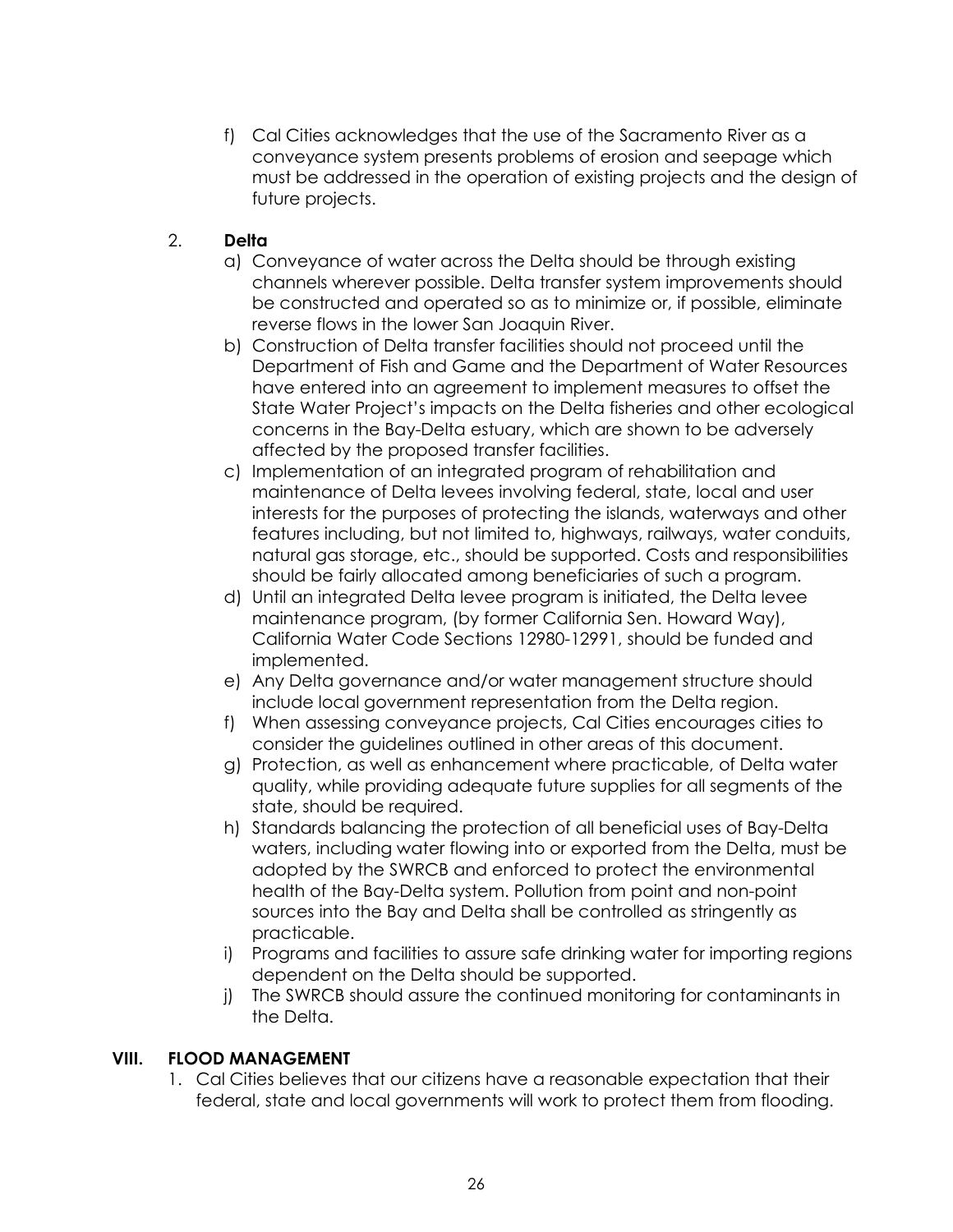- 2. Cal Cities believes that flood protection and management is a statewide issue, involving flood infrastructure issues related to levees, urban/suburban/rural creeks, streams and rivers, and alluvial fans.
- 3. Cal Cities believes that it is important to recognize that levee failures in the Sacramento-San Joaquin River Delta have water quality, water supply and economic impacts that may have statewide effects beyond the local or regional levee break situation.
- 4. Flood control issues require cooperative planning, evaluation and solutions that utilize a regional and statewide perspective, such as the state IRWMP process.
- 5. In assessing problems and proposing solutions, it is important to consider the differences between infill development and new, greenfield development.
- 6. The public safety and health of California citizens and the economic health of California communities and our state depend upon good flood protection. This includes the potentially devastating impacts of floods on homes and businesses.
- 7. Cal Cities supports efforts to improve communication, cooperation and better coordinated planning between different government agencies involved in flood management. Cal Cities believes that there must be a genuine partnership between state and local agencies in addressing flood control issues.
- 8. Cal Cities believes cities must ask the right questions and have the means to obtain accurate information prior to approving development in floodplains. This involves educating elected officials and staff about whether their city is located in a floodplain, the local flood control infrastructure, the agencies that are responsible for providing flood protection, the status of levees and other structures that provide flood protection, emergency response and evacuation protocols, and how their city would be impacted by flooding.
- 9. Cal Cities believes that city officials should understand that a 100-year flood zone does not mean a low, once-in-100-years risk of flooding. The designation actually means that there is a 1 percent chance of flooding in any given year. This translates to a 26 percent chance of flooding over the life of a typical 30 year mortgage.
- 10. Cal Cities supports a 200-year flood standard for cities in the Sacramento-San Joaquin and Central Valleys.
- 11. Cal Cities generally endorses the recommendations of the State's Flood Control Task Force, especially those recommendations involved in updating the CEQA Checklist and General Plan Guidelines and building codes.
- 12. The State, Army Corps of Engineers (ACOE) and Federal Emergency Management Agency (FEMA) should work collaboratively with state and local governments regarding flood issues.

## **IX. GROUNDWATER**

- 1. The SWRCB, through the regulatory process of its regional boards, should ensure the highest possible quality and safety of groundwater by preventing contamination from point and non-point sources, especially for usable water.
- 2. Local drilling, sealing and abandonment ordinances for water supply and monitoring wells for the protection of groundwater and public health should be supported.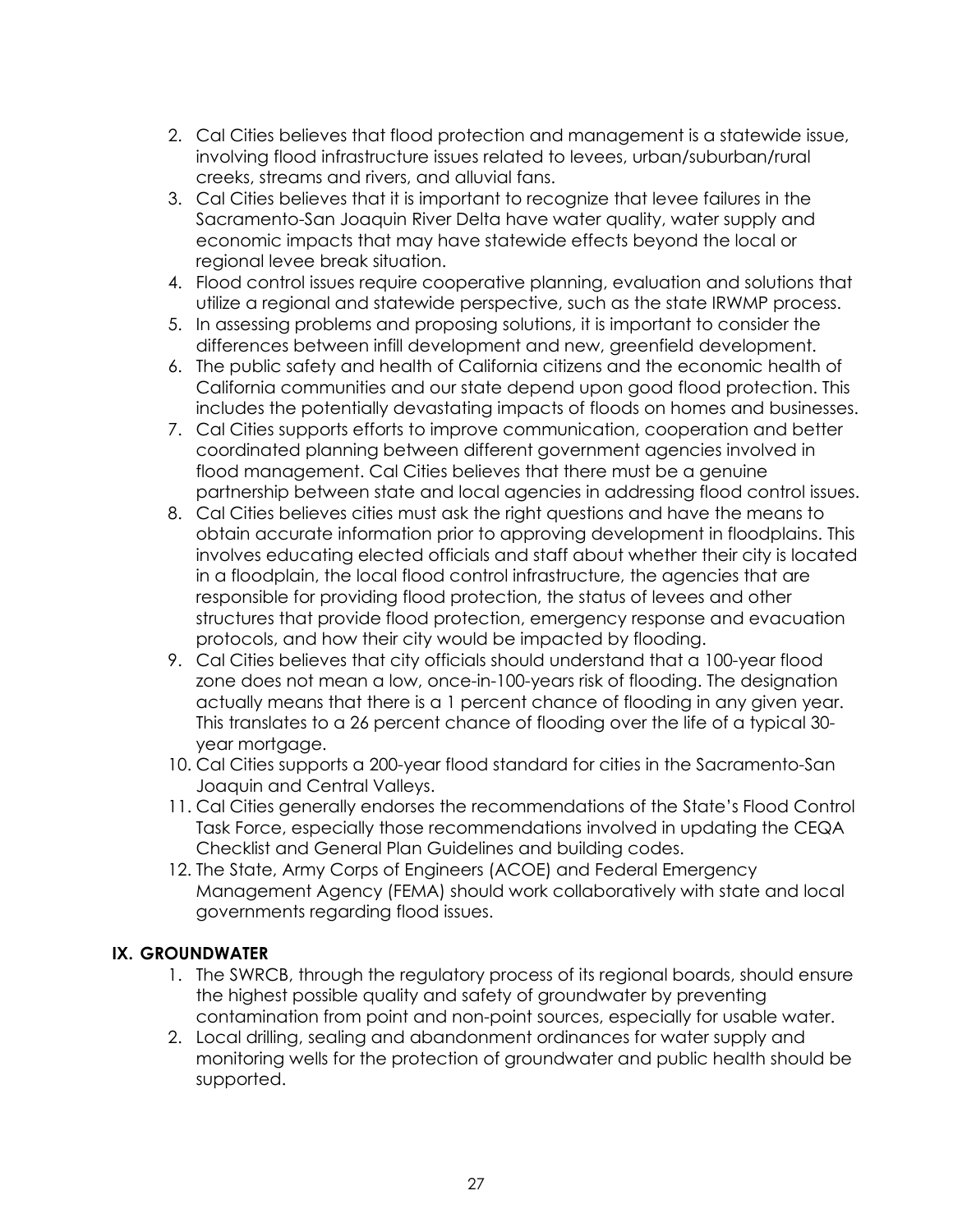- 3. The principle that local entities within groundwater basins (i.e., cities, counties, special districts, and the regional water quality control boards) working cooperatively should be responsible for and involved in developing and implementing basin wide groundwater, basin management plans should be supported. The plans should include, but not be limited to: a) protecting groundwater quality; b) identifying means to correct groundwater overdraft; c) implementing better irrigation techniques; d) increasing water reclamation and reuse; and e) refining water conservation and other management practices.
- 4. An active state and federal role in cleaning up contaminated groundwater basins should be supported.
- 5. State and federal involvement, if requested, in developing groundwater management plans should include technical assistance for defining the characteristics of groundwater resources.
- 6. Financial assistance from state and federal governments should be made available to requesting local agencies to develop and implement their groundwater management plans.
- 7. Planned, joint use of surface and groundwater and development of incentives for such conjunctive use for increased efficiency should be encouraged.
- 8. Early development of a cost-sharing formula among all beneficiaries to fund groundwater replenishment projects should be supported.
- 9. The importation of additional supplemental water, consistent with Section VI Conveyance Systems, as one means of eliminating groundwater overdraft in the critically overdrafted basins should be supported.

# **X. FISH AND WILDLIFE**

- 1. Protection, maintenance, and restoration of fish and wildlife habitat and resources and their beneficial uses including recreational and commercial uses, should be supported. Where feasible, enhancement of fish and wildlife habitats should be provided.
- 2. Water projects shall mitigate for adverse impacts on fish and wildlife resources. Mitigation measure shall be on-site, if feasible; otherwise, as close as practicable to the area of adverse impact. Where practicable, such projects should incorporate programs designed to eliminate unnecessary barriers or impediments to fish migration, to stabilize areas of streambank erosion, to increase spawning and rearing habitat for fish, and to maintain riparian vegetation for cover and temperature control.
- 3. Protection and restoration of documented fish habitat should be supported.

## **XI. DRAINAGE**

## 1. **Agricultural Drainage**

- a) Finding long-term, economically feasible and environmentally sustainable solutions to agricultural drainage problems is essential and in the public interest. Solutions must be safe and environmentally acceptable in order to protect:
	- Viability of agricultural lands;
	- Rivers, estuaries and groundwater from potential degradation from agricultural drainage; and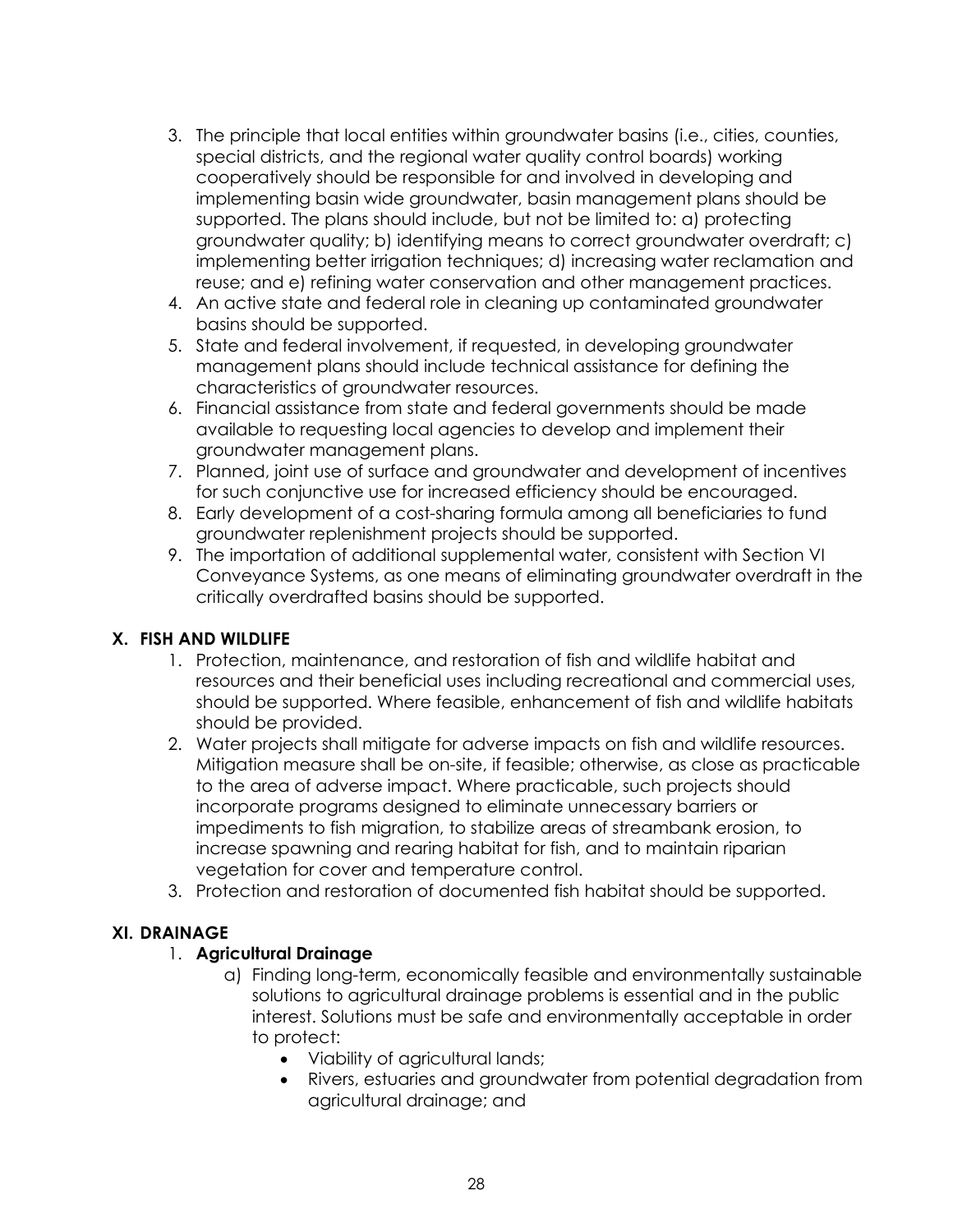- Water quality for public consumption. Drainage of agricultural lands must be part of current and future agricultural water project planning and implementation.
- b) Both state and federal funding should be provided to investigate: a) further improvement in irrigation and drainage management 'practices and conservation; b) evaporation ponds; c) deep-well injection; and d) desalination and other treatment technologies. An equitable cost-sharing formula for implementing solutions to existing and future drainage problems shall include state and federal governments and irrigation project beneficiaries.

# 2. **Other (Run-Off)**

- a) Finding safe and environmentally acceptable solutions to problems caused by run-off from non-point sources is essential and in the public interest.
- b) Similarly, finding safe and environmentally acceptable solutions to other drainage and run-off problems, such as those caused by mining, dairying and forest practices, is essential and in the public interest.
- c) Equitable cost sharing among appropriate public and private bodies for implementing solutions to urban and other run-off problems should occur.

## **XII.RECREATION**

- 1. Water development projects should minimize adverse impacts to existing recreational uses, and provide new recreational opportunities where feasible.
- 2. The state and federal governments and the recreational users should bear the recreational development costs of water projects.
- 3. Operation and maintenance costs of recreational facilities developed in conjunction with water projects should be provided from on-site user fees and other applicable sources. Other costs incurred as a result of these recreational activities, such as law enforcement and emergency rescue, should receive appropriate assistance from state and federal sources.

## **XIII. NEW TECHNOLOGY**

Development of new technology in water use, reuse, desalination, detoxification and so forth is encouraged. This should be primarily funded by the federal and state governments. Public-private partnerships in this research also should be encouraged. A high priority should be given to the protection of public health. New technology should be evaluated based on sound science.

## **XIV. FINANCIAL CONSIDERATIONS**

- 1. It is recognized that:
	- a) The development and operation of water supply, water conveyance, flood control and stormwater management, water storage, and wastewater treatment facilities is frequently beyond the capability of local areas to finance;
	- b) Since most facilities have widespread benefits, it has become traditional for federal, state, and local governments to share their costs; and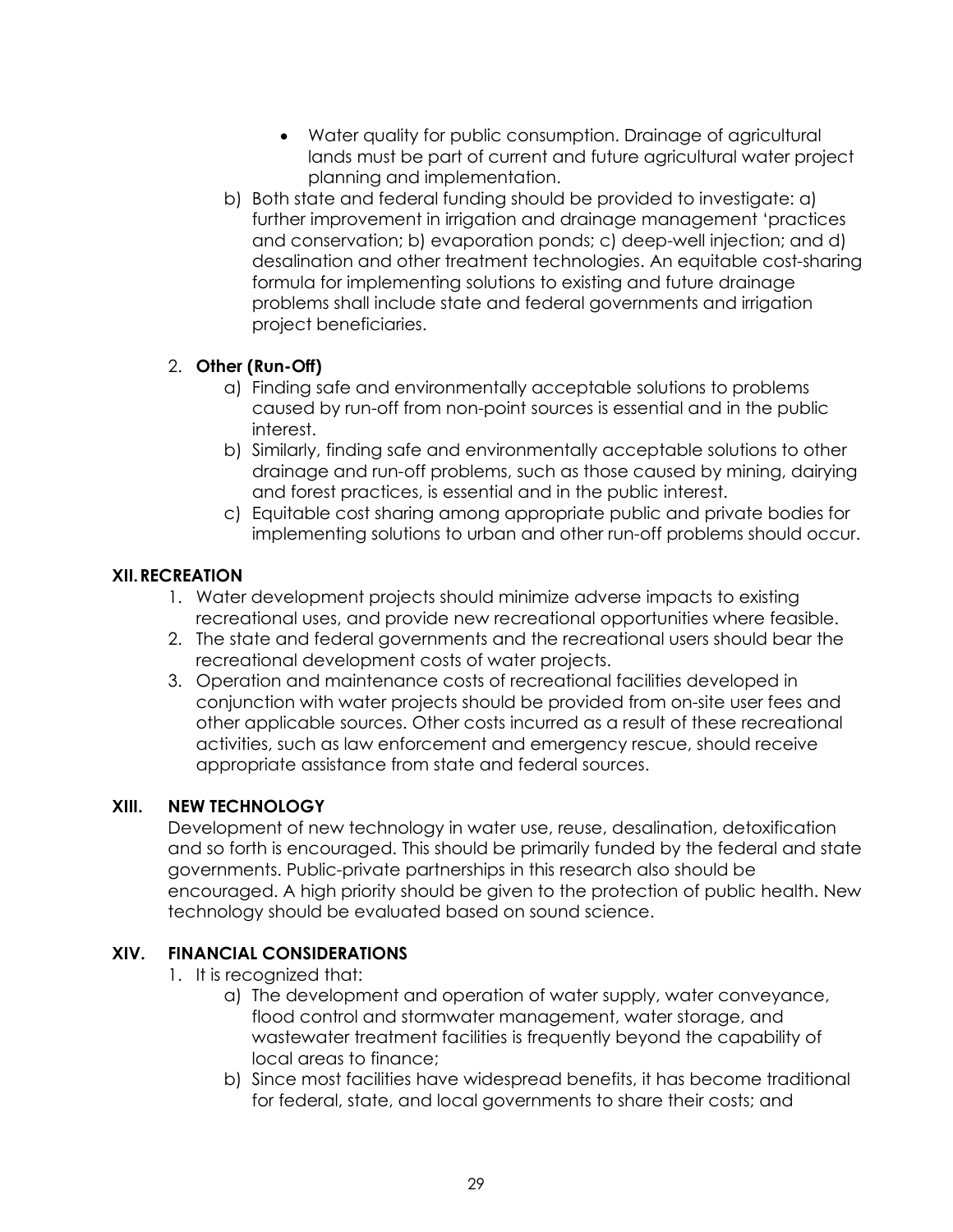c) It is necessary that such sharing be continued and that different institutional arrangements including cost sharing formulas among all beneficiaries, public-private partnerships, and user fees should be explored.

2. The requiring agency (whether it be state, federal, or otherwise) should pay for the features of projects or programs that are required that agency.

3. Cal Cities supports legislation to provide funding for stormwater, water and wastewater programs, including a constitutional amendment or legislation which would place stormwater fees in the category of water and wastewater fees, for the purposes of Proposition 218 compliance.

4. Any agency that regulates water with regard to local governments needs to be involved in the appropriate city with regard to how the city will pay for the new regulatory burden imposed by the agency.

#### **APPENDIX A State Water Resources Control Board Water Quality Improvement Initiative (2008)**

- **1.** Water Quality Improvement Initiative Item #1 (WQI 1): Cal Cities supports applying the 10% rule "One Per Region Basis"
- **2.** WQI 2: Cal Cities supports staggering the regional water board terms
- **3.** WQI 3: Cal Cities has no recommendation on reducing the size of the regional water board from nine members to seven, with the exception that at least one person on the regional board should have local government experience.
- **4.** WQI 4: Cal Cities supports delegating permitting authority to the regional water board executive officer and that the executive officer should take his or her direction from the State Water Resources Control Board (SWRCB).
- **5.** WQI 5: Cal Cities is opposed to regional water board's having full time chairs.
- **6.** WQI 6: Cal Cities is opposed to the creation of a statewide council of full-time regional water board chairs. (Note: Water Discharge Subcommittee members believe that it may be helpful to combine a number of regional boards into larger regional boards to address areas that are similar (ex: Los Angeles and Orange County). A large regional board could bring more consistency to basin plan management. Any inconsistencies between the regional boards should be addressed by the state Board.)
- **7.** WQI 7: Cal Cities supports the implementation of biennial priority setting based on the Strategic Plan, with six month updates by the regional water boards.
- **8.** WQI 8: Cal Cities is opposed to allowing the SWRCB to make the TMDL environmental process subject to NEPA instead of CEQA.
- **9.** WQI 9: Cal Cities supports requiring a TMDL to be affirmatively approved by the State Water Board or upon petition.
- **10.** WQI 10: Cal Cities supports requiring the regional water board to consider costs of TMDL compliance.
- **11.** WQI 11: Cal Cities supports authorizing the SWRCB to make changes to TMDLs, rather than remanding these decisions back to the regional water boards (Note: Subcommittee members believe that this policy should be tied into WQI#9).
- **12.** WQI 12: Cal Cities has no position on confirmation of regional water board conflict of interest rules with the Political Reform Act – (Note: the Subcommittee asked for a legal opinion. The question is: what are the current conflict of interest rules pursuant to AB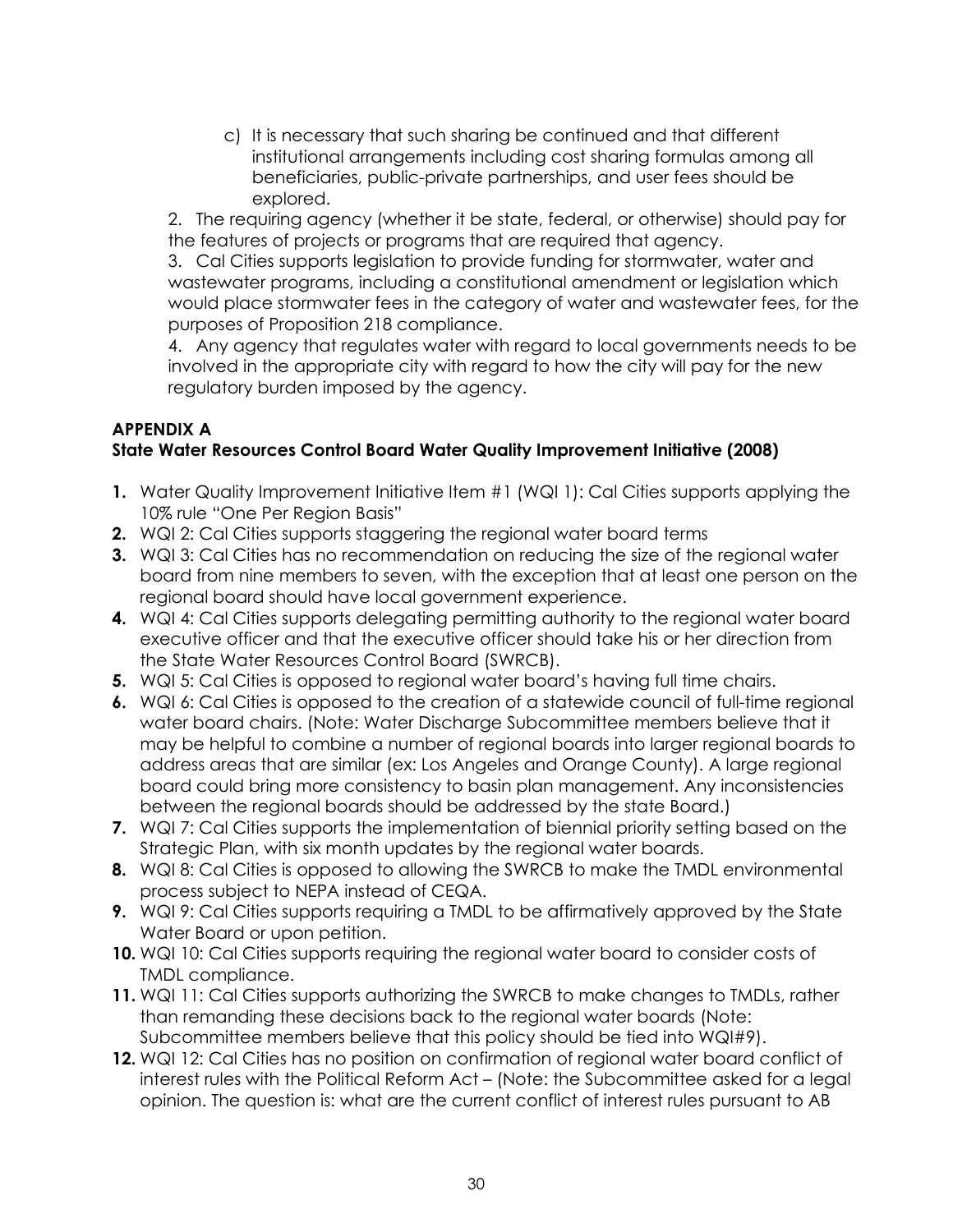1234. Staff and members believe that this provision is similar to what already exists for other state boards [example: Waste Board].)

- **13.** WQI 13: Cal Cities has no position on the establishment of civil penalties for fraudulent information with regard to reporting by permitees.
- **14.** WQI 14: Cal Cities is generally opposed to any removal of notice and hearing requirements prior to the SWRCB referring a case to the State Attorney General for additional action.
- **15.** WQI 15: Cal Cities has no recommendation on additional authorization of district and city attorneys to pursue civil violations (for cities over 750,000 in population).
- **16.** WQI 16: Cal Cities believes the state should limit the number of mandatory minimum penalties (MMP) to one violation, and the population limit to qualify under the MMP law as a small, disadvantaged community for a single missing report should move from 10,0000 to 50,000 (in accordance with federal law).
- **17.** WQI 17: Cal Cities has no recommendation on early payment of MMP violations.
- **18.** WQI 18: Cal Cities supports enhanced ability of the Regional Water Boards to administratively enforce state Underground Storage Tank (UST) Requirements.
- **19.** WQI 19: Cal Cities supports enhanced oversight of UST testers.
- **20.** WQI 20: Cal Cities supports moving the SWRCB Enforcement Report deadline to July 1.
- **21.** WQI 21: Cal Cities supports the SWRCB developing and implementing performance measures
- **22.** WQI 22: Cal Cities supports improved data management systems for the SWRCB.
- **23.** WQI 23: Cal Cities generally has no recommendation on the standardization of NPDES permits and believes that this issue should be worked out with the individual regional water boards.
- **24.** WQI 24: Cal Cities generally has no recommendation regarding the update of SWRCB Strategic Plan.
- **25.** WQI 25: Cal Cities supports SWRCB conducted training of regional water boards, provided the SWRCB both conducts the training and sets consistent standards statewide.

## **APPENDIX B**

## **GLOSSARY**

Affordable: A word used increasingly to express concern whether recipients of water will be able to meet the cost. Whether people view water as affordable will depend on many factors.

Agricultural Drainage: Usually refers to installed drains to permit removal of water which accumulates within plant root zone. May be essential to maintain favorable salt balance for plant growth. May contain selenium, salinity, pesticides, herbicides, etc.

Area and County of Origin Protections: Refers to legislative provisions for protecting water rights of these areas.

Area of Origin Law: Applies to a watershed or area wherein water originates, or an area immediately adjacent thereto which can be conveniently supplied with water there from.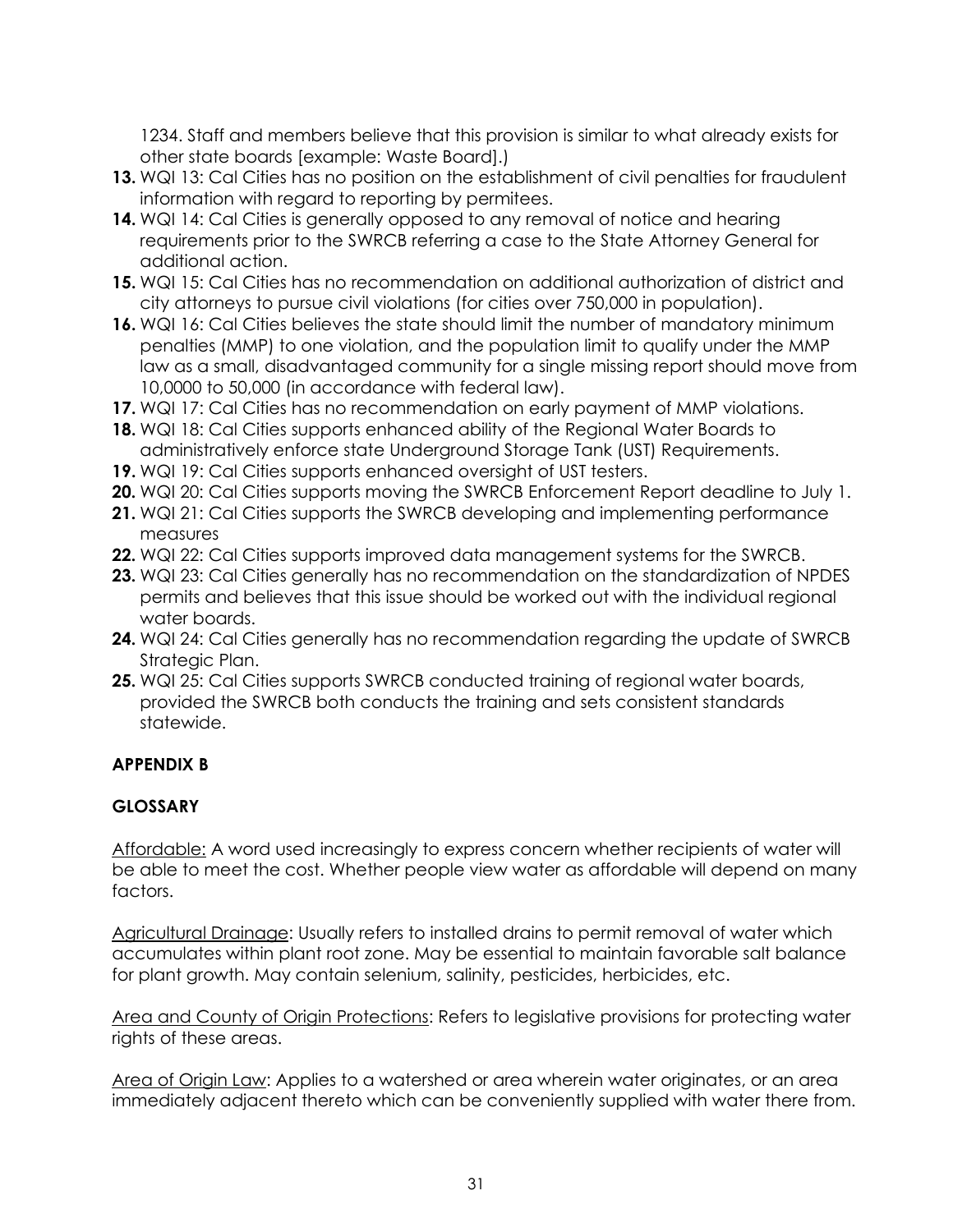Because this law was enacted as part of the Central Valley Project Act, it applies to the Sacramento River watershed. The Burns- Porter Act subsequently defined the Sacramento-San Joaquin Delta to be part of the watershed of the Sacramento River. Gives area of origin preferential rights regarding operation of federal Central Valley Project and to contract for State Water Project water and to certain rights to construct projects or make diversions, provided use is reasonable and beneficial. (California Water Code Sections 11128, 11460-11463).

County of Origin Law: Prohibits State Water Resources Control Board from assignment of rights which will deprive a county in which the water originates of such water necessary for the development of the county. (California Water Code Section 10505).

Delta Protection Act: Establishes that an adequate supply of water in the Delta is necessary to the peace, health, safety and welfare of the people of the state, except that delivery of such water is subject to County of Origin and Area of Origin laws. (California Water Code Sections 12200-12220).

California Wild and Scenic Rivers Act and Federal Wild and Scenic Rivers Act: Establish certain rivers or sections of rivers are to be preserved in their free-flowing condition. The California law (California Public Resources Code Sections 5093.50-5093.65) allows domestic water diversion for residents of counties through which the river flows, provided there is no adverse effect upon the free-flowing character of the river. California law finds that the free-flowing state of such rivers is a reasonable and beneficial use within the meaning of the state constitution.

Atmospheric Deposition: The transfer of pollutants suspended in the air to the earth's surface. Pollutants move directly from the atmosphere into water bodies through precipitation, falling particles, or the absorption of gases into water. They also may be deposited over land and transported to water bodies via runoff. Atmospheric deposition is believed to be a significant source of various pollutants to many water bodies.

Basin Plan: The Regional Water Quality Control Plan adopted by a regional water quality control board for that board's area of responsibility in California. (See Cal. Water Code Section 13240). The basin plan establishes water quality standards, uses and other criteria for surface and ground waters.

Best Management Practices (BMPs): Methods, measures, or practices designed and selected to reduce or eliminate the discharge of pollutants to surface waters from point and nonpoint source discharges, including urban runoff. BMPs include structural and nonstructural controls, and operation and maintenance procedures, which can be applied before, during, and/or after pollution producing activities.

California Toxics Rule (CTR): A federal rule adopted by the U.S. EPA on May 19, 2000, which established numeric criteria for various priority pollutants for California. The rule can be found at 65 Federal Register 31682-31719, and was codified in the Code of Federal Regulations at 40 CFR 131.38.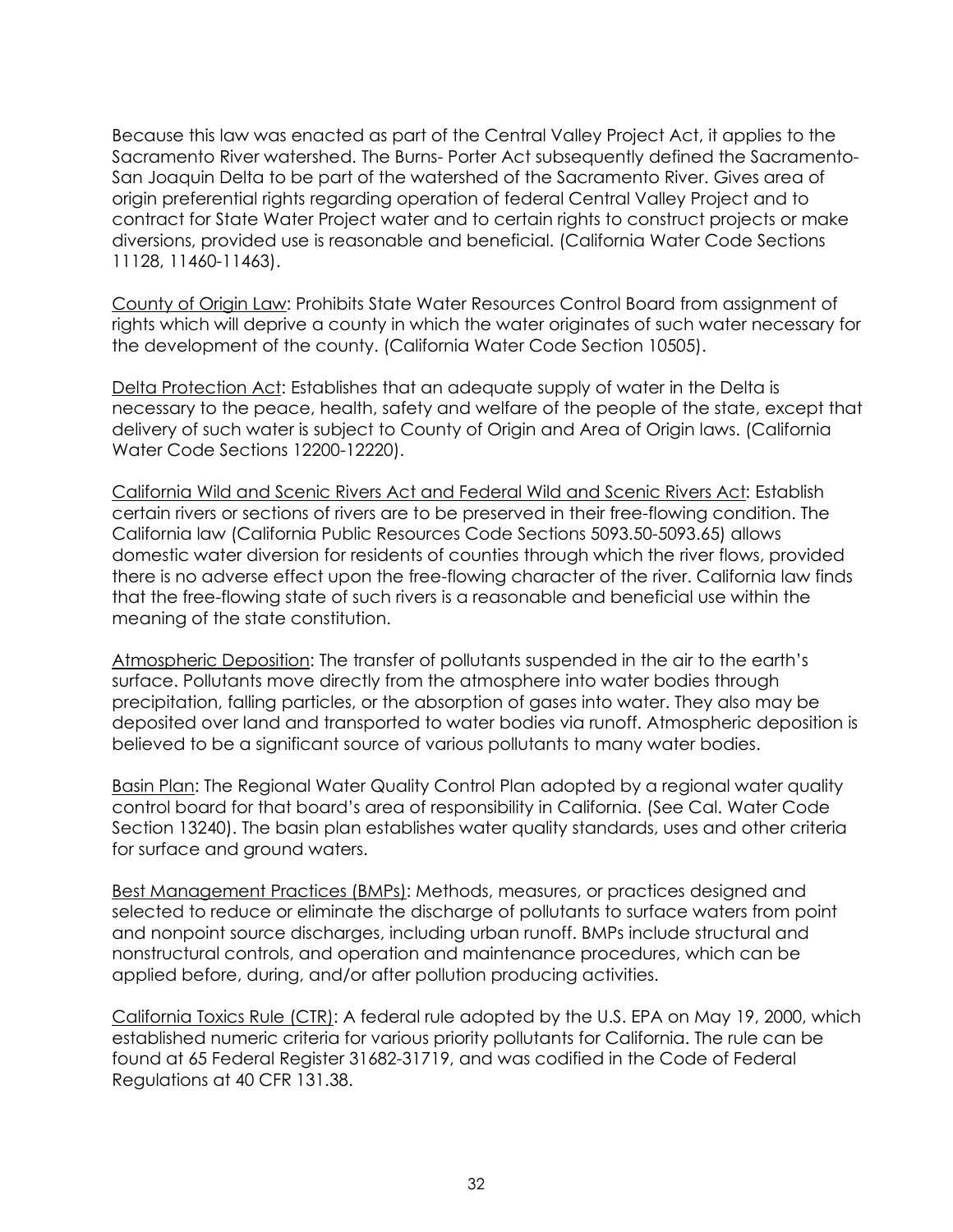Characteristics of Groundwater Resource: Include quality, quantity, rate of renewal and yield.

Clean Water Act (CWA): A comprehensive water quality statute (33 USC 1241 et seq.). The CWA was first adopted by Congress in 1972 and later amended in 1987 to apply to stormwater/urban runoff. The CWA was designed to restore and maintain the chemical, physical, and biological integrity of the nation's waters to support "the protection and propagation of fish, shellfish, and wildlife and recreation in and on the water." Coliform: A group of related bacteria that are generally benign to humans. They are natural and common inhabitants of the soil and ambient waters (e.g., lakes, rivers, and estuaries), as well as the gastrointestinal tracts of animals.

Compensation: Full replacement for unavoidable fish and wildlife resource losses in terms of habitat area and long term renewability of the quality and quantity of such resources. In the interest of clarification, compensation does not mean monetary payment as a substitute for replacement of resources losses.'

Conjunctive Use of Surface and Groundwater: Planned joint use of surface and groundwater. This usually involves maximizing use of surface water in wet years (with minimum groundwater pumping) and using any surplus surface water to recharge groundwater, and in dry years augmenting surface supplies by drawing on the stored groundwater.

Conservation: Fish and wildlife resource loss prevention, mitigation and compensation.

Conservation (of Water): Means efficient use of water. Also means reducing water losses, or eliminating waste; storing water for water use; preserving water quality.

Contamination: An impairment of the quality of the waters of the state by waste to a degree which creates a hazard to the public health through poisoning or through the spread of disease. (California Water Code Section 13050) (See "Pollution").

## Contamination Sources:

- Point Discharge: Source is identifiable, as from a pipe or drain ditch.
- Non-Point Discharge: Sources are more diffuse and not easily identified with well defined outlets; includes runoff from agricultural or forested land, general urban runoff, except where collected in identifiable drains.

Cross-Media Pollution: The contribution or "flux" of pollution from one environmental medium to another. (For instance, the transfer of pollutants from the atmosphere to water.)

Davis-Grunskv Bond: This legislation established a bond fund to facilitate financing of projects in counties with limited financial resources.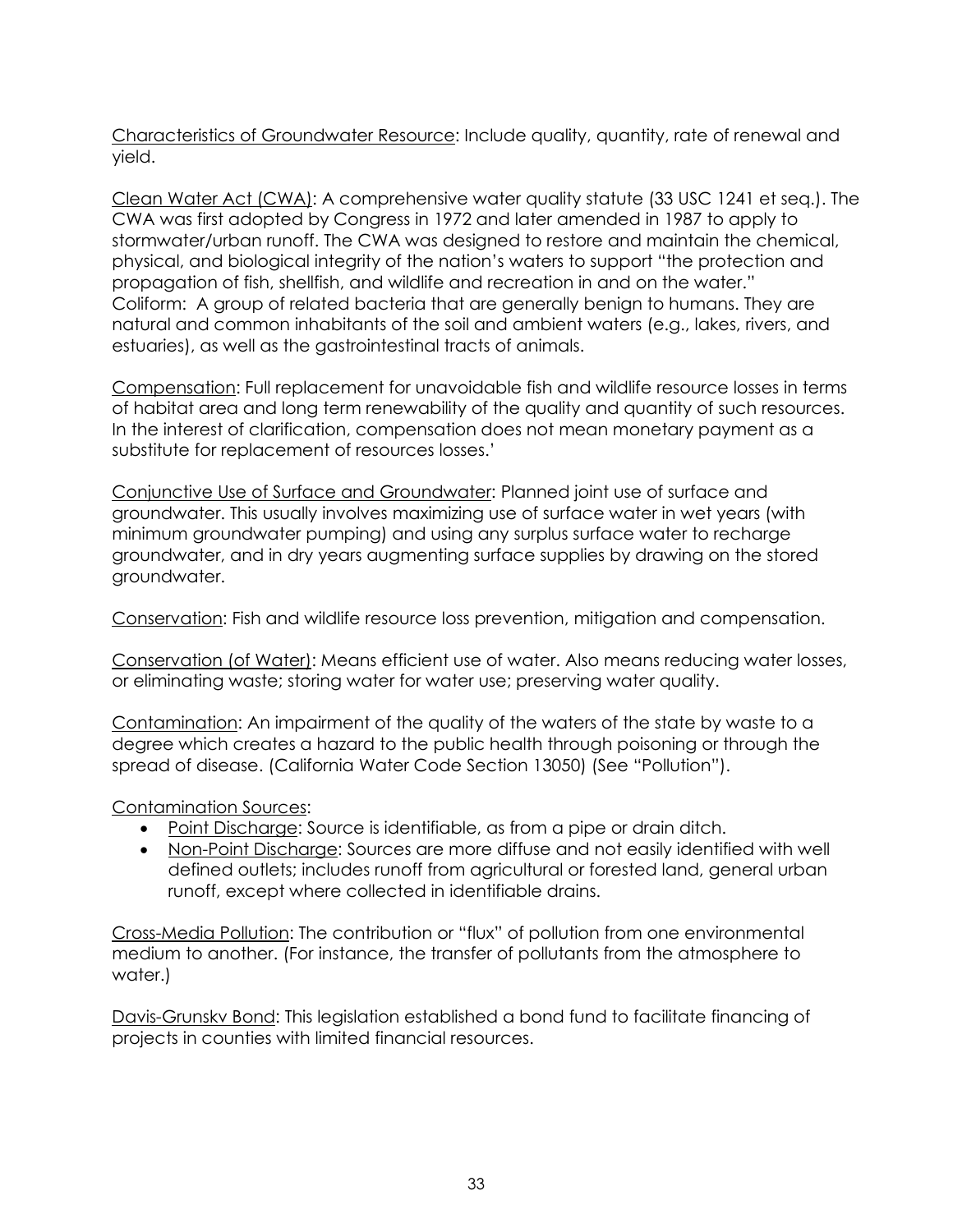Demand/Need: "Demand" usually refers to a statement of water requirements which may be projected on the basis of past water use practices. In contrast, "need" is intended to refer to water that is truly needed to satisfy purpose if water is efficiently utilized.

Delta: Refers to the Sacramento-San Joaquin Delta. 700,000 acres of islands, waterways, levees and lands into which the natural runoff flows from the Sacramento, San Joaquin, Mokelumne and Consumnes river systems before either being exported or entering the San Francisco Bay and, then, the Pacific Ocean.

Desalination: A process designed to treat brackish or sea water to make it useful for potable or non-potable use.

Enhancement: Development or improvement of fish and wildlife resource values of the area affected by a project beyond that which would occur without the project.

Enterococcus: A non-coliform bacteria group used as an indicator of the presence of fecal material in drinking and recreational waters. USEPA believes that enterococci have a better correlation with swimming-associated gastrointestinal illness in both marine and fresh waters than coliform organisms, and "die off" more slowly in saltwater.

Environmentally Safe: Not a precise technical term, but used to mean actions which have little or no adverse impact.

Economically Sound/Feasible: Not a precise technical term, but one that refers to a balance of costs and benefits. Formerly emphasis was placed on calculating benefit-cost ratios. Uncertainties and possible abuses in such calculations have raised questions concerning usefulness of such calculations. Problems include what types of benefits to involve as well as what costs to involve. Many, including environmentally related benefits and costs, cannot be adequately quantified.

Fish and Wildlife Issues: See Compensation, Conservation, Enhancement, Fish and Wildlife resources, Instream uses, Loss prevention measures, Mitigation, Preservation, Protection, and Restoration.

Fish and Wildlife Resources: Birds, mammals, fishes, amphibians, reptiles, invertebrate animals, endangered, threatened or rate native plants, their habitat area and all types of aquatic and land vegetation and other factors of the environment upon which resources are dependent. (See Fish and Game Code Section 45 for definition of fish).

Flood Irrigation: Used to describe what is more appropriately called basin and border irrigation in which land prepared as basins or land bordered by small levees is irrigated with relatively large streams of water.

Groundwater Management: The process of controlling extraction of groundwater and/or planned recharge to manage the supply and/or quantity of groundwater. Objectives of groundwater management may include minimizing (or preventing) adverse effects such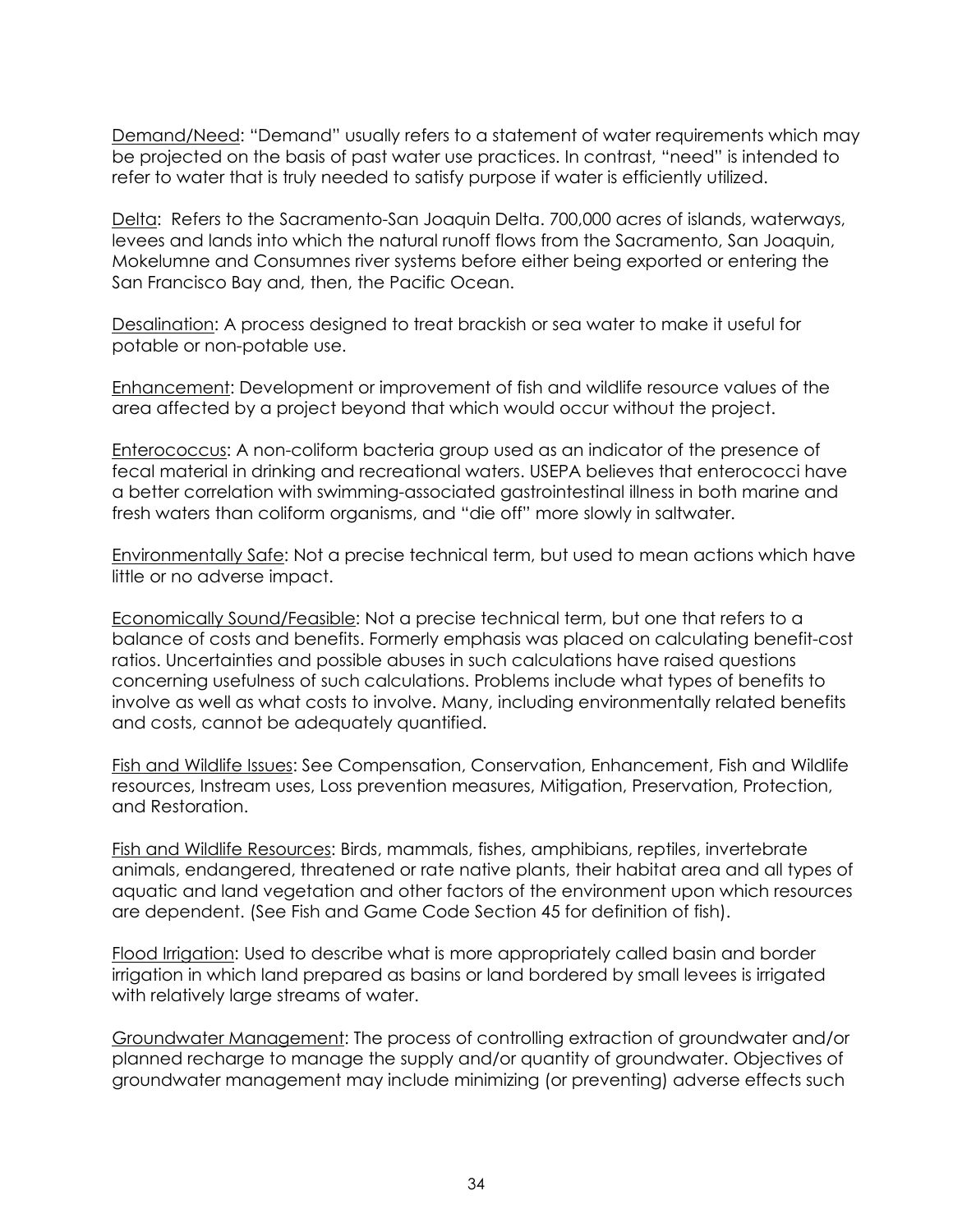as groundwater overdraft or quality degradation. (Also see conjunctive use and water management practices).

Groundwater Overdraft: Where, over a period of time, groundwater extraction exceeds natural or artificial recharge.

Indicator Bacteria: Bacteria that are used to assess the microbiological quality of water because, although not typically disease causing themselves, they may indicate the presence of several waterborne disease-causing organisms. The concentration of indicator bacteria is used as a measure of water safety for body-contact and for consumption of water.

Instream Uses: Include fish, wildlife, recreation, aesthetics, hydro-power production, dilution of contamination, waste discharge, and sediment transport.

Local Entities: Includes cities, counties, water districts, joint powers, etc.

Loss Prevention Measures: Designing and implementing measures to avoid immediate and long term impacts to fish and wildlife resources.'

Maximum Extent Practicable (MEP): The vaguely defined standard set forth in the CWA to be included in Municipal NPDES Permits to be complied with by municipal dischargers in order to reduce the discharge of pollutants from their municipal separate storm sewer systems. CWA Section 1342 (p)(3)(B)(iii) requires that permits for discharges from municipal storm sewers "shall require controls to reduce the discharge of pollutants to the maximum extent practicable, including management practices, control techniques and systems, design and engineering methods, and such other provisions as the Administrator or the State determines appropriate for the control of such pollutants."

Mitigation: Measures to lessen or reduce adverse effects on fish and wildlife resources through use of structural and non-structural loss prevention measures in project design and operations. (See CEQA Guidelines Section 15370)1 NEPA regulations have a functionally similar definition. NEPA definition includes restoration as a mitigation measure, however.

National Pollutant Discharge Elimination System (NPDES): The program for issuing, modifying, revoking and reissuing, terminating, monitoring and enforcing wastewater and stormwater discharge permits, and imposing and enforcing pretreatment requirements, under CWA.

Non-Point Source Discharge: Pollution caused by rainfall or snowmelt moving over and through the ground. As the water moves, it picks up and conveys natural and humanmade pollutants, depositing them into water bodies and groundwater. Atmospheric deposition and hydromodification are also nonpoint sources of pollution.

Numeric Limits: Numeric or numerically expressed narrative restrictions on the quantity, discharge rate, concentration, or toxicity units of a pollutant or pollutants that may be discharged from an NPDES permitted location or outfall.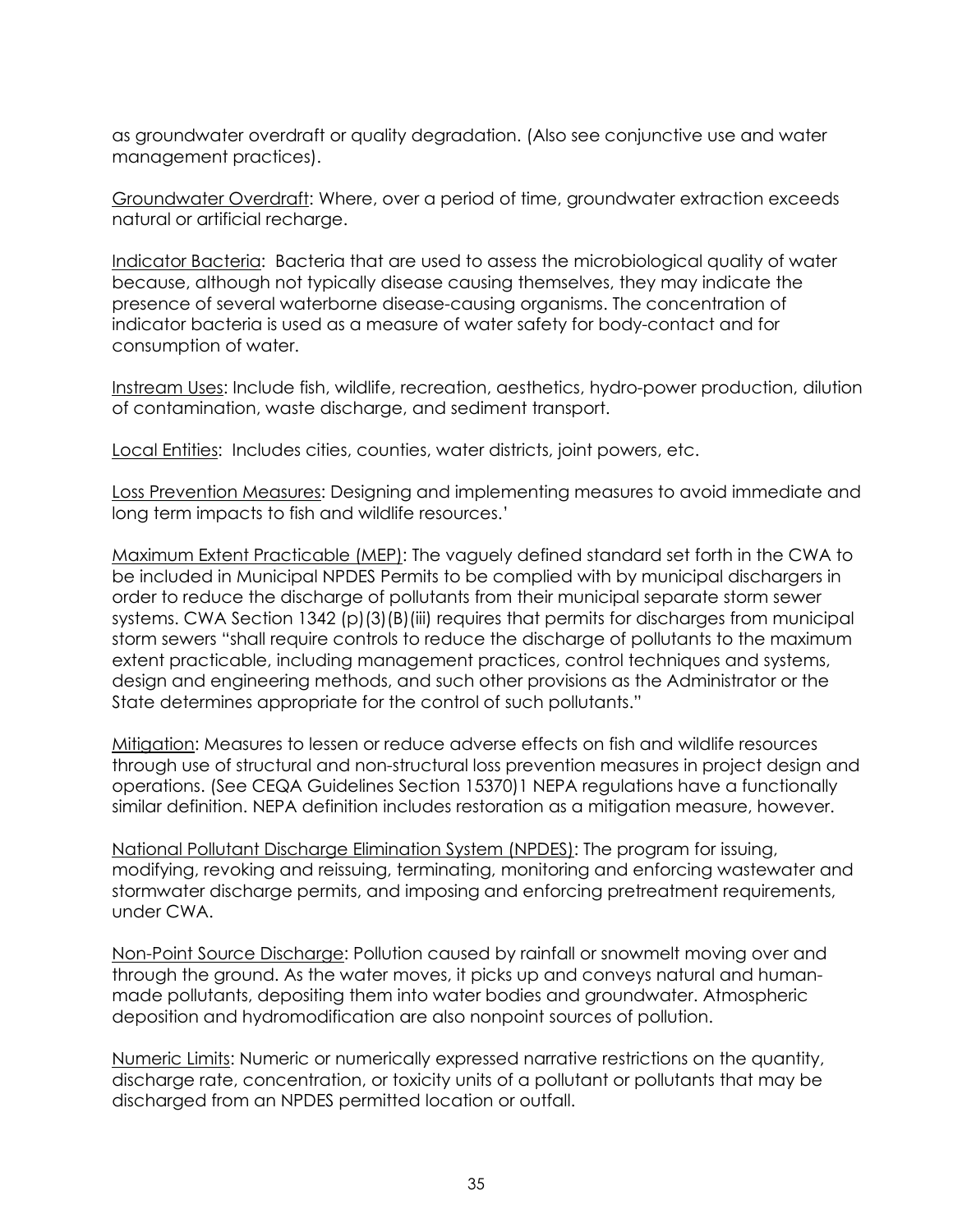Pathogens: Disease-causing bacteria, viruses, and protozoans that are transmitted to people when they consume contaminated water.

Pollution: An alteration of the quality of the waters of the state by waste to a degree which unreasonably affects: (1) such waters for beneficial uses, or (2) facilities which serve such beneficial uses. Pollution may include contamination. (California Water Code Section 13050: Please see "Contamination").

Porter-Cologne Water Quality Control Act (Porter-Cologne): The California equivalent of the federal Clean Water Act. This legislation established that the State Water Resources Control Board (State Water Board) has the ultimate authority over state water rights, water quality policy, and the nine regional water quality control boards (regional water boards) which oversee water quality on a day-to-day basis in their geographic regions.

Preservation: Maintenance and protection of fish and wildlife resources at levels that existed prior to the commencement of a (the current) project. Preservation is achieved through mitigation for avoidable resource losses and/or compensation for unavoidable resource losses and/or compensation for unavoidable resource losses. The term "preservation" is synonymous with "conservation" as used in the U.S. Fish and Wildlife Coordination Act. Preservation does not assume that restoration will occur, but it could.

Project Beneficiaries: Those who gain value in some fashion from any of the following: water supply, flood control, power generation, recreation, salinity repulsion, wildlife.

Protection: Department of Fish and Game appears to use this term when referring to legal enforcement by wardens. (See Preservation and Conservation).

Real Water Savings: Simply means there is an "actual" savings of water which could be put to other use.

Reasonable and Beneficial: Depends on facts and circumstances of each case. What is a beneficial use at one time may, because of changed conditions, become a waste of water at a later time. (Tulare Irrigation District v. Lindsay-Strathmore Irrigation District). The courts have determined the law requires an evaluation of the ascertainable facts in view of the increasing need for water conservation within California.

Beneficial uses include: storing water underground if thereafter to be applied to beneficial purposes; use of water for recreation and preservation and enhancement of fish and wildlife resources.

Reclaimed Water: Wastewater that has been cleaned so that it can be used for most purposes except drinking.

Recycled Water: Municipal and/or industrial wastewater that has been treated to a sufficiently high level that it can be reused usually for non-potable purposes such as irrigating landscape and refilling aquifers.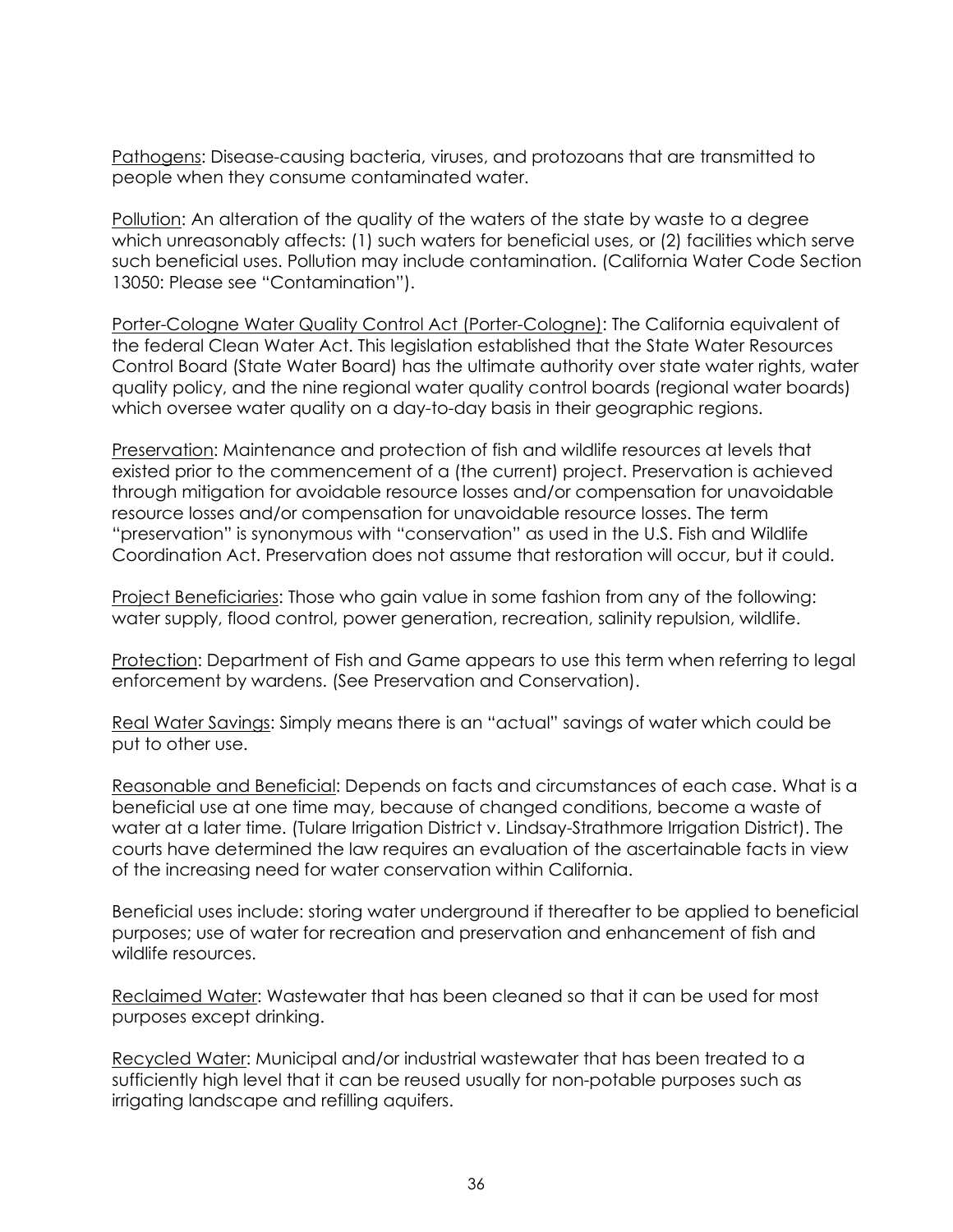Restoration: Means to return to "original" conditions. (Selection or "original" or base condition is often source of debate.)

Reverse Flows: Where direction of flow in a channel is reversed, as in the case of channels in South Delta which normally drain towards San Francisco Bay, but where pumping for export may cause flow reversal, drawing more saline water further into the Delta.

Sediment Transport: Sediment of various particle sizes may be carried by moving water. The size of particles transported by water increases as velocity rises.

Stormwater: Water that accumulates on land as a result of storms, and can include runoff from urban areas such as roads and roofs.

Surplus Water: When used as a technical term in water contracts, this is the water that is available after entitlement water has been delivered. The amount of surplus water varies from year to year, generally according to amounts of runoff. Surplus water ordinarily is less expensive to the user than entitlement water. Reference is also made to water which is surplus to reasonable and beneficial uses of area of origin and Bay/Delta.

System Expansion: Extension of existing infrastructure exclusively to serve new customers in presently unserved areas and/or increase in water supply exclusively for the same purpose.

Total Maximum Daily Load (TMDL): A calculation of the maximum amount of a pollutant that an impaired water body can receive and still meet applicable water quality standards. A TMDL is to include allocations for the maximum load a particular source of a pollutant may discharge to the subject water body. TMDLs are required pursuant to Section 1313(d) of the CWA for water bodies that have first been listed as being impaired for the particular pollutant or pollutants at issue.

Triennial Review: A review of water quality standards in basin plans that is required at least once every three years by Section 1313(c) (1) of the CWA and periodically under Section 13240 of the Porter-Cologne Water Quality Control Act.

Ultimate: Imprecise meaning. Depends on time frame.

Usable Groundwater: Refers to groundwater which can be pumped within the cost and technical constraints appropriate to the situation.

Water Banking: Not a precise term. Generally refers to storing presently surplus water in groundwater basins or in surface storage facilities.

Water Management Practices: Relate to the varied objectives of irrigation, municipal and industrial use. These objectives may not be compatible. In general, management practices are developed to maximize economic returns and/or to minimize (or prevent) adverse environmental impacts including water quality degradation. Conservation of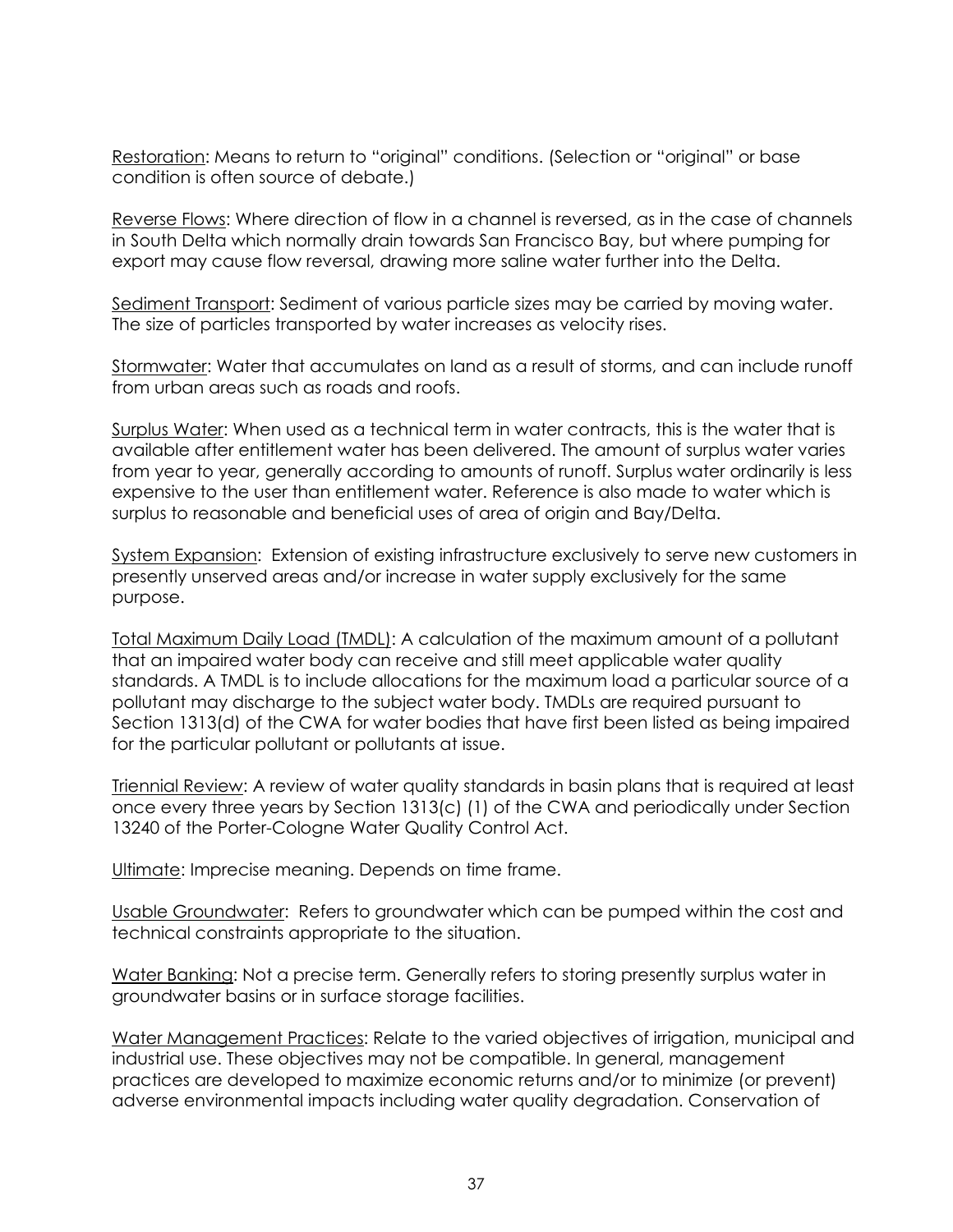supply, reuse, treatment for use and waste disposal, and the planned conjunction use of surface and groundwater are all aspects of water management. (Also see Conjunctive use and Groundwater management).

Water Quality Standards and Objectives: The regional water quality boards set "objectives" in their basin planning process which are equivalent to what EPA calls "standards". The "standards" include numerical narrative criteria and plans to implement these criteria.

Water Reclamation: Usually refers to removing contaminants in water so that the water can be discharged into a receiving water without creating problems for fish, wildlife and other aspects of environment. Also, refers to water which has been treated to remove contaminants as required to permit its reuse particularly for irrigation of landscaped or agricultural areas.

Way Bill (Program): Delta Levee Maintenance Program. Declares the Sacramento-San Joaquin Delta, characterized by islands and meandering waterways, as a unique resource of major statewide significance. Reasons are stated. Declares the system of levees is the key to preserving the physical characteristics of the Delta. Finds there is an urgent need for a higher degree of levee maintenance and rehabilitation throughout the Delta and 'that the state has an interest in providing technical and financial assistance. Establishes that local agencies maintaining non-project (private) levees shall be eligible for reimbursement from the General Fund. Reimbursement shall be at 50% of cost. (California Water Code Sections 12980-12991).

303(d) List of Impaired Waterbodies: The State is required to prepare a list of water bodies that are polluted, under Section 303(d) of the CWA. Inclusion of a water body on the 303(d) list generally leads to the development of a total maximum daily load (TMDL) for the water body.

#### *Prepared by Robert M. Hagan, Extension Water Specialist, Marcia Kreith, Program Representative, University of California Cooperative Extension, July 1987 and Ken Farfsing, City Manager, City of Signal Hill, October 2009.*

#### **Sources:**

#### **Some of the preceding definitions were derived from the following sources:**

- California Wetlands Information System Website: Porter-Cologne Act
- Los Angeles MS4 Permit: Basin plan, best management practices, maximum extent practicable, NPDES permit
- RWA: Cross-media pollution
- Southern California Coastal Waters Research Project (SCCWRP) Website: Atmospheric deposition
- State Water Board Website: Numeric Limits, Triennial Review,
- U.S. EPA Website: California Toxics Rule, Clean Water Act, coliform, enterococcus, TMDLs
- U.S. Geological Service (USGS) Website: Indicator bacteria, pathogens